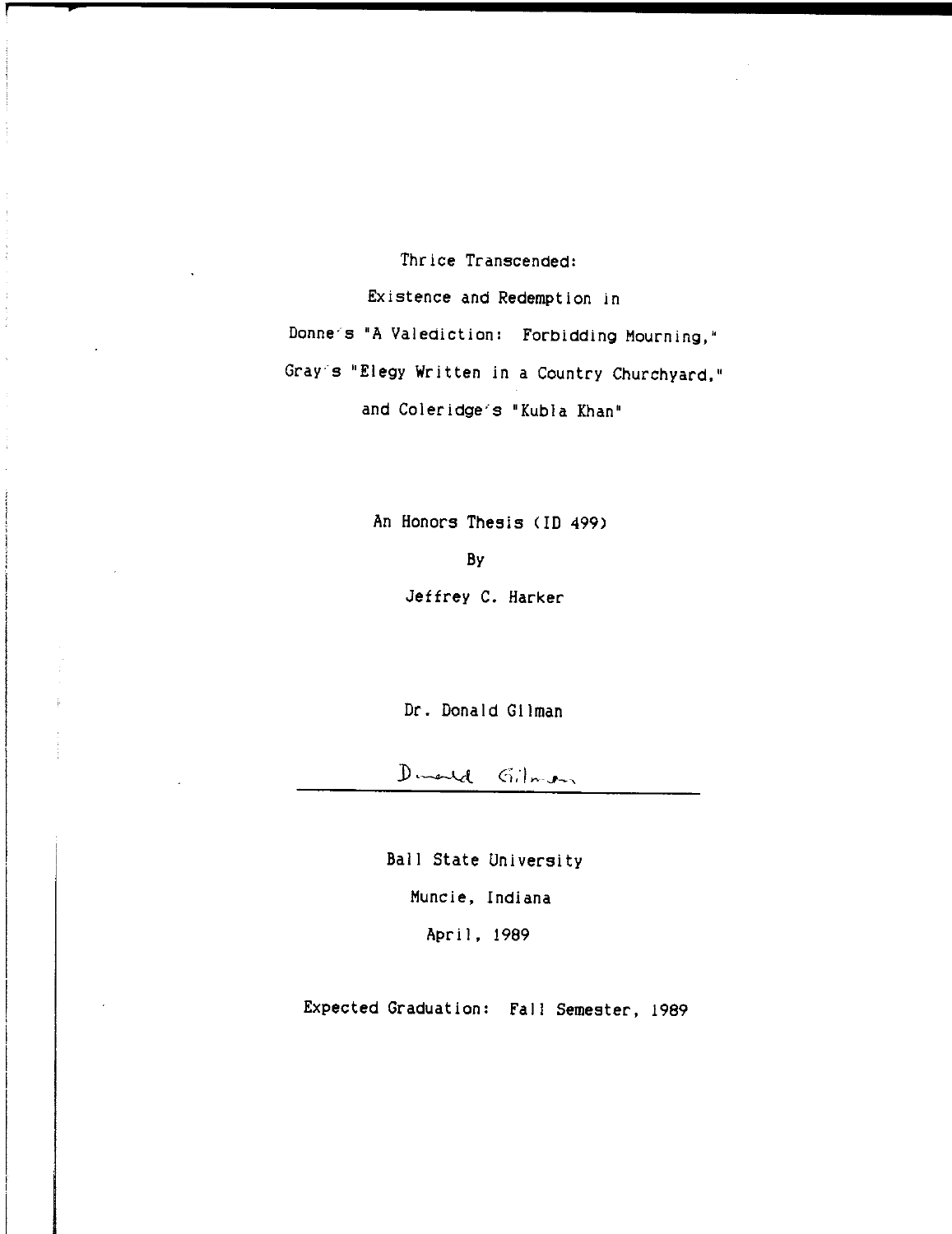# Table of Contents

**•** 

j

÷.

 $\frac{1}{2}$ 

Í

 $\sim$   $\sim$ 

 $\mathcal{A}^{\mathcal{A}}$ 

 $\ddot{\phantom{a}}$ 

|              |  | Chapter One: Introduction                                           | $\mathbf{2}$ |  |
|--------------|--|---------------------------------------------------------------------|--------------|--|
|              |  | Chapter Two: John Donne: "A Valediction: Forbidding Mourning"       | 6.           |  |
|              |  | Chapter Three: Thomas Gray: "Elegy Written in a Country Churchyard" | 18           |  |
|              |  | Chapter Four: Samuel Taylor Coleridge: "Kubla Khan"                 | 32           |  |
|              |  | Chapter Five: Conclusion                                            | 45           |  |
| Appendices   |  |                                                                     | 48           |  |
| Bibliography |  |                                                                     |              |  |

 $\overline{a}$ 

 $\zeta_l$  $\frac{1}{2} \sum_{i=1}^n \frac{1}{2} \sum_{j=1}^n \frac{1}{2} \sum_{j=1}^n \frac{1}{2} \sum_{j=1}^n \frac{1}{2} \sum_{j=1}^n \frac{1}{2} \sum_{j=1}^n \frac{1}{2} \sum_{j=1}^n \frac{1}{2} \sum_{j=1}^n \frac{1}{2} \sum_{j=1}^n \frac{1}{2} \sum_{j=1}^n \frac{1}{2} \sum_{j=1}^n \frac{1}{2} \sum_{j=1}^n \frac{1}{2} \sum_{j=1}^n \frac{1}{2} \sum_{j=$  $\triangle \tilde{D}$ 

 $\sqrt{6.3}$  $\frac{1}{2}$  ,  $\frac{1}{2}$ 

> $\mathbf{z} \in \mathbb{R}^{n \times d}$  $\mathcal{L} \rightarrow \mathcal{L}$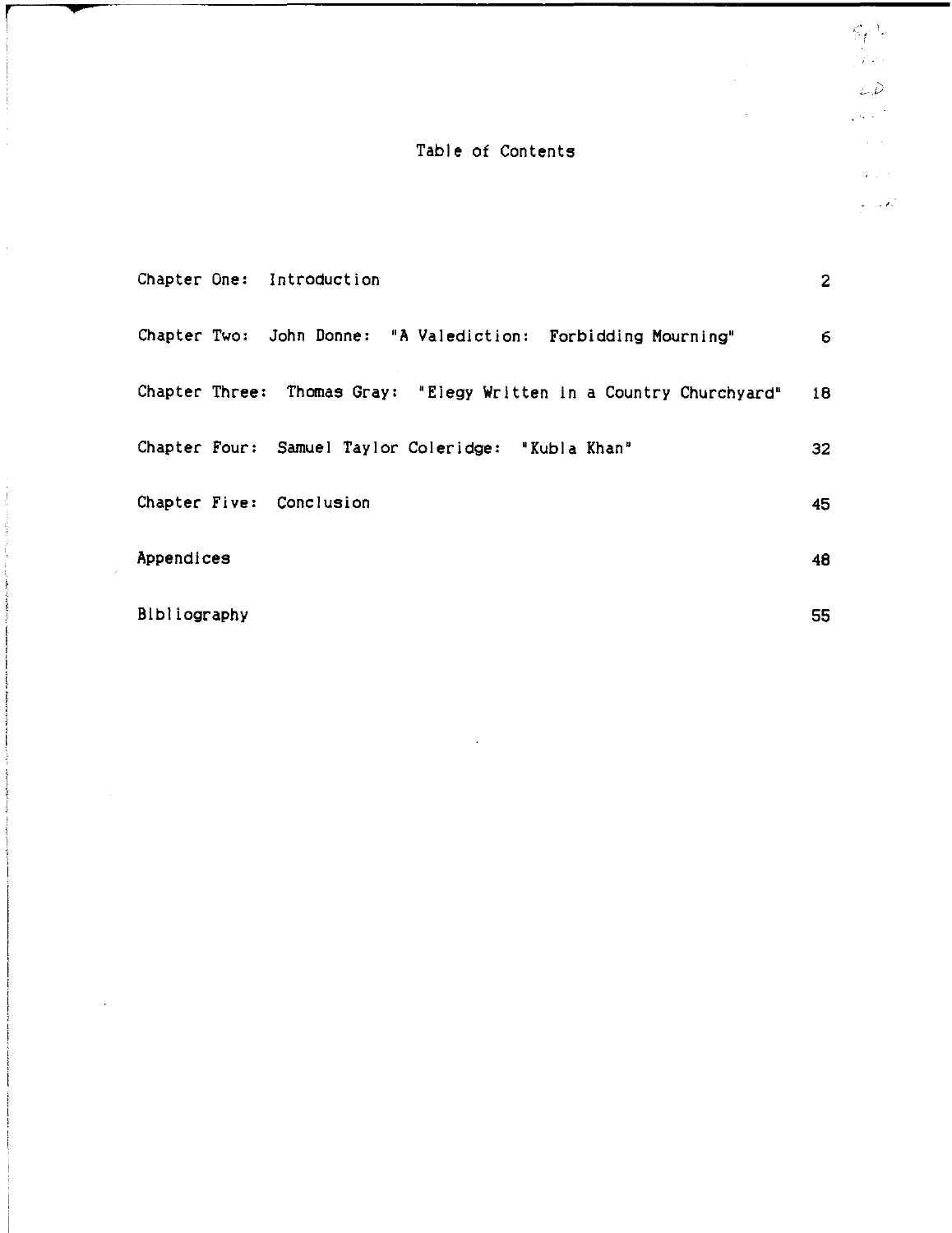#### Chapter One

r **:ps** 

In the world today and, in fact, throughout all of history, there exist certain eternal verities of human reality. These unalterable truths include birth, love, the passage of time, and death. Of these, death receives considerable descrIptIon and speculation throughout philosophic, theological, historical and Imaginative writing. Three distinctive poets, John Donne, Thomas Gray, and Samuel Taylor Coleridge, have reflected on this finality. Three of their most significant works, 'A Valediction: Forbidding Mourning' (Appendix A), 'Elegy Written In a Country Churchyard' (Appendix B), and 'Kubla Khan' (Appendix C), are popular poems commonly read by schoolchildren of all ages everywhere, and are often anthologized, studied, and quoted. Although each of these poets describes death and its ramifications, their perspectives vary; and their Individual modes of analysis reflect their respective historical and intellectual milieux. Many literary historians have therefore attached these perspectives to the artistic currents of Baroque, Neo-Classlclsm, and Romanticism.

Walter Jackson Bate, In his book entitled 'From Classic to Romantic," describes the Baroque as a period of history possessing a great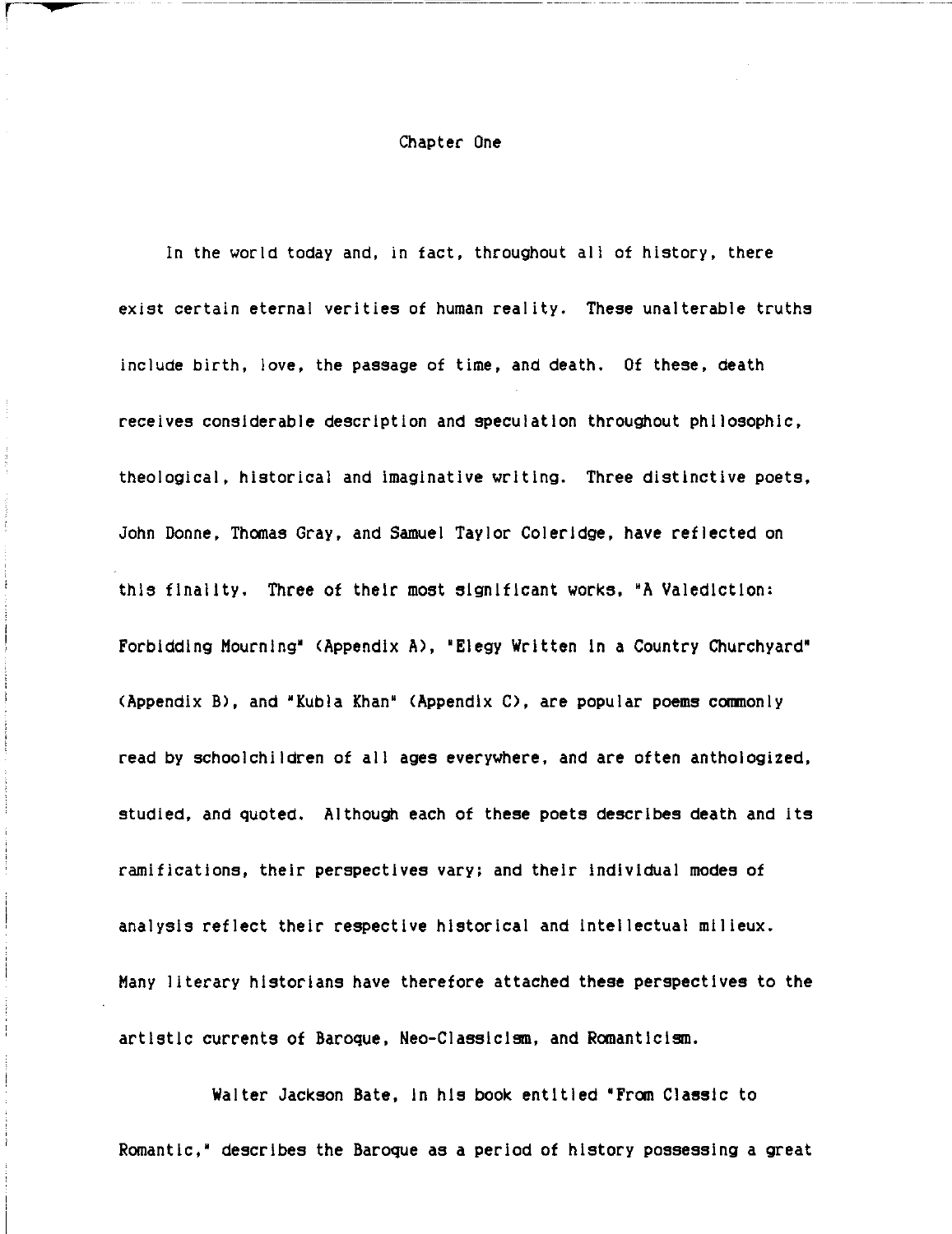concern for the intricate and complex in form. In all its expressions, music, literature, architecture, painting and sculpture, as weli as poetry, the Baroque artist sought the monumental and sometimes overly dramatic. In spite of this extravagance, the substance was molded to a form defined by order, logic, and mathematics. The restraint of passion of a Bernini statue or a Bach fugue exemplify the attention to detail and geometric exactness which, characteristic of the Baroque, shapes the potentiality of mind to the constrictions of form.

As history progressed through the sixteenth, seventeenth, and early eighteenth centuries, less emphasis was placed upon what could only be proved logically and mathematically, and more confidence was entrusted to teeling, sentiment, and instinct as valid instruments of interpretation. The concepts of 'beauty' and 'good' were no longer fixed truths, but became a part of one/s mind, subject to translation. In his description of this Neo-Classic period, Bate states that 'the true province of art Is to imitate the objective and unchanging truth of 'general nature,' and to shape in accordance with this truth the ethical character of man' (p. 91-92). The ideal was now assimilated into, and Integrated with, the particulars of nature. With every particular manifestation of reality as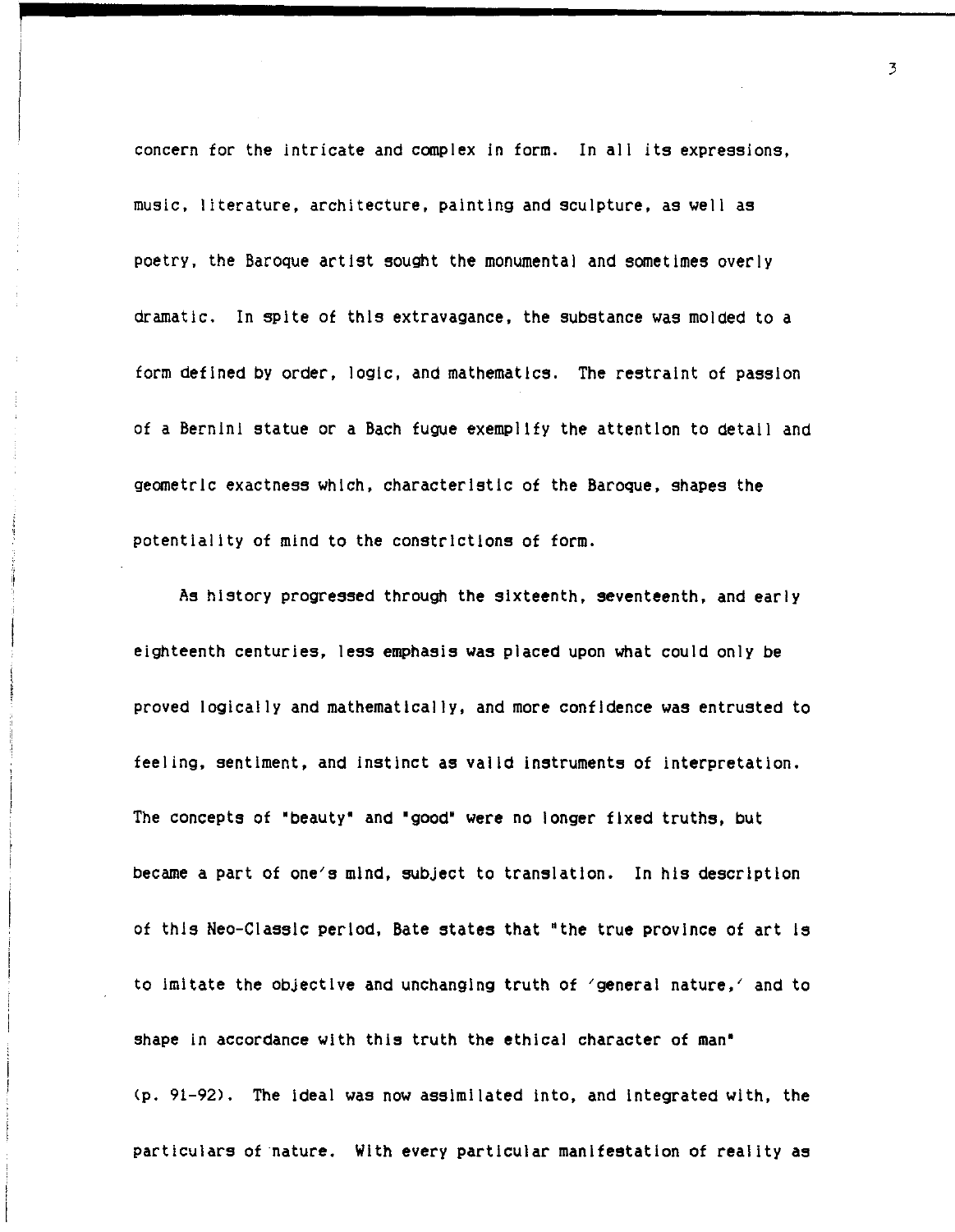man, the artist, perceives It, reflectIons of the universal become immanent and Intelligible: each phenomenon, man or object, Is an expression of truth and becomes therefore the object of artistic Imitation which, in poetry, art, and music, conveys an understanding and appreciation of truth.

<sup>I</sup>**..** 

In the late eighteenth century, perceptions undergo another alteration that literary and intellectual historians have termed as Romanticism. Bate concedes the diversity and complexity of this movement; and, for him, one of the goals of the Romantic Is to find order amidst chaos. Physically, man Inhabits a world of chaos. But through the faculty of Imagination, he brings order to his world. Unlike his Baroque and Neo-Classlc predecessors who looked for truth in the external world, the Romantic employs his Imagination, centered In the limitless reaches of his mind, to extract coherent and significant form from an inchoate and apparently meaningless world. By creating and discovering thoughts, beliefs, and ambitions, particular to the individual, he moves from a world of unintelligibility to a comprehension of truth that is real, attainable, and universal.

Donne, Gray, and Coleridge are perhaps characteristic of their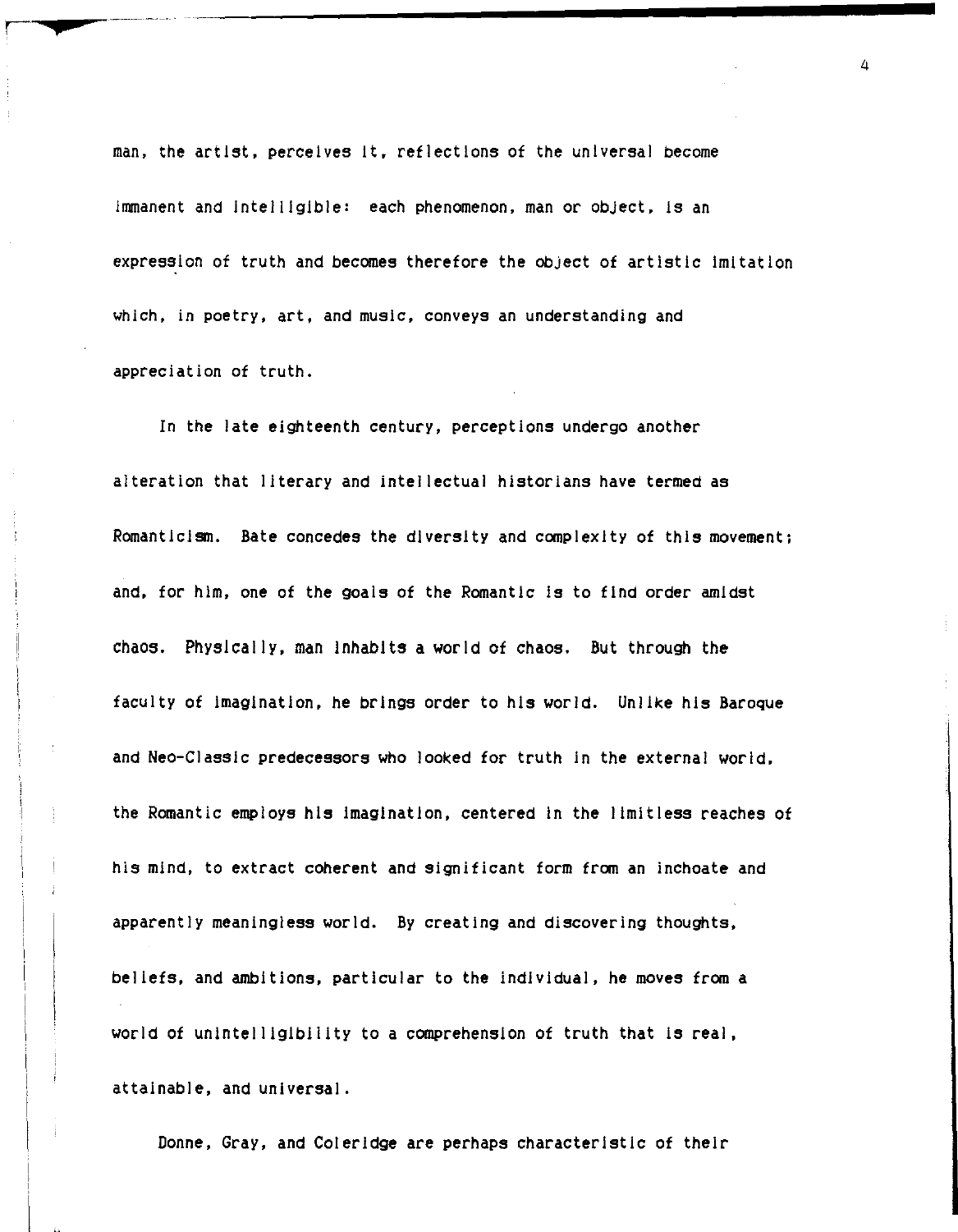respective periods. Their thoughts and attitudes on death, its speculative premises and its Impact upon man, remain pertinent and provocative. For each, death is a finality that reflects, on first thought, fear and sadness. But after meditating on this universal happening, they each overcome the despair and disorder of this world. In spite of their uses of the same theme, their responses on the potentiality of human transcendence vary and typify the mood and perspective of their respective cultural and historical places. *By* exploring the distinctive modes of analysis associated with each of these poets, the critic can perhaps appreciate a particular perspective that defines, each In Its own way, a metaphysical truth affecting man's self-perception and human situation.

5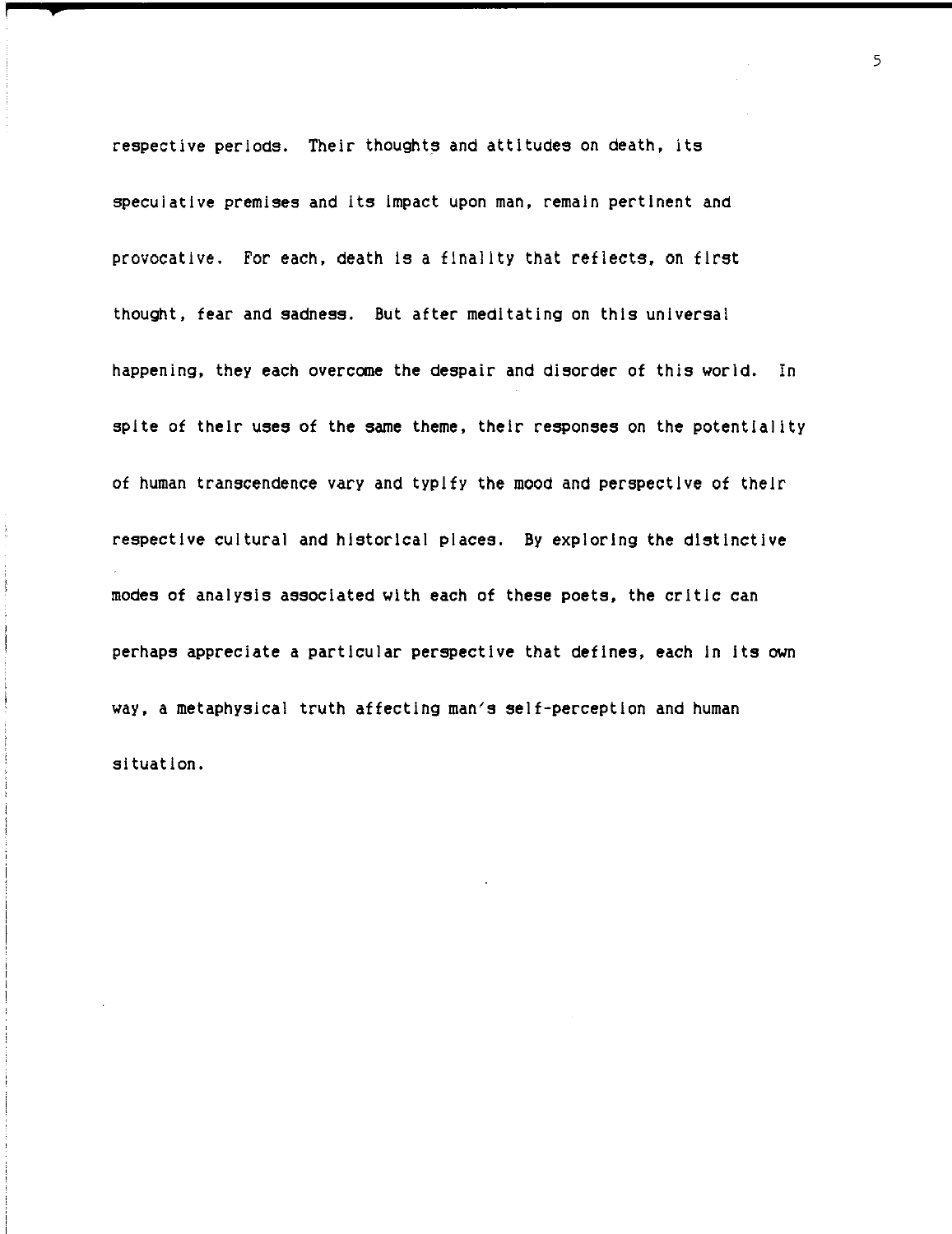#### Chapter Two

Within the framework of paradox, John Donne reconciles physical death and spiritual life, earthly existence and divine redemption, and the particularization of many phenomena and the universalization of a single reality. *By* exploring these apparent contradictions within the limits of the elegy 'A Valediction: Forbidding Mourning' (Donne, The Complete Poems of John Donne, pp. 32-33), he seeks to explain the means whereby man overcomes the suffering and pain of the human condition and thereby discovers a higher meaning of his situation. Such a predicament has confronted thinkers since ancient times: Plato's portrayal of Socrates's stoic but serene death in the Apology comes immediately to mind; Dante the pilgrim In the Divine Comedy must descend to Hell In order to endure the pain of spiritual salvation; and Shakespeare's Romeo and Juliet had to foresake the social institution of marriage and actualize, through death, the unification of their souls. Donne confronts this recurrent problem; but, unlike Plato, Dante, and Shakespeare, he selects a much more constrained form to describe the dynamics by which man resolves the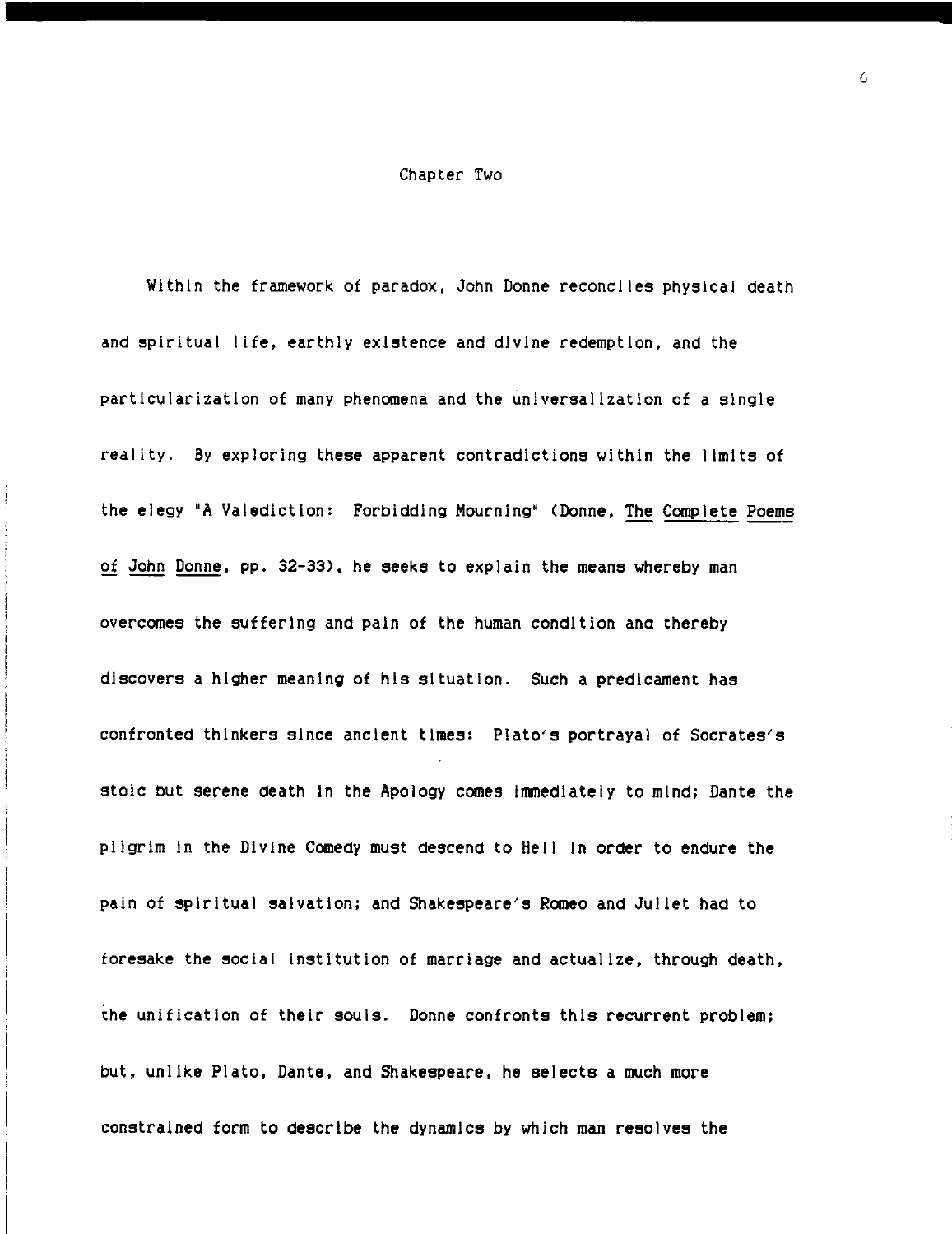tension between the ephemerality of human existence and the eternity of the divine state. Through a close reading of the text, this analysis will attempt to define the problem confronted by the poet, to demonstrate man's means to transcend his situation, and, perhaps equally important, to delineate the activity that Donne employs to present this eternal human dilemma.

**p** 

In spite of the complexity of this poem, the critic can describe the structure accordingly. The poem can be divided Into three major sections, with each section being subdivided Into two strophes followed by a third. The first section depicts earthly happenings Influencing human emotion. The first two strophes In this section describe the narrative events of a death which, origInating externally, affect the poet Inwardly. In the third strophe, the poet moves from these events, specific In time and space, to more universal events shaping human nature. In the second section, where the poet examines love, the persona Is continuing to center thought on the particular, but he has progressed from an observation of the particulars that are prImarily external, to a perception of them on a more human, InternalIzed level. The poet, moreover, characterIzes love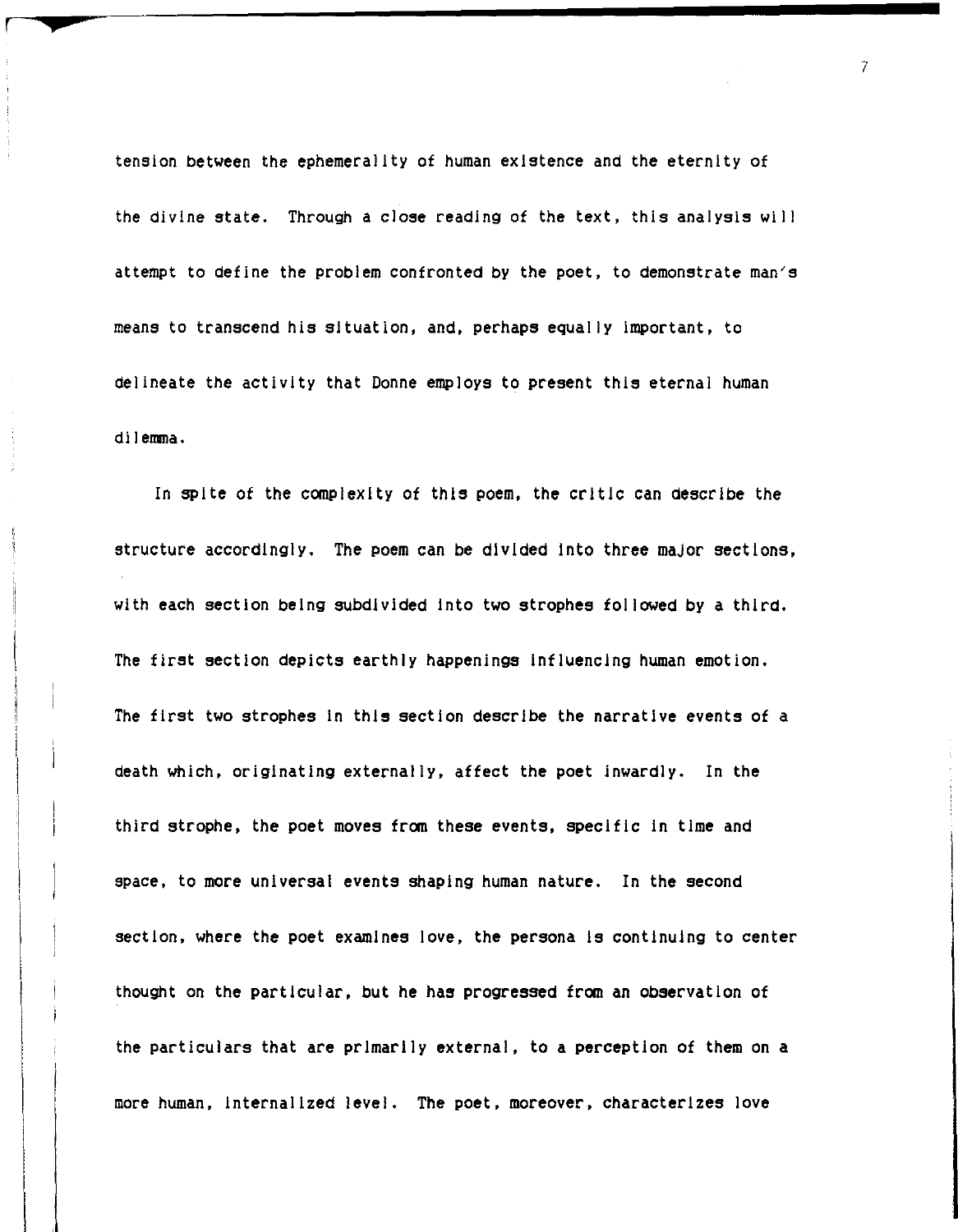Into two types. physical and spiritual. Physical love creates a need for material gratification and a dependence upon sensual fulfillment. whereas spiritual love dwells in the mind and is independent of the tangible. It knows no boundaries. no limits. except for those set by man's own blindness. In the third strophe of this section. the poet resolves the struggle in his own life between the humanness of his situation and the sacred bond he shares with his loved one. In the third and final division. the poet moves from the particular to the universal. He creates a bridge. allowing himself to escape the verity of his predicament and to discover a cosmic reality. whereby he may come to know happiness. truth. and contentment. The first two strophes of this section establish this link. describing how the bridge Is built. In the third strophe. the poet relates how he Is able to make the crossing. The poet. In this final strophe of the poem. Is able now to fully accept the wholeness and integrity of his state and completely understand the meaning of his existence and subsequent death.

r **<sup>p</sup>**

In the opening strophe. the persona Is describing his death and reactions to it. By establishing a circular structure. the poet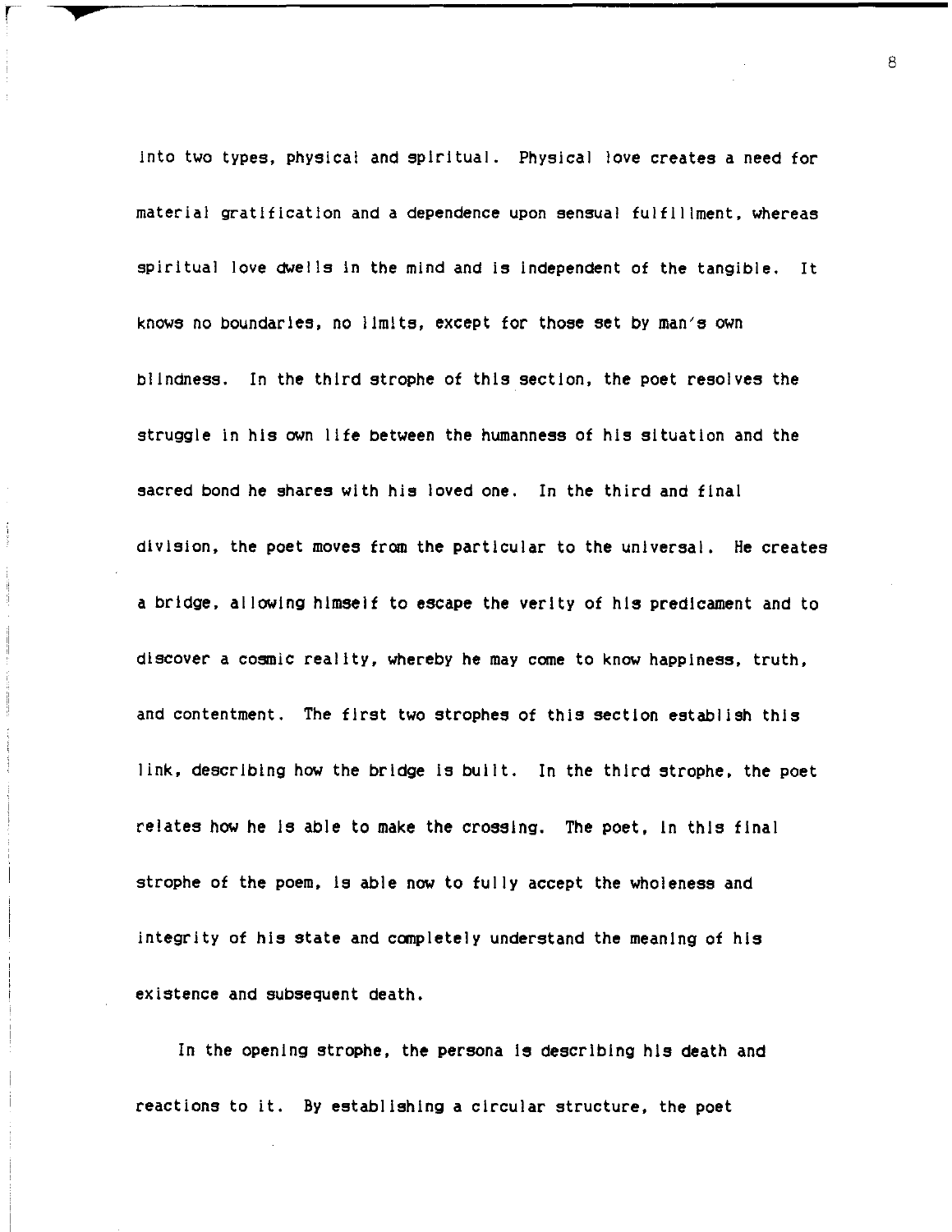undertakes a Journey from death to lIfe that begIns wIth the death of hIs body and culminates In the endurance of hIs soul. According to the poet, virtuous men accept this fate for the death of their bodies Is hardly a finality. Those around him must resign themselves to this physical end. But, although they are sad to witness the inevitable, they advance empathlcally with him on his journey that leads to a sense of joy; and they know that he will continue to live In a higher, spirItual realIty. Those who refuse to accept the fact that he must depart, and who hold on to their beliefs of death as an end in itself, will try to keep him alive in their own minds. This only makes the reality of death more painful for them, and they wIll be makIng the Journey, not from sadness to Joy, but from joy to sadness.

**#** 

The second strophe continues the thought initially expressed, and is related to this previous thought by the adverb "so"  $(v. 2, 1.5)$ . The consequence of the acceptance is actualized through the lover's belief in man's resignation of death. Humility, moreover, Is required, for man must 'melt' (v. 2, 1.5), stand asIde and let Nature take Its course. Trumpets do not sound, and there Is no celebratIon for thIs sacred event. Man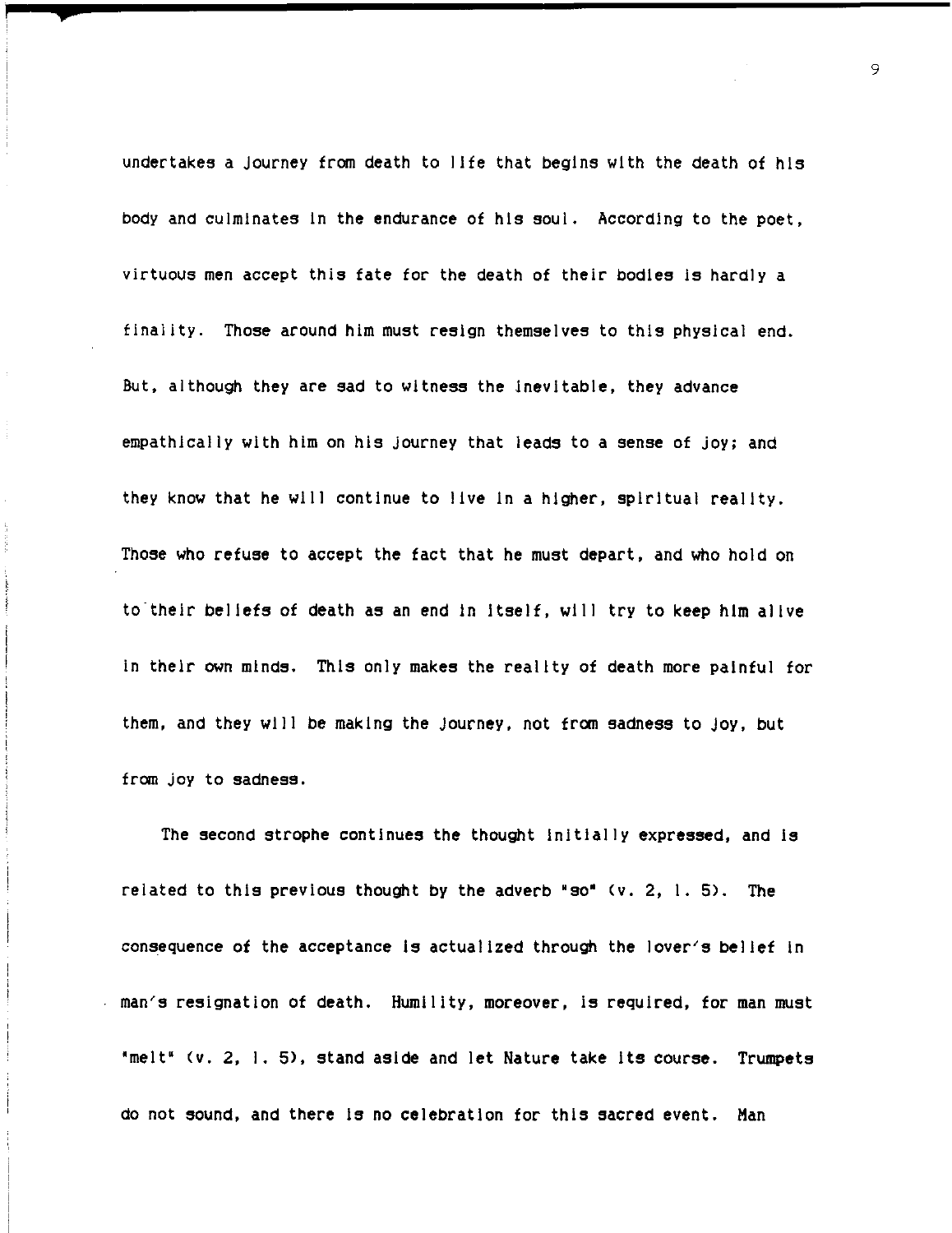"make[s] no noise' (v. 2, I, 5), Rather, through the Inevitable sadness that results from this final physical parting, tears become floods and sighs are as significant as tempests. Ironically, this scene is almost joyous. Instead of brooding upon himself, the poet proclaims 'No' to these emotions. By rejecting these extreme emotions, man Is necessarily hurled In the opposite direction, past simple crying and sighing, past showing emotion at all towards the other end of the spectrum, and emphatically and logically towards the joyous and good.

r

I

In centering attention upon the joyous, man confronts and comes to know love, the agent by which he transcends the pain of his physical existence. For the poet, love Is sacred, personal, and highly meaningful, and it would be desecrated or defiled If It were to be spoken about, or boasted to others. By keeping It to themselves, the two lovers consecrate their relationship. But love goes beyond the sensual perceptions defined by discrete units of time, and the poet does not center sole attention upon the description of the emotion. Rather, he views love as a dynamic that enables the poet to pass beyond his earthly, temporal situation and ultimately to perceive a harmony and peace Identified with, and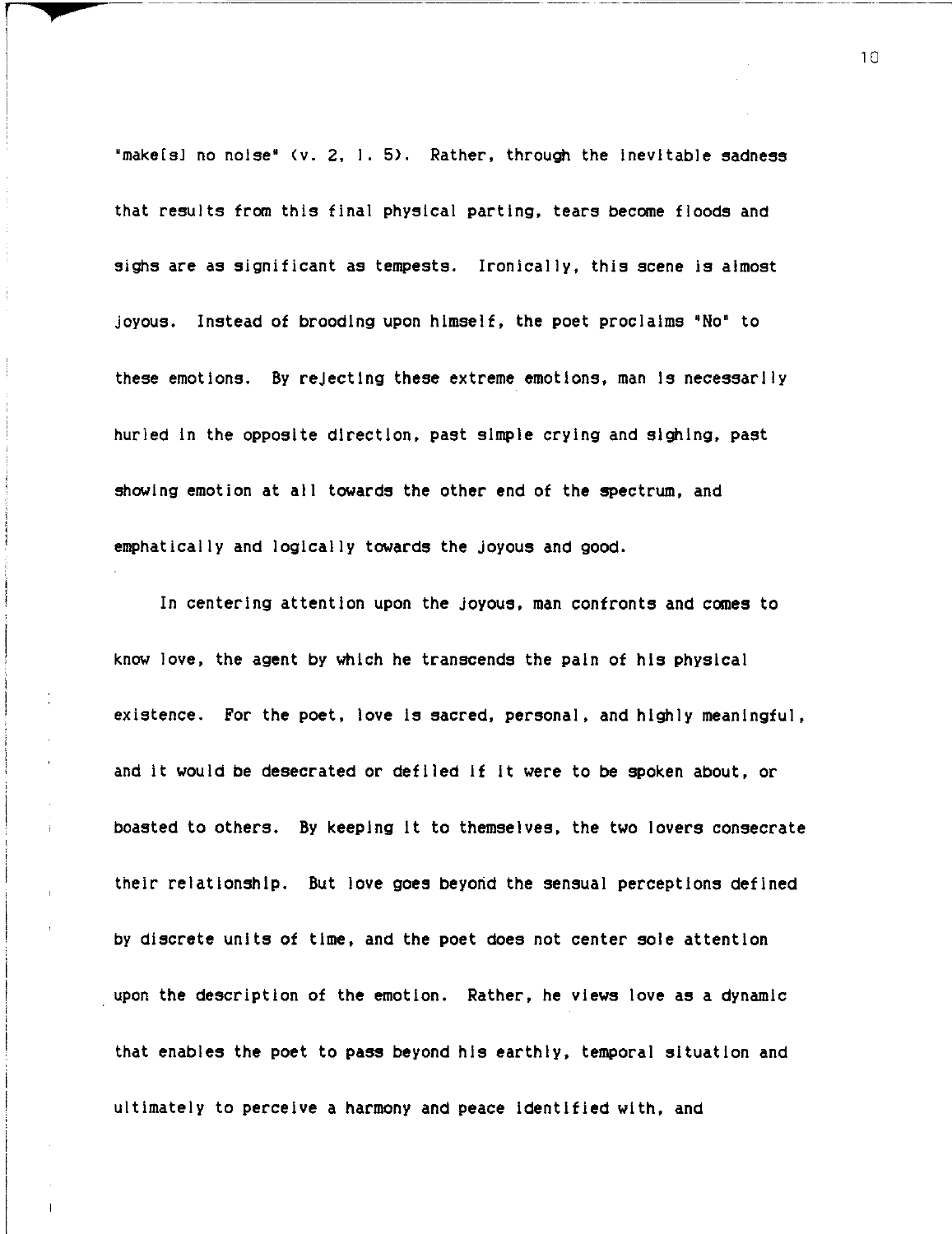transported by, this love. Thus, love Is the means by which the persona can free himself of the limitations of physical reality and, at the same time, Is a state In which he penetrates a more spiritual, eternal reality.

In the third strophe, the persona returns to the paradox of man and the heavens. But Instead of recapitulating this apparent contradiction in personal terms, he applies this truth to the universal. For example, he talks of man's fear of the movements of the earth, something as Simple as the rain or the blowing wind, or something more drastic as earthquakes or floods. In the past, men may have looked at these physical phenomena with wonder and tried to calculate their meaning. Similarly, they reflected upon the movements of the heavens, or the "spheres' *(v.* 3, I. 11). The poet sees these celestial movements to be mysterious and unexplainable to man. But in spite of this human Incapacity to understand cosmic happenings, man feared them nonetheless. For the poet, man's empathic encounter with these heavenly movements have meaning; and, by moving from . the particulars of the earth to the 'trepidation' (v. 3, I. 11) of the heavens, man sees a link between his own independent and seemingly insignificant position and God's divine design. Just as the poet In the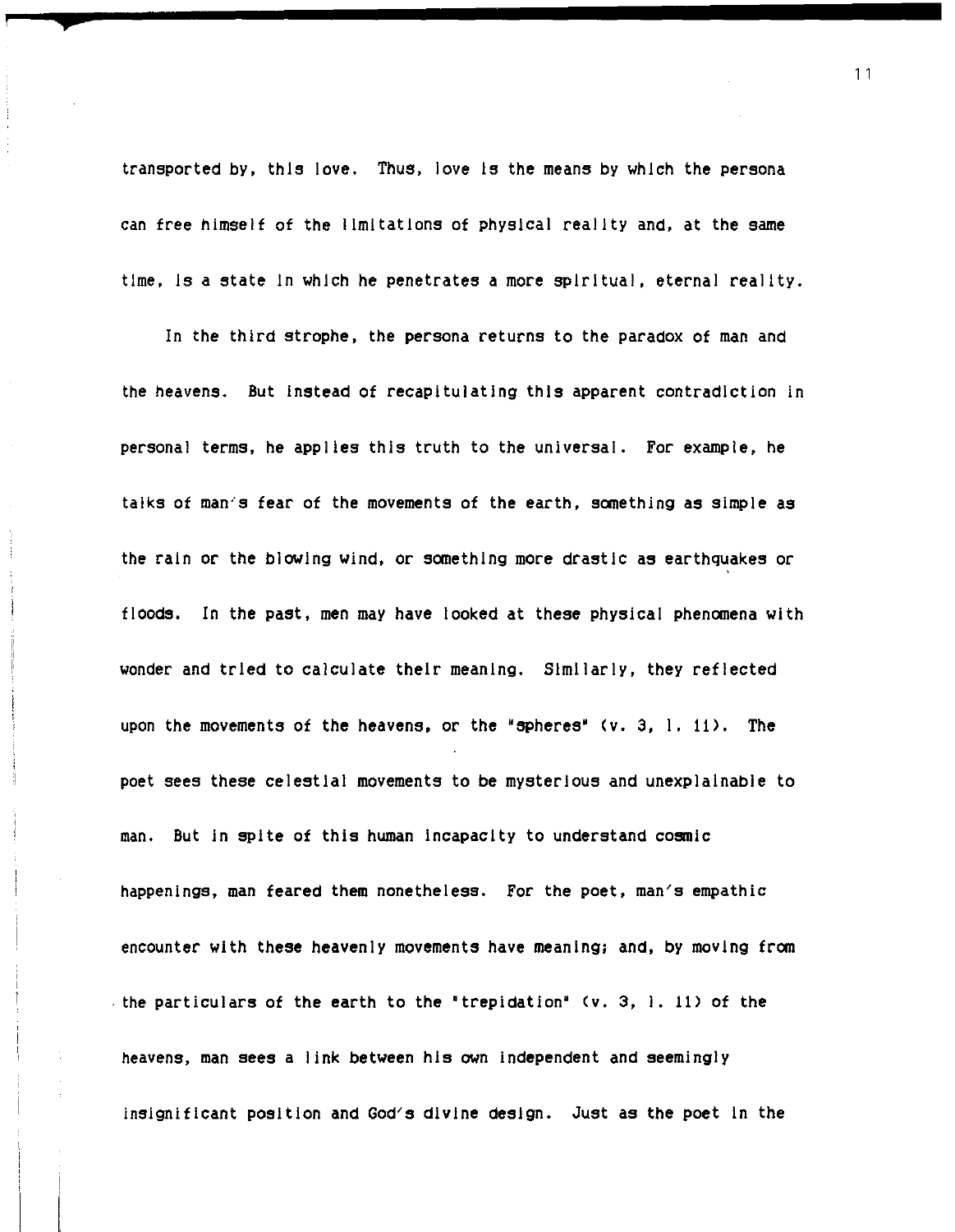first two strophes rejected death and suffering to find life and Joy. he now seems to embark upon an epistemological voyage. A link exists between earthly existence and cosmic reality. By discarding his earthly situation. he seems to have hope in penetrating a higher. more divine state. Man is continually looking up from his ever-changing world to heaven and the 'spheres' (v. 3. I. 11). trying to rise above his situation and penetrate this cosmic reality.

**;** 

The poet now returns to the theme of separation, revived from the Initial strophe. There Is pain and suffering for those whose love cannot stand on Its own. This love Is not the consecrated love revealed earlier in the poem, but the love of "sublunary"  $(v. 4, 1. 13)$  lovers. The souls of the "dull' (v. 4. 1. 13) lovers who share In this experience are dependent upon sensual gratification. They are two souls. distinct from one another. but each defined by the presence of the other. When one of them is absent. their love can no longer exist. for sensual gratification is the basis of this love. This is part of the physical reality that we all must endure. Constantly In a state of flux. always changing for the individual. It Is temporary. particular. and earthly. The reality and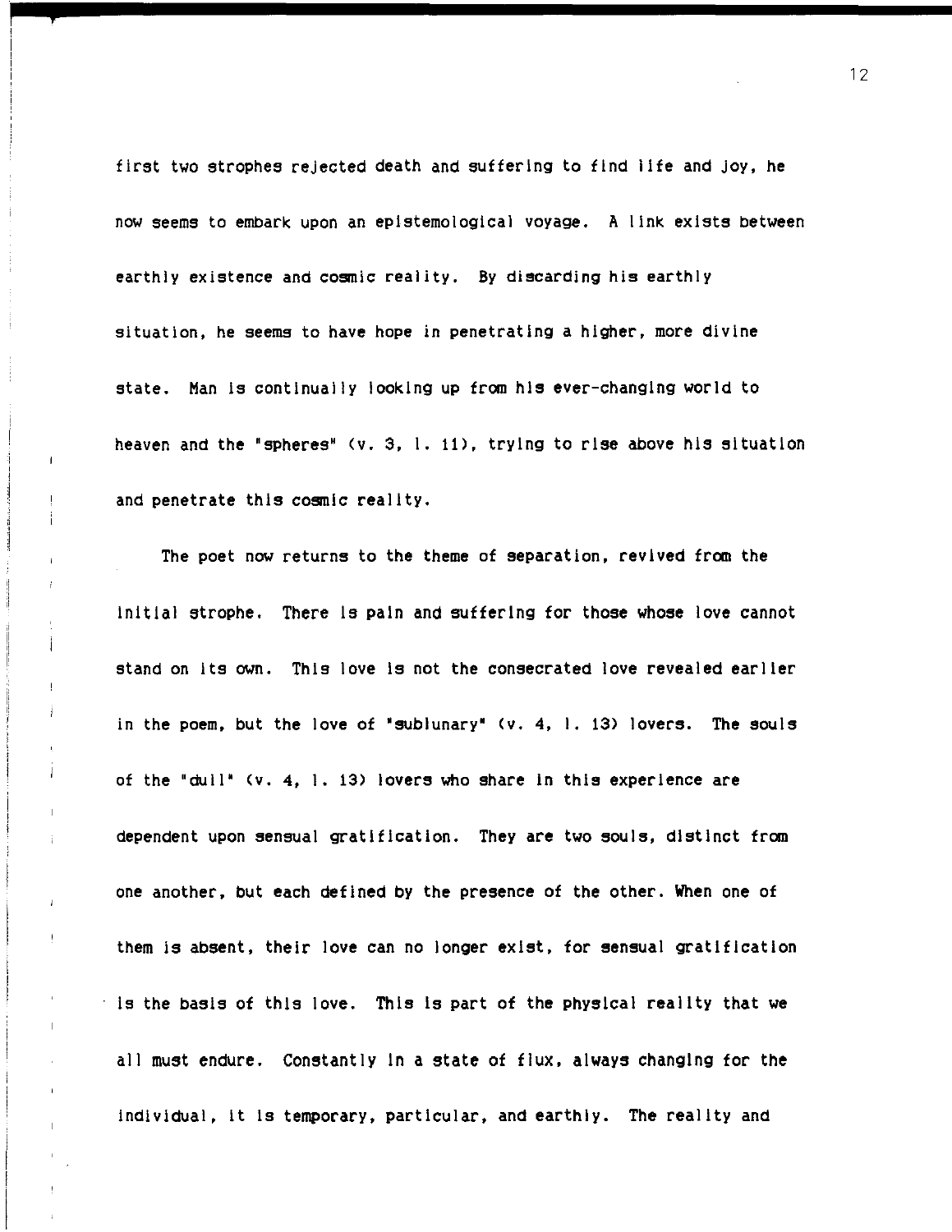inevitability of death are two of the few constants in this physical existence. In order for the poet to gain ground on his voyage. he must overcome the pain of absence associated with his death through love and human interaction. This is a continuation of the first three strophes. but the perspective has changed from a partlcuiarized description to a higher. more encompassing depiction of human relations.

I **+** 

Love becomes a unifying theme throughout the poem. In the next strophe. the poet moves from a description of a carnal. earthly love. to a special, more human love shared by the persona and his loved one. In comparing this more spiritual love with the previously described earthly love the persona comes to recognize a love that is much more refined than that shared by the 'sublunary' (v. 4. I. 13) lovers. It Is free from Impurities; It has been cultivated and nurtured. In fact. Donne describes this love as so refined that the lovers themselves "know not what it is" *(v.* 5. I. 16). The poet Is now coming to know a love that Is a part of the mind and not of the body. The lovers are joined together in a more spiritual sense, and it is this union of their souls that will keep them together. even after death. Earthly lovers depend upon the material and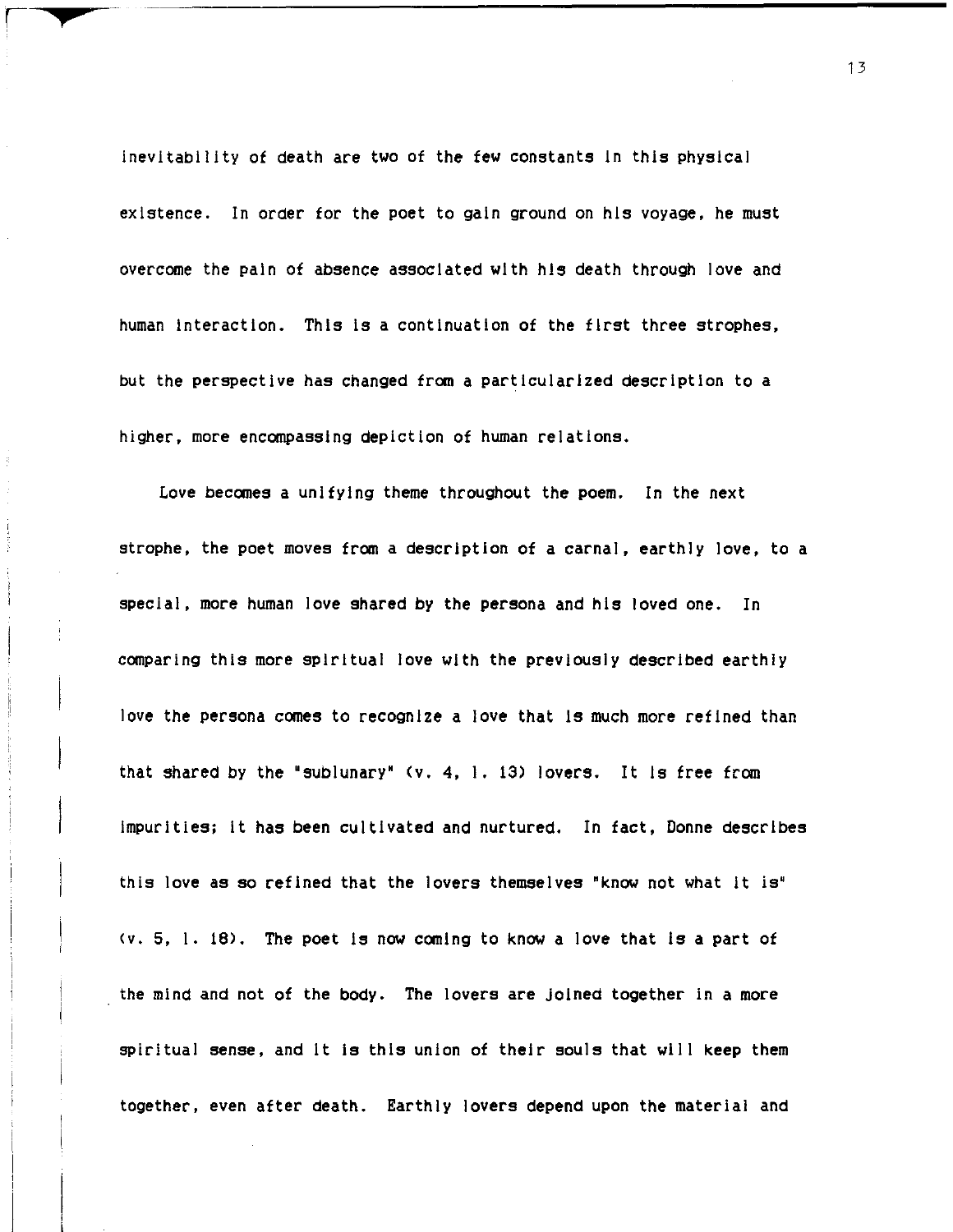substantial, and therefore must accept defeat and dissolution after death. This higher *love,* however, will not weaken: but, in fact, by overcoming death, ·it will expand, grow, and become stronger. This description of a higher, sacred kind of *love,* becomes the basis by which the persona examines the scope and force of *love,* and upon which human spirit endures, and triumphs over, time.

**+'** 

 $\vert$ 

 $\vert$ 

 $\mathfrak l$ 

,  $\mathbf{I}$ 

In the third and final section of the poem, the poet advances even more definitely and substantially from the particularized perspective of the Initial section and from the more encompassing viewpoint of human relationships In the second part. Before moving to a description of the cosmic implication of love, the persona recapitulates the effects of earthly love. On earth, man must accept the reality of his physical surroundings, and therefore must admit the separation of souls. However, he establishes this division under the condition that, If their souls are Independent, they resemble the two legs of a compass. With a compass, there are Indeed two, distinct legs, but they are Joined at the top by a pivot. One cannot be present without the other, nor can one leave without taking the other one with It. They are Inextricably and, by the law of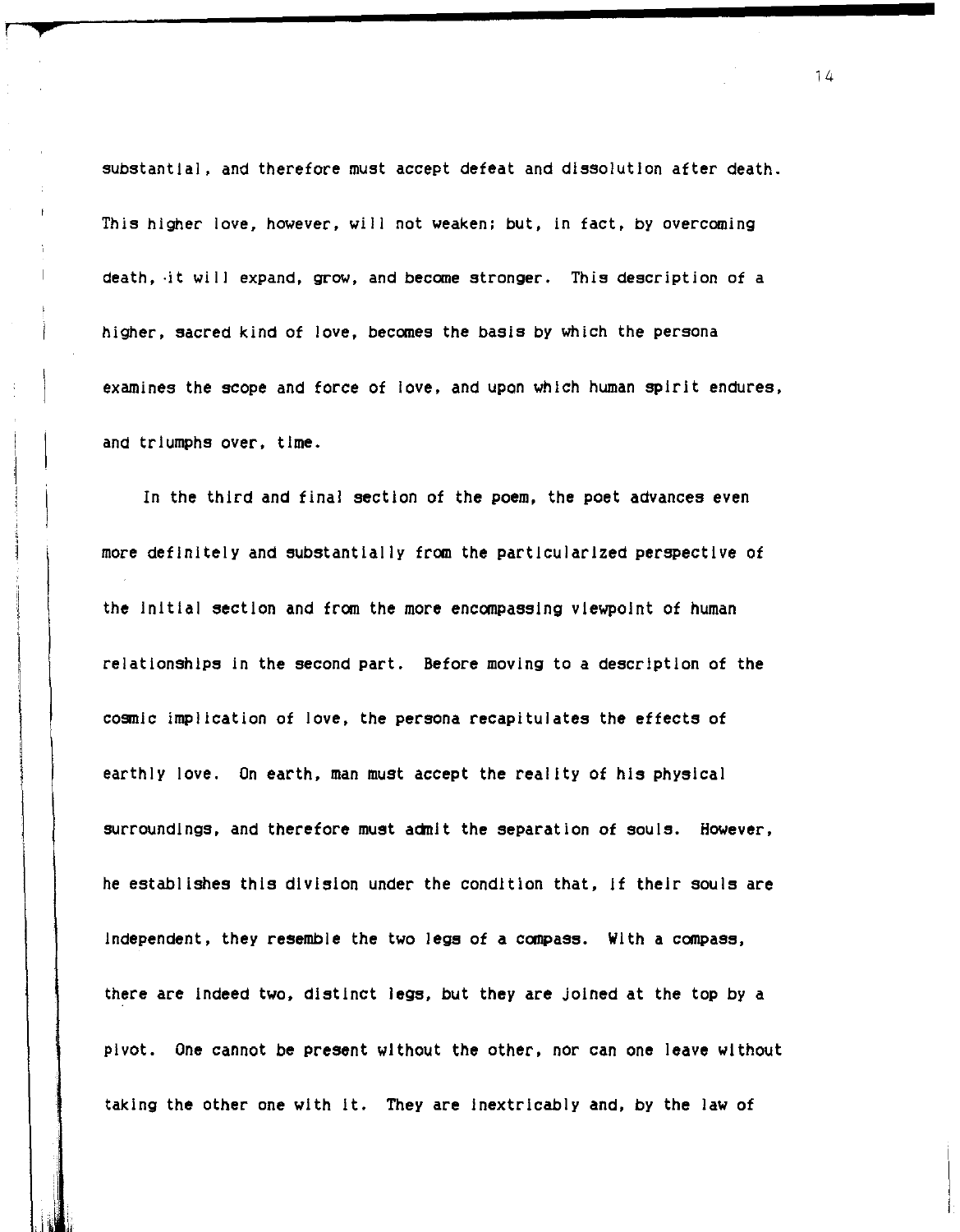nature, eternally linked. Donne employs the forceful and concrete Image of the compass that describes a spiritual force bonding two distinct and separate objects. When one uses a compass, one of the legs is fixed by keeping Its "foot' stationary. The other then moves about this fixed foot to construct a circle. And although the foot In the center remains stationary, there is some movement of the leg. As the other leg moves farther and farther away to create larger and larger circles, It Is impossible for the center leg to remain erect, and so It leans toward the other leg. It Is almost as If the center leg were stretching out, reaching toward the moving leg, calling for it to return. Then it returns to Its upright position as that leg that roamed returns home once again.

**+** 

In the final strophe, the persona applies these Ideas to the lovers and their situation, and thereby relates the cosmic with the human and, ultimately, with the particular. Like the foot of the compass that is moving about to make the circle, the poet-lover in this analogy, strays and wanders in this world. However, through the force of love that recalls the magnetic force compelling the movement of the feet of the compass, a bond unites the two lovers with this metaphor. The dying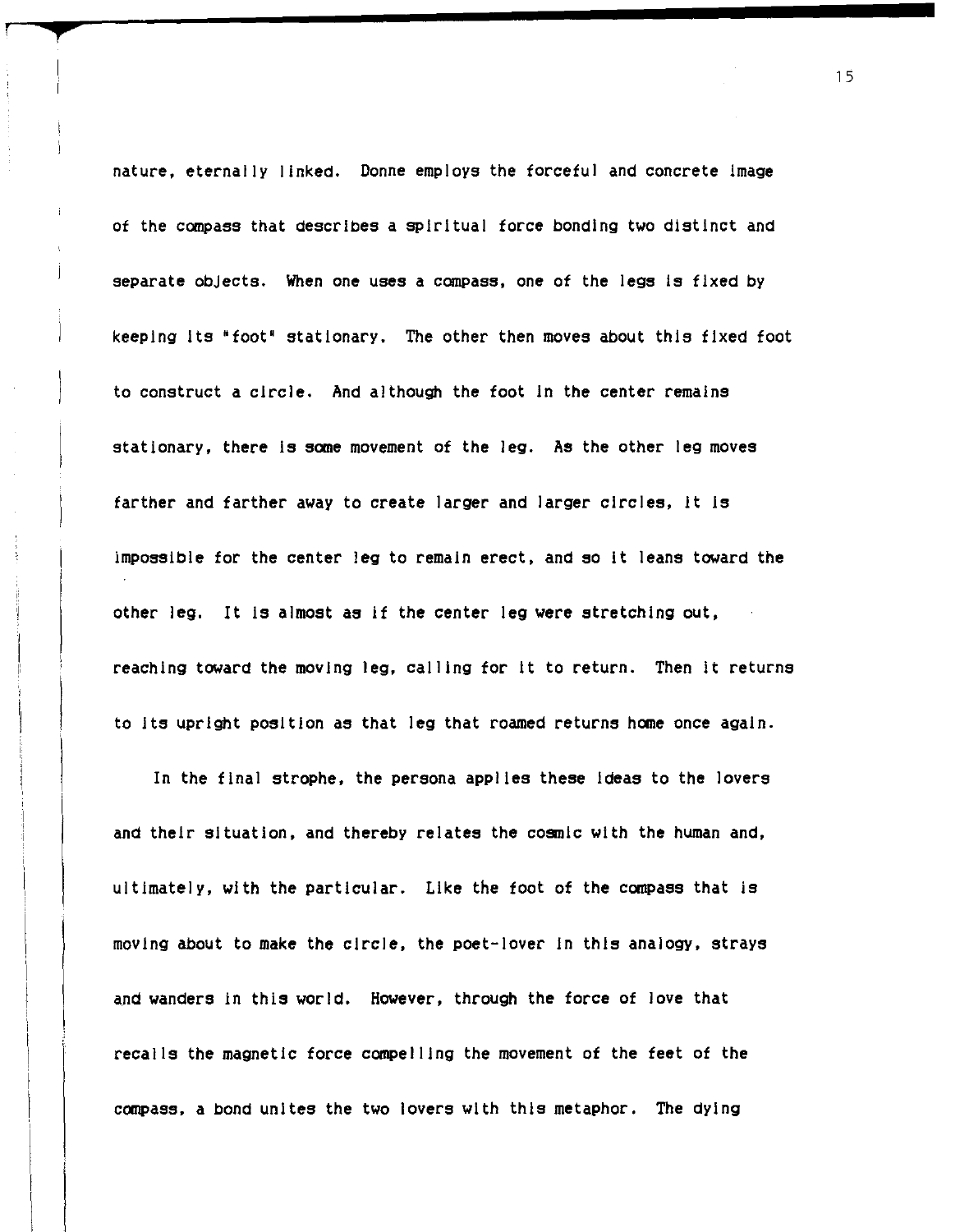lover, like that foot which must wander, 15 compelled to accept a state of change. He transcends the boundaries of his physical existence, and enters a cosmic, mysterious, and eternal existence. Although he journeys physically far from his loved one, both overcome separation and truly experience a spiritual unity. Their souls recall the two feet of the compass, where no matter how far one travels from the other, they are still linked. The compass is connected by the pivot and the lovers are joined by their love. Thus, through the strength of this spiritual experience, they rise above, In the union of love, the limitations of their physical reality and penetrate truth, or the reality and eternity of the soul.

The poet completes this epistemological journey, and the truth conveyed and demonstrated by the movement of the compass Is analogous to, and indicative of, the dynamics of human love. During the journey, the persona deals with a tension created by knOWing a spiritual existence, while at the same time having to live within the material boundaries of his earthly existence. Man has labored over this Incompatibility for centuries. In the elegy 'A Valediction: Forbidding Mourning,' Donne

11 '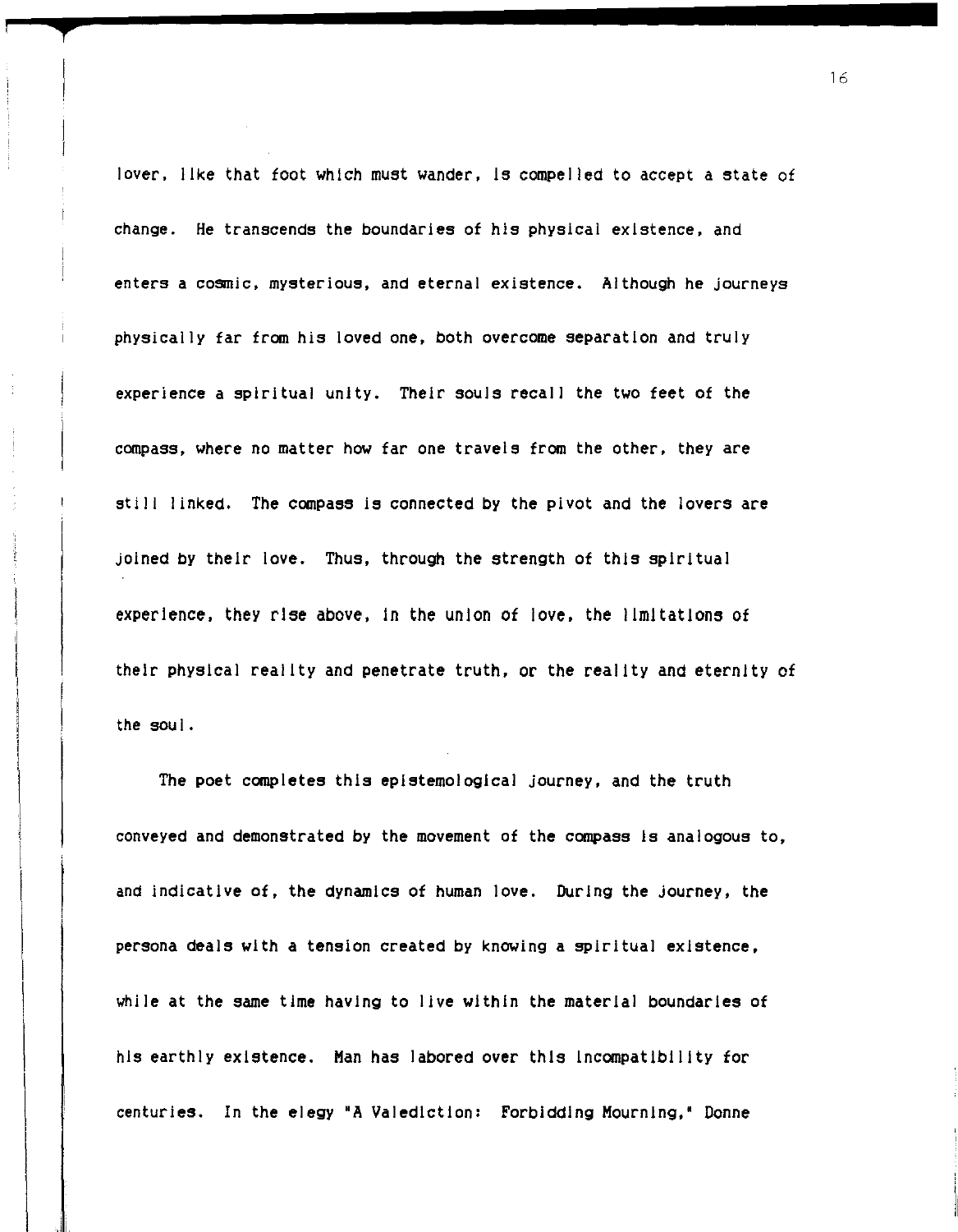offers a reconciliation for those caught in this struggle. In order for man to attain knowledge of any higher existence and therefore to penetrate truth. he must confront his own existence In an attempt to find the meaning for his life. In the poem. as the poet examines his own life in search of divine independence. he abandons the materialistic and divorces himself from the physical reality of his situation. In so doing. the persona is Irrevocably forced to direct his vision to the Immaterial and spiritual. During his pilgrimage. the poet characterizes human nature. It is within the nature of man to fear the unknown, however, in order for man to transcend his physical reality and become integrated within a higher spirituality; he must shun this fear. For the poet, this means accepting the reality of death and believing that his worldly existence is only temporary. Love Is shown to be the Instrument. or the means. by which man comes to know truth and, in turn, is able to penetrate a human and cosmic mystery.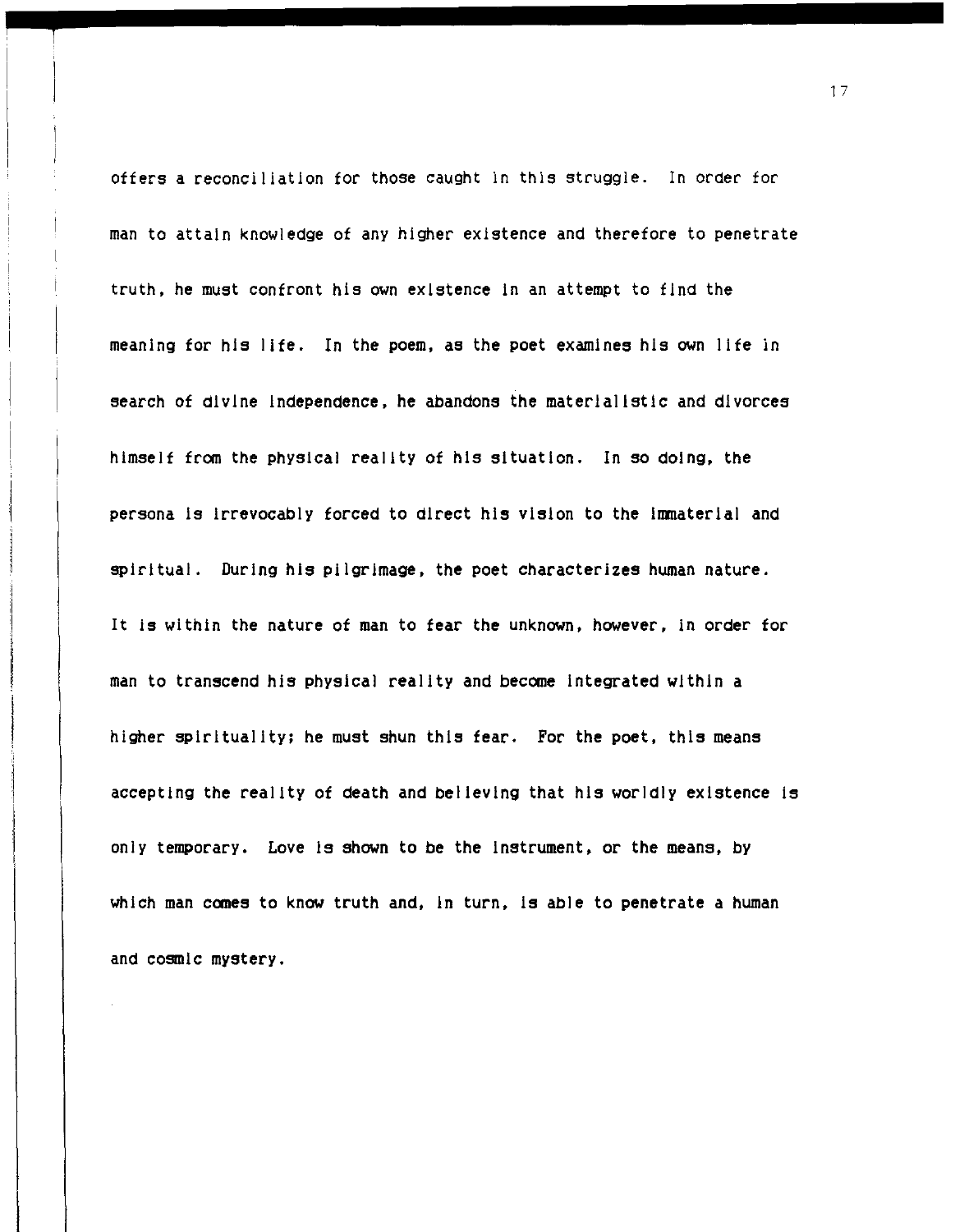#### Chapter Three

About a hundred years separate the lives of John Donne and Thomas Gray. ThIs chronology Is sIgnifIcant. As Walter Jackson Bate has amply demonstrated, the mathematical accuracy and metaphysical truths of the Baroque dissolve and become transformed into a perception and description of a universal human sentiment that characterizes the Neo-Classic spirit of the mid-eighteenth century. Such a visIon emerges In Gray's own words that depict hIs particularIzed self In terms of a unIversal mankInd:

Too poor for a brIbe. and too proud to Importune. He had not the method of makIng a fortune: Could love, and could hate, so was thought somewhat odd; No very great wit, he believed in a God: A place or a pensIon he did not desire. But left church and state to Charles Townshend and Squire (Gray, Gray: Poetry and Prose, p. 68).

I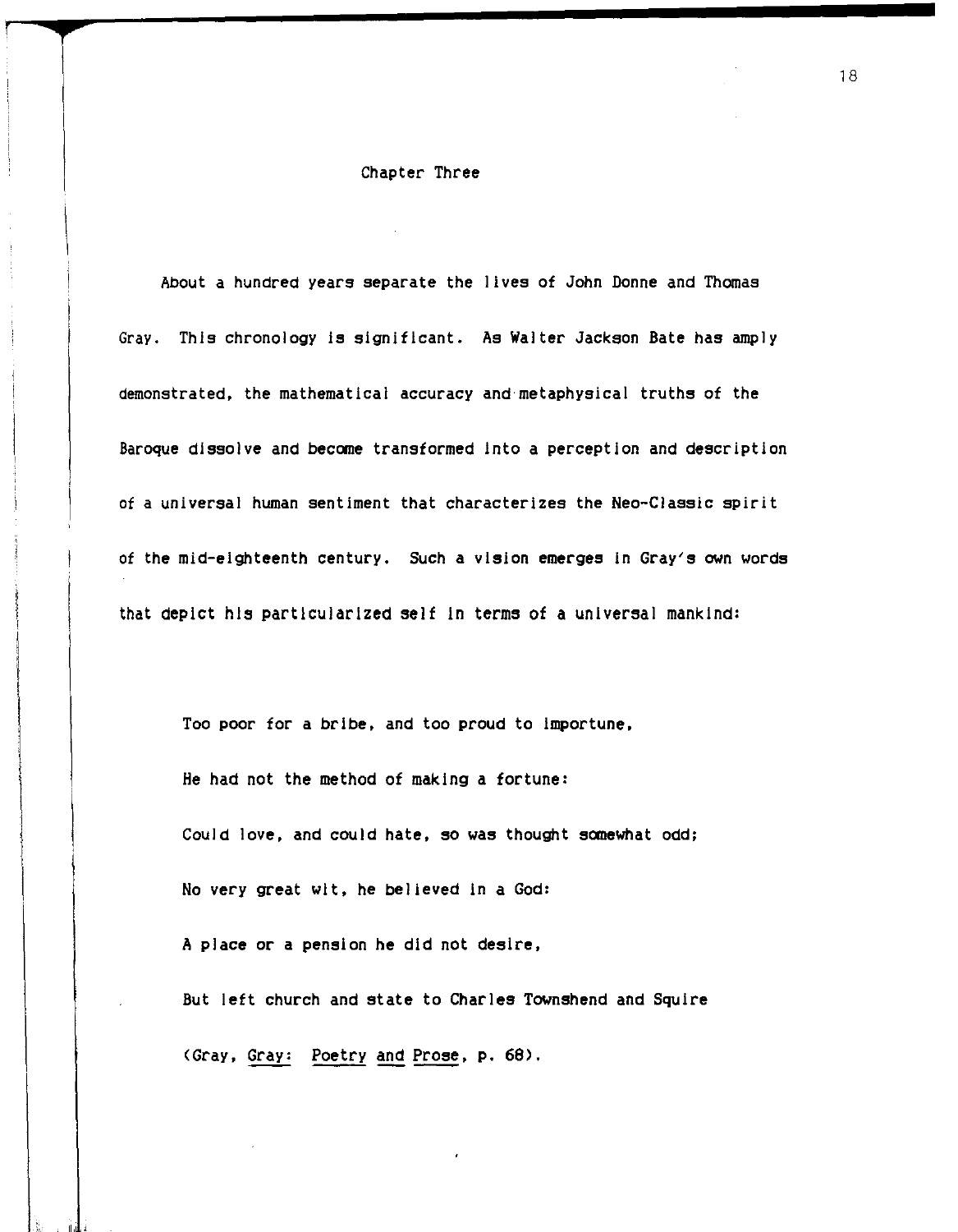As we see. this poem. written In 1761. implies many of the same questions on the human condition that Donne had previously asked. But If the inquiry and even the answers produce similar responses. the modes of inquiry have changed. The reality of a metaphysical truth. logically verified and quantitatively certified. becomes now an examination of human sentiment defined and perceived as thought. attitude. and emotion. All men. according to such a consciousness. experience this human condition. And Gray selects one man. even himself. as reflective of a particular but. in effect. a universal manifestation of this reality.

**r** 

Truth. as with the Baroque. plays a leading role in the characterization of Neo-Classlclsm. Man continues to attain truth. Once again. he is confronted with the need to reconcile physical phenomena and abstract reality. But. Instead of demonstrating logically. mathematically. and scientifically a truth that Is rationally verified. Neo-Classlc thinkers take necessarily Into account human attitude and ,aspiration. This stress upon human sentiment becomes a voice that requires an alteration in the mode of Inquiry employed by the Baroque thinkers and Imaginative writers.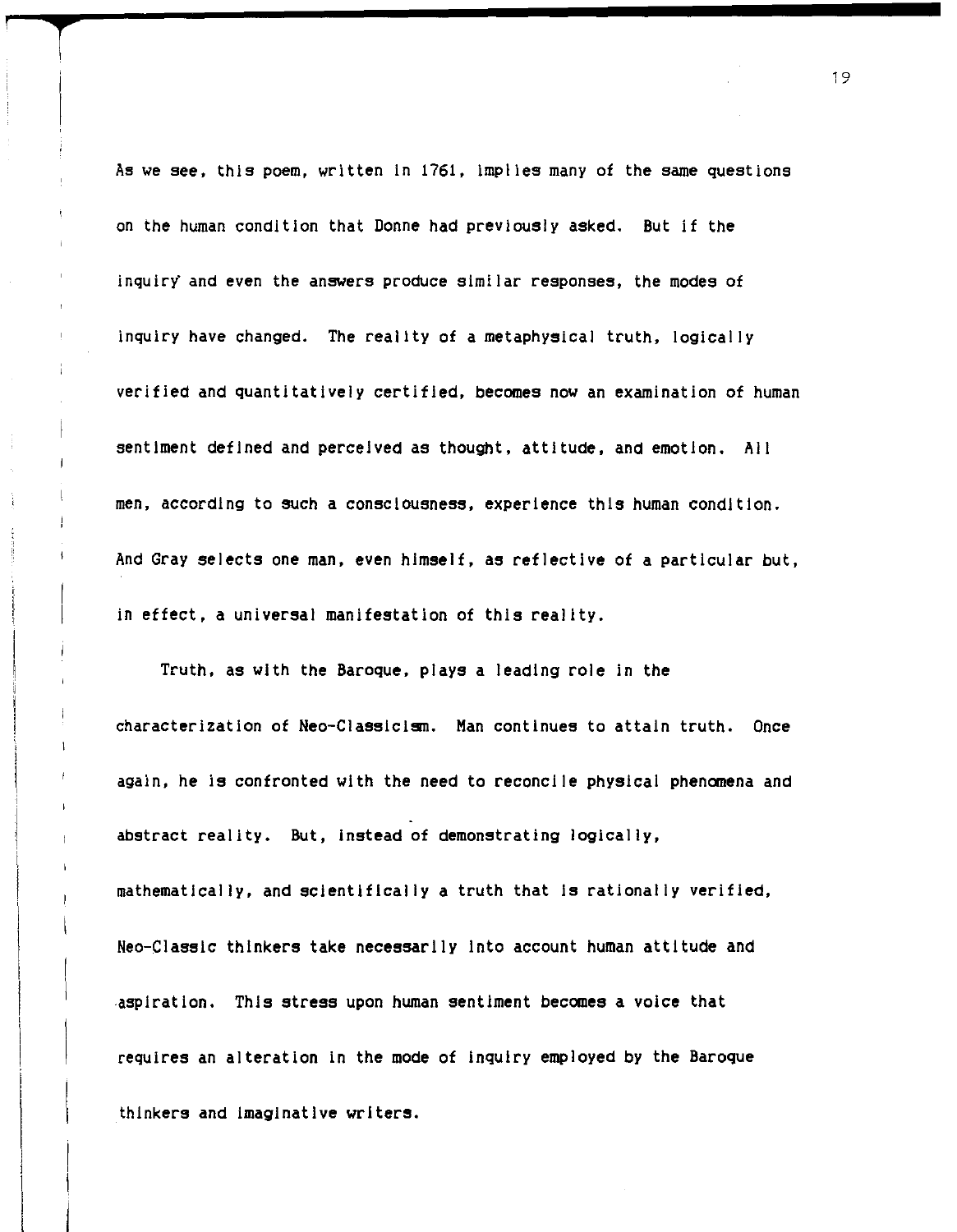Through an examination of sentiment, the Neo-Classlclst examines truth. Sentiment, however, In the sense that Gray Is using It, Is not a specific, personal reflection. Rather, It Is an example, even a demonstration, of man's thoughts and feelings that are a universal Instinct. The persona, then, Is not a particular character. Rather, he assumes the stance of "Everyman," universal man, or one who, as a thinking and feeling human being, seeks an answer to current quandries.

**T** <sup>r</sup>

Gray's 'Elegy Written In a Country Churchyard' (Gray, Gray: Poetry and Prose, pp. 62-66), a frequently anthologized poem, displays many of these characteristics and, at the same time, underscores the differences In the method of examination used by Donne In 'A Valediction: Forbidding Mourning.' Like Donne's poem, Gray's 'Elegy' Is a reflection on the transitory state of physical and earthly beings. The first three strophes serve as an introduction to the poem. Here, the persona is describing the setting of the countryside surrounding the church-yard and providing the reader with a glimpse of how the rest of the poem will progress. In strophes four through seven the poet conveys a dismal, dark picture of the cemetery and the people burled there. He then poses some questions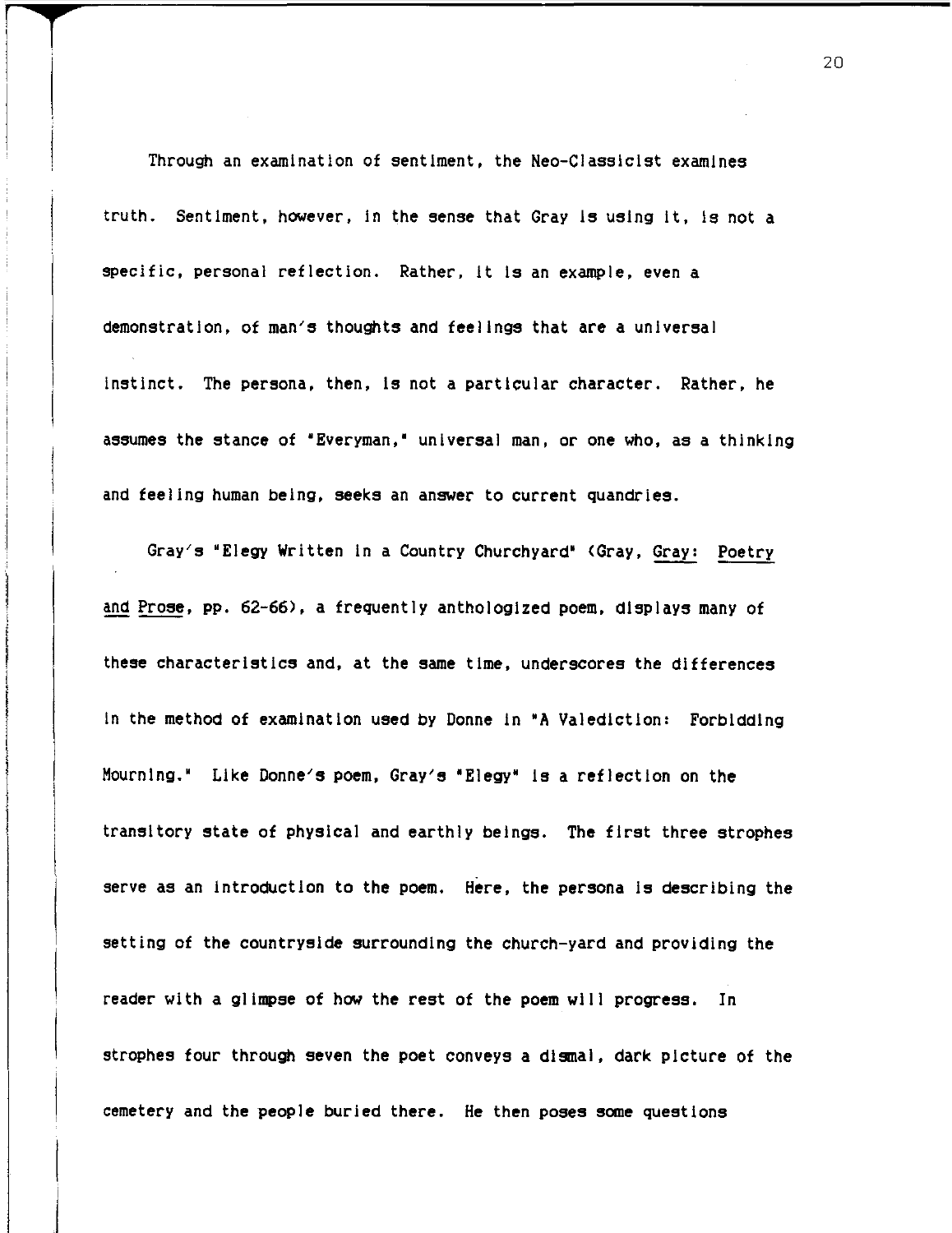concerning these persons' lives and their significance In strophes eight to eleven. In the twelfth strophe. he begins an empathic examination Into the lives of the deceased. This continues for the next eight strophes. before the reader's focus Is shifted back to the author's vision of the cemetery in strophe twenty. In the next four strophes one finds a description of the tombstones. each bearing an elegy. a final and lasting tribute to the cadavers below. In strophes twenty-four to twenty-seven the living pay their respects. pulling the reader deeper Into the lives of the departed. In strophes twenty-eight and twenty-nine the persona discloses his own feelings and attitudes about the man the others spoke of. He has progressed from an enlarged. general picture of the cemetery to a particularized description of a tombstone and the life It honors. The final three strophes summarize the entire poem. for it is the epitaph of a man. simple In stature. who. like those around him. has found peace and truth, and has given meaning to his life.

The author uses the Introductory three strophes to allow the reader to paint a mental picture of the area around the cemetery. This picture. for the most part. Is a vision of darkness that depicts a sort of

II I ,;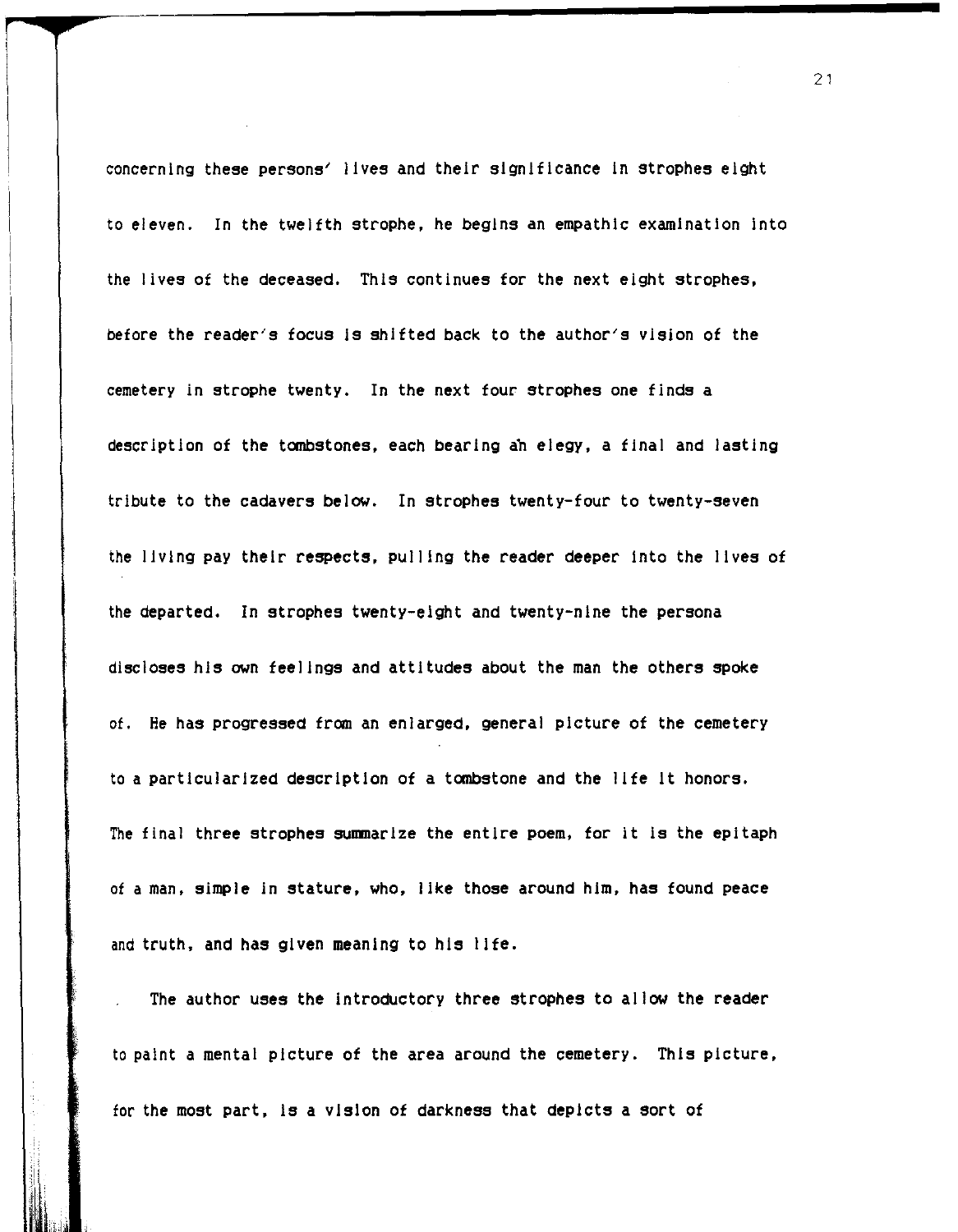Intellectual blindness. He utilizes this concept of darkness to communicate the Ignorance of the persona. As the persona begins his journey, he Is In a state of unknowing and of confusion. He is seeking truth, the light of knowledge which will bring him from the darkness to a spiritual redemption. Just as the persona Is symbolizing a universality of man, so Is this Introduction an Image of a world encompassing a general perspective. When he begins describing the cemetery, the reader is drawn into a more particularized view of man and his world.

In strophes four through seven there Is a grim description of the cemetery and of the persons laid to rest there. The persona gazes at the trees and each crumbling mound of earth moldering In their shade. Beneath these decaying heaps, "the rude Forefathers of the hamlet sleep" (st. 4, v. 16). By using the title "Forefathers," the poet creates an allusion that there Is something historical and permanently antiquated about these people. He goes on to tell of a time and events long past for the 'sleeplng' villagers. Never again will the piercing call of the cock wake them, or children run to their open arms. Many often left behind a harvest when they died, however. In the final strophe of this section,

I

**I**<br>I<br>I<br>I<br>I<br>I<br>I I ,

j.Llti,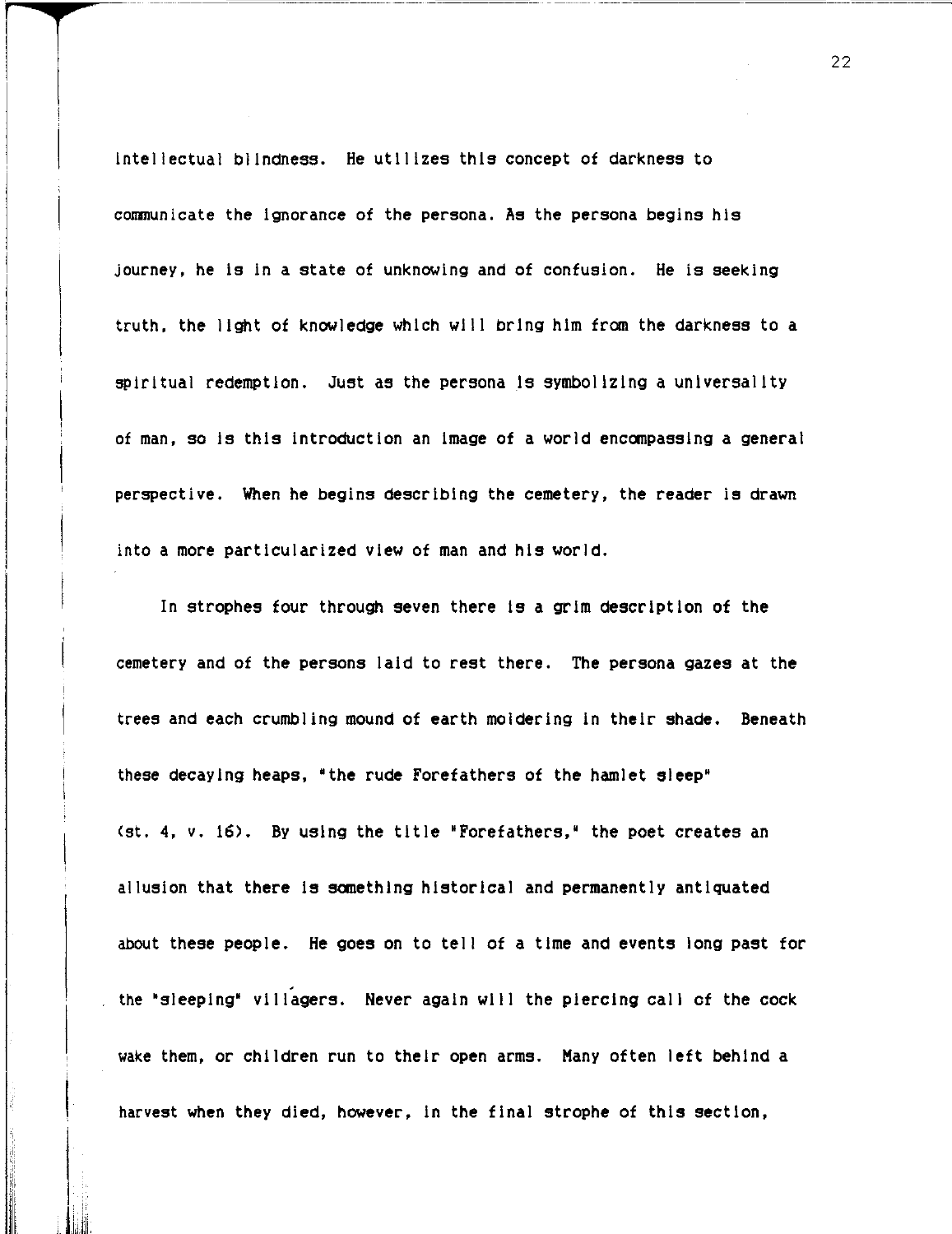there Is a small shift from the gloom of their death, to the strength and pleasure In their lives. The poet continues this praise In the next section of the poem.

In the course of the next four strophes, he emphasizes the simplicity with which these people led their lives. The main point of this section is to stress upon the reader that these people, though they may not have led a life filled with pomp and heraldry, should not be condemned for the poor lot they bore. They did not let 'Ambition' (st. 8, v. 29) and 'Grandeur" (st. 8, v. 31) cloud their perceptions, or take away the simple Joys of their labor. They were not boastful and did not long for wealth and power to be theirs, for these paths of 'glory lead but to the grave" (st. 9, v. 36). The persona also entreats those who have chosen this path of glory, that they not seek to find fault with these people. Though there are no great monuments or imposing statues raised in their memory, the song of praise Is now offered to them. In the iast strophe of this , section, he poses questions, noting that death does not differentiate between rich and poor, powerful and weak.

In the next section, comprised of strophes twelve through nineteen,

lli. i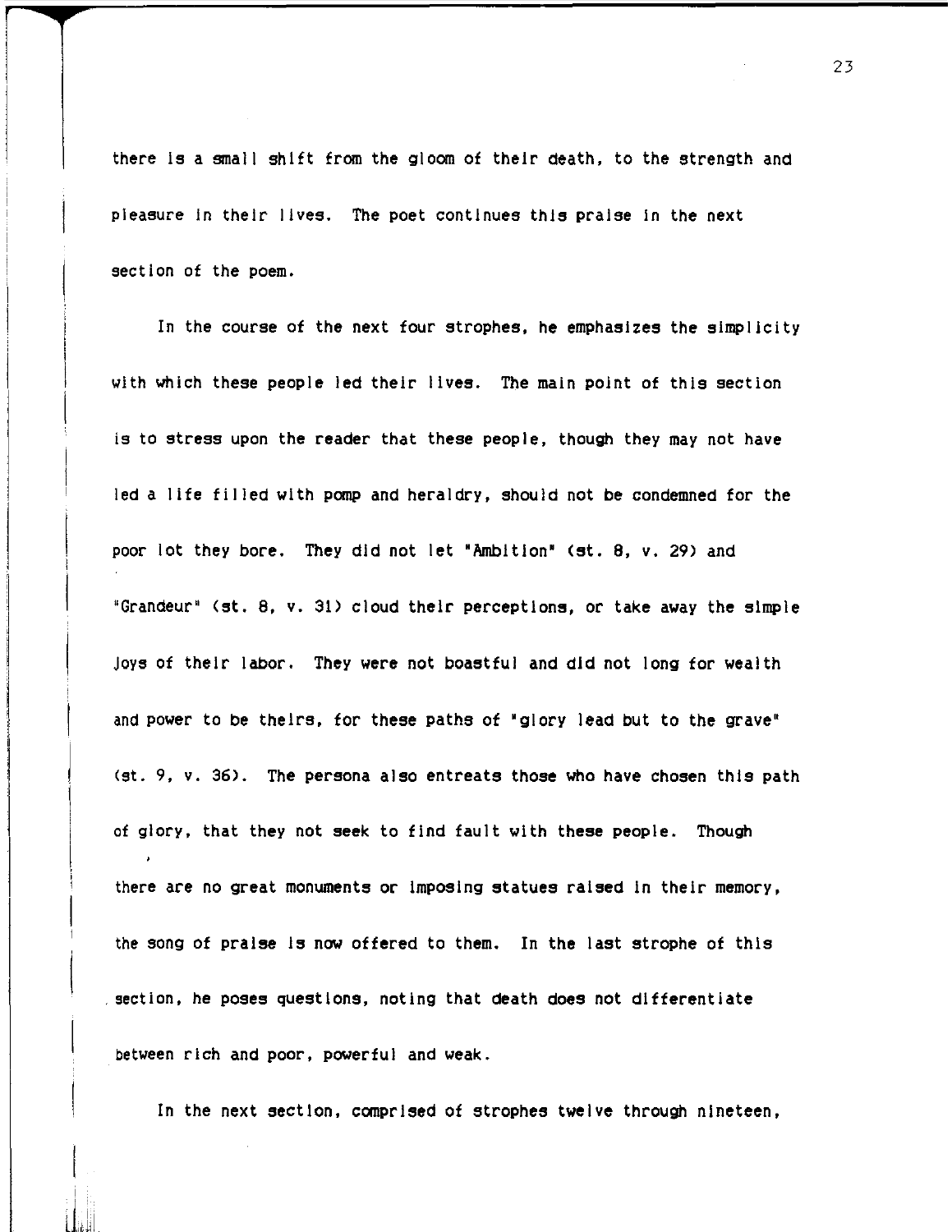the persona takes a closer look at the lives of the deceased, speculating on the various roles each might have played in life. He begins by reiterating the point that this was a simple peasantry. They were neither great heros of battle nor proud men endowed with the knowledge of the universe. Rather, they were like gems In the deepest caverns of the sea, or blooming flowers In the farthest corners of the desert. It may be true that these priceless stones will never be set In gold, and the flowers will never be painted by Van Gogh, but they are still no less radiant and beautiful for It. Their lot forbade them to become a Hilton and a Cromwell; It was not their destiny to command the senates, or "read their [history] In a nation's eyes' (st. 16, v. 64). The poet then employs the image of a circle. This tiny world that these people lived in, that is, within the boundaries of their own village, confined, not only their virtues, but also their weaknesses. It was this encompassment that denied them the thrones of power, and at the same time shielded them from the .Ills and sins of society. They were free of guilt and were not kin to 'Luxury and Pride' (st. 18, v. 71). Their knowledge was defined by the parameters of their everyday existence. Their thoughts and **dreams** never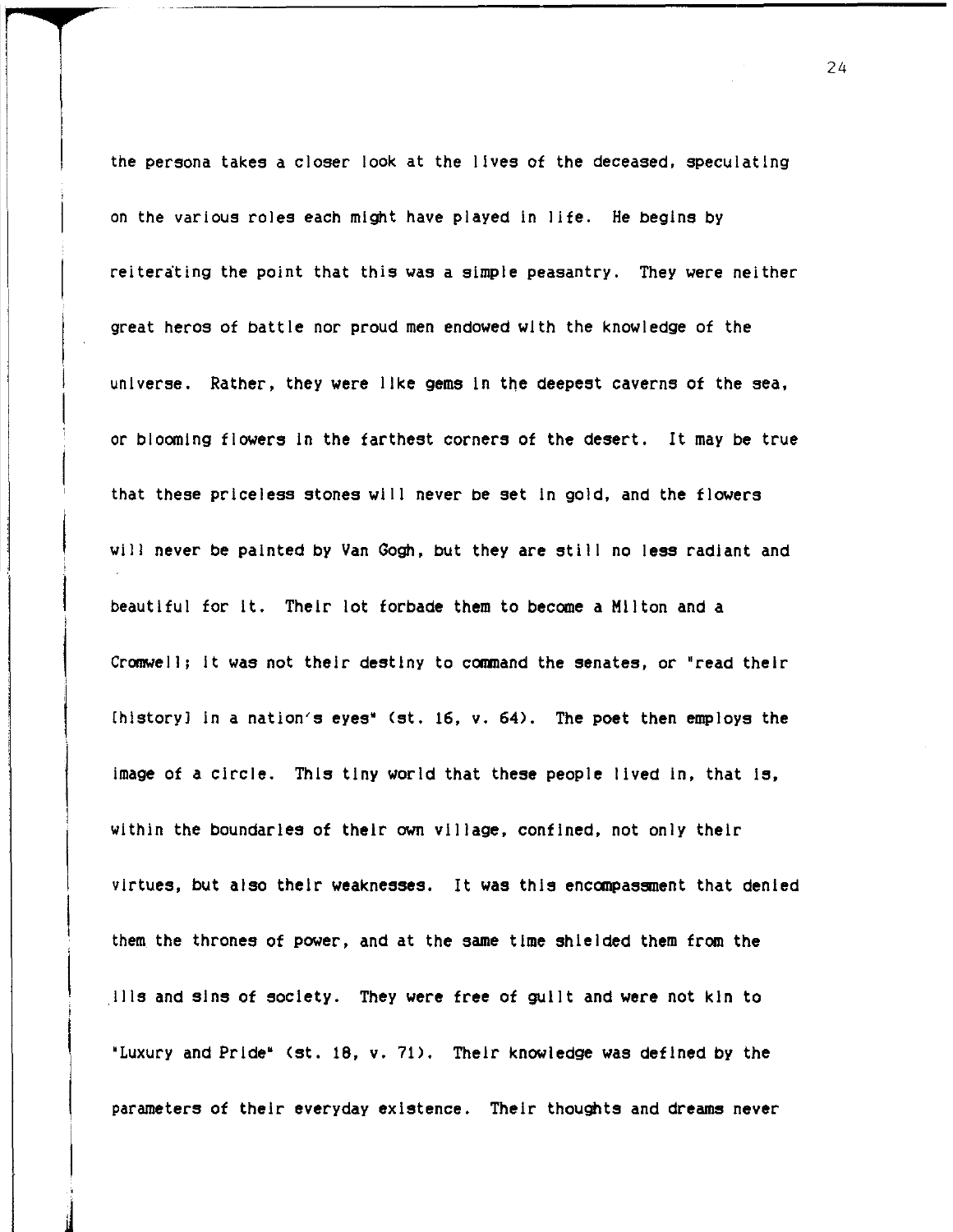longed to wander "far from the madding crowd's ignoble strife" (st. 19. v. 73). They very quietly. yet nobly lived their lives. and. as the persona Is discovering. are left now with very little evidence as proof that they existed at all.

In the control of the control of the control of the control of the control of the control of the control of th<br>In the control of the control of the control of the control of the control of the control of the control of th Thus far. the persona has progessed on his journey from a very general view of the cemetery and the universality represented by the deceased. to a more particularized examination of the Individuals in an attempt to achieve some knowledge of truth. He now focuses on what scarcely remains as testimony for each person's existence. In accordance with their lives, a small, humble memorial has been erected, a tombstone. Each engraved with unflowery, but often holy text, the "shapeless sculpture" (st. 20, v. 79) mirrors the severity of their lives. In death, they have become prey to the oblivious nature of society. However. the poet contends, there will be at least one who, like the persona in Donne's poem. will mourn their departure: one who will bear the memories of those laid to rest, so that their spirit shall continue to live. A special relationship exists bonding mankind to one another: an alliance that transcends simple words carved on a block of stone. This Interaction

I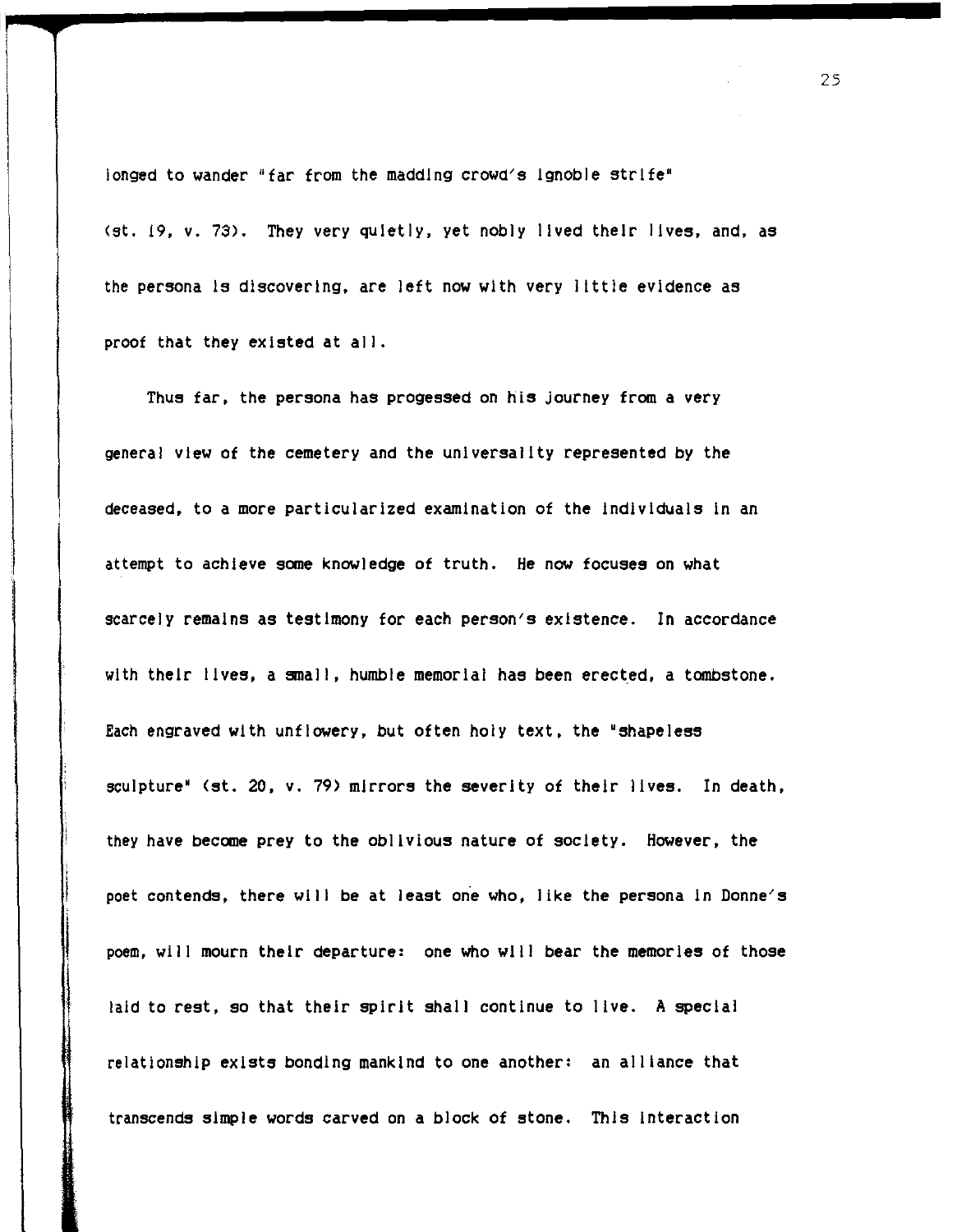requires the human spirit to thrive. The persona is now beginning to center his attention iess upon the physical aspects of death, and thereby return to his examination of the deceased. However, instead of scrutinizing them as a group, he now narrows his vision to focus upon the life and memories of a Single man. Again, by becoming more and more specific in his examination of human nature, the persona will arrive at a better understanding of truth.

The opening strophe of the next section notes that the lines on the tombstone are there for anyone who may, by chance or by 'lonely contemplation' (st. 24, v. 95), happen to stroll by. Upon further inquiry about the fate of this person, one may hear of the places he frequented, or perhaps of his peculiar or not-so-peculiar disposition. One might hear a talk of his loves, his dreams, his hates, and his fears. In this tale, the persona is told about how the man rose with the sun each morning, full ot vigor. He also learns of how the man used to relax In the afternoon by a babbling brook under a tal I beech tree, and of how he spent his time walking by the woods, 'muttering his wayward fancies'

I (st. 27, v. 106).

 $\vert$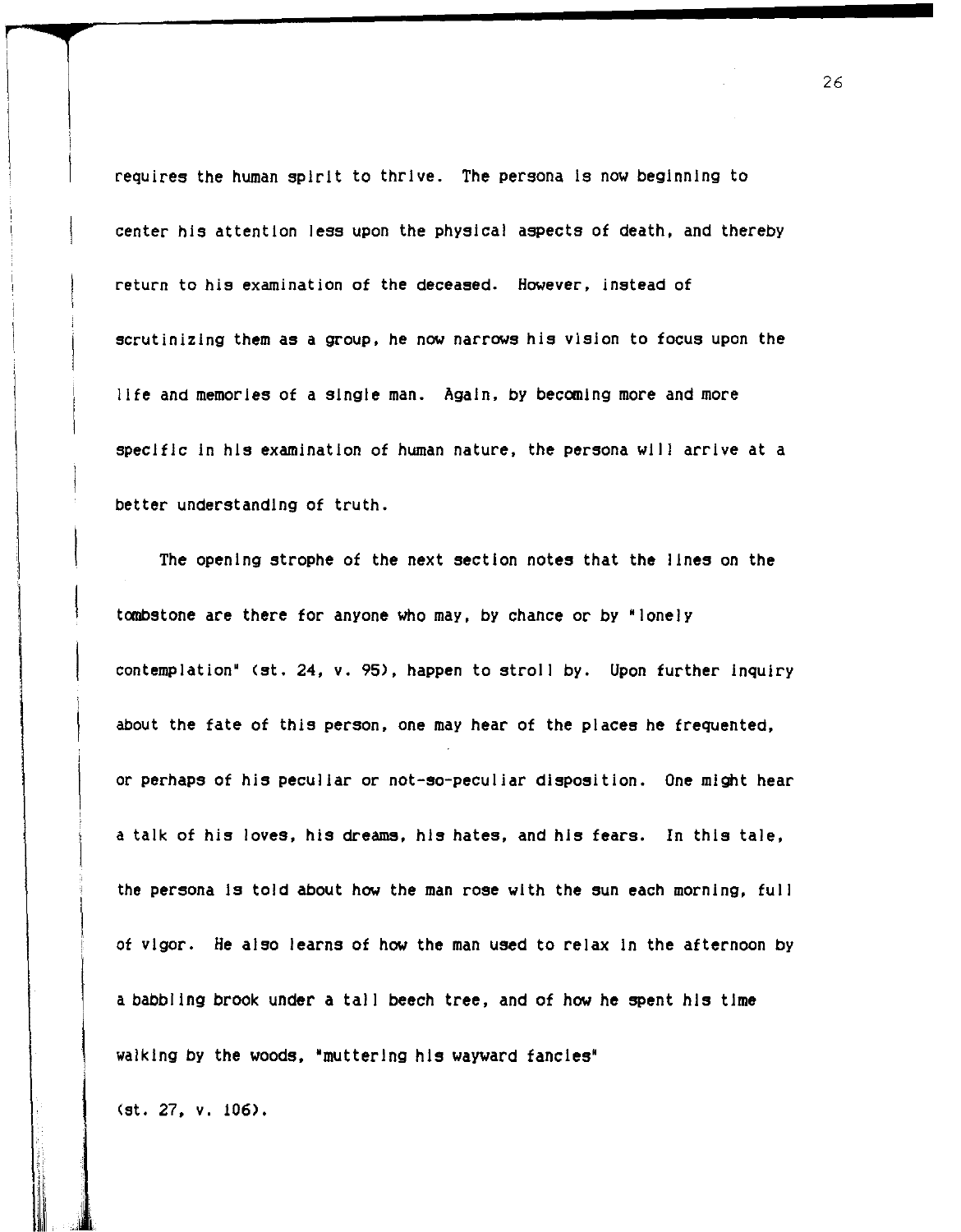For the first time, In the final two strophes of the poem, the poet directs his attention Inwardly, thereby discovering his own personal feelings and attitudes about this person. He has progressed from a view based primarily on an Internalized view of 'Everyman's' Inherent characteristics. The reader will recall that the persona Is a representation of mankind In general. He tells of missing the man one morning when another came to sit by his favorite tree on the hili. He did not see the man In the meadow. by the stream. or by the forest. Then. with an appropriate hymn playing sadly. he found him In the church-yard. In order to comprehend the essence of this man and. In turn, to penetrate the core of human nature, the poet Invites the reader to read the words etched 'on the stone beneath yon aged thorn' (st. 29, v. 116).

**i** 

, i

The final three strophes of the poem comprise the epitaph. The epitaph is a summary of the poet's journey toward understanding. And just as Donne's poem was a meditation upon the dead, this epitaph Is a ·descriptlon of a youth who. though physically dead, Is an example of the living who must pass on to death. Through the poet's contemplation. the deceased transcends his earthly oblivion and passes Into human thought.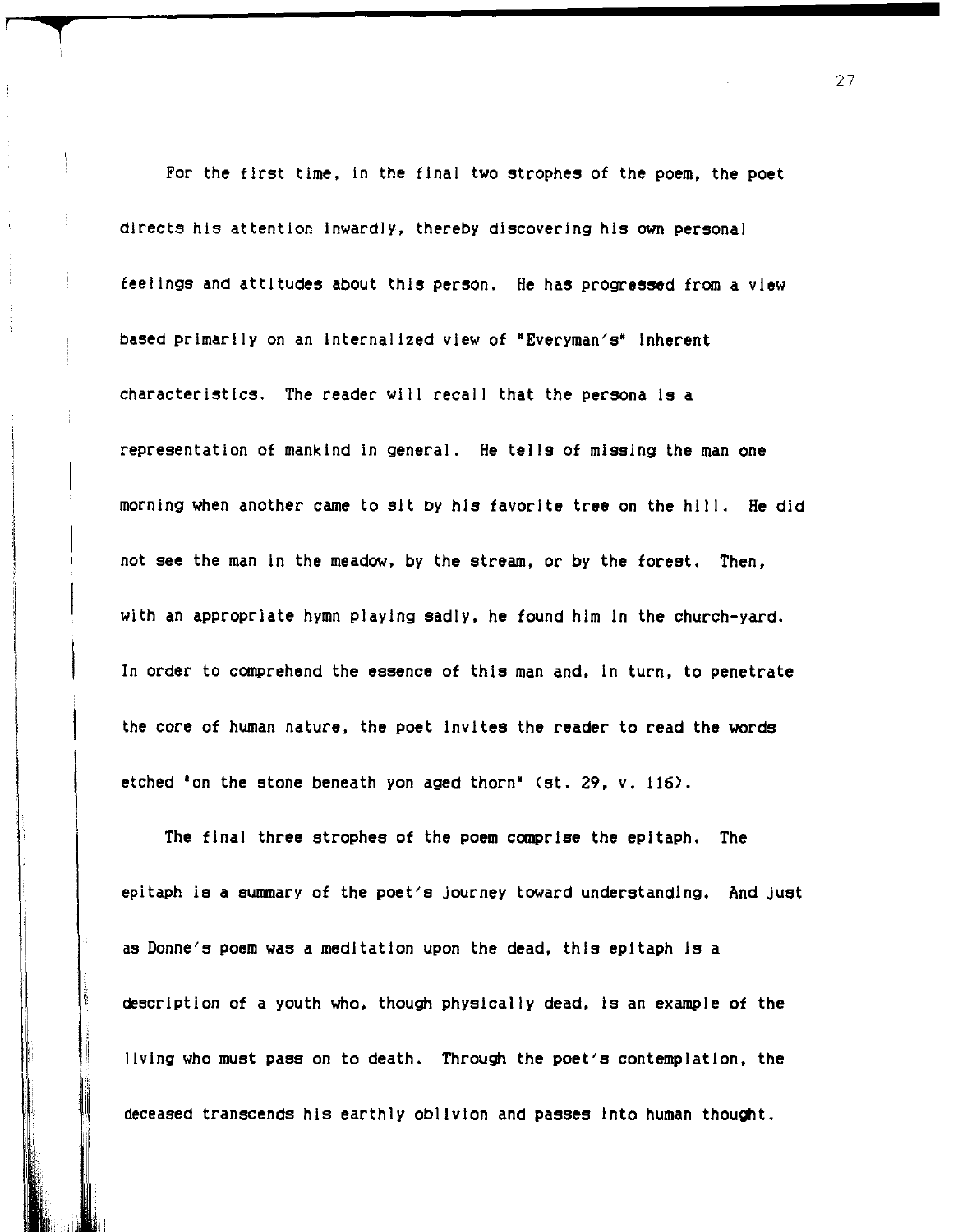As we have seen In our analysis of strophes twelve through nineteen that depict the simplicity of the country vii lagers, this unidentified Youth recapitulates aspects of the lives of simple folk. He is unnamed, however, though he existed in a particular form during his life, he is now being universalized. He is not oniy a reflection of the villagers, but there is also an abstraction suggested by the reference Gray makes to 'A youth' (st. 30, v. 118). Like the villagers, he led a life hidden from public recognition. But, like the loved one in Donne/s poem who has passed away, this 'Youth' has not led an Insignificant life, for 'Fair Science [frowned] not on his humble birth" (st. 30, v. 119). His life was, however, marked by Melancholy, a force that individualizes but, as we shall see, universalizes his Identity.

The second strophe of the epitaph Is a continuation of the interpretation of his life. He was endowed, not with the talents nor the opportunities of a Milton or a Cromwell but, like all men, he possessed a soul, and his soul was 'sincere' (st. 31. v. 121). His very existence as a human being ennobles him, for "[Heaven] did a recompence as largely send" (st. 31, v. 122). His earthly subsistance and spiritual perception

, , I

I. ilil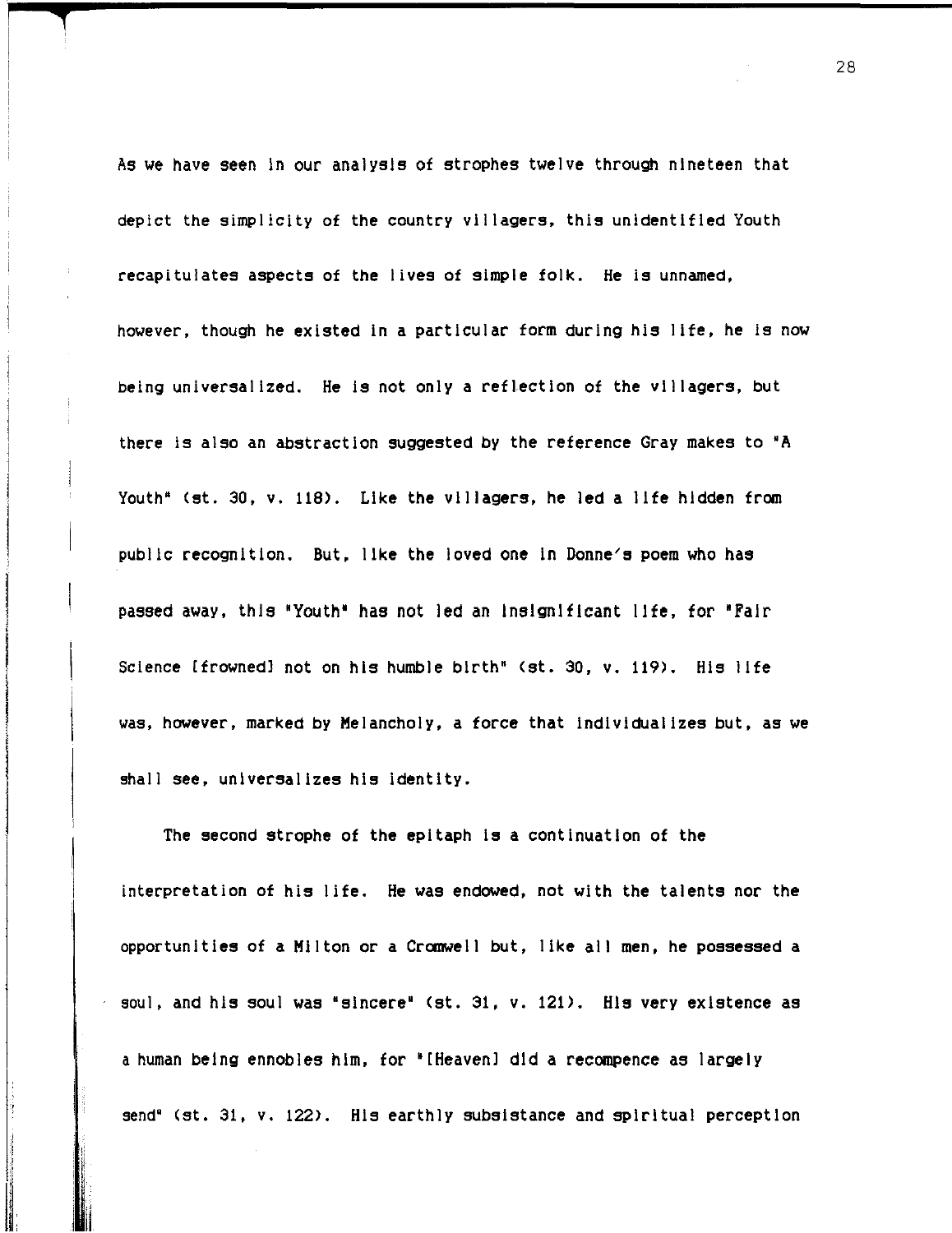recall Donne's view on the dual nature of man: physically. man must die and shed his worldly endowments; spiritually. he continues to exist in the minds and memories of others. Similarly. Gray's 'Youth' sacrificed himself and. in body. came to know Misery. Misery. as defined by eighteenth century standards. has two meanings; unhappiness and impoverishment. But in spite of this physical depravity. the seemingly insignificant tear that marks his existence In the here-and-now offers a spiritual redemption; for, in the words of Gray, "He [gained] from [Heaven] ('twas all he [wished]) a friend' (st. 31, v. 124).

Through the spirit, this unidentified youth transcends his earthly limitations. In the final strophe of the epitaph the persona advises the reader to refrain from seeking Information on his merits or on his shortcomings Influenced by his 'dread abode' (st. 32. v. 126). His presence as a universal human being existing In earthly form. but residing In spiritual perfection indicates the promise of hope and redemption. . Through his material sacrifice. the Youth has now discovered his identity: as a Youth enduring this world. he has found his Father who. In reality. is his GOd.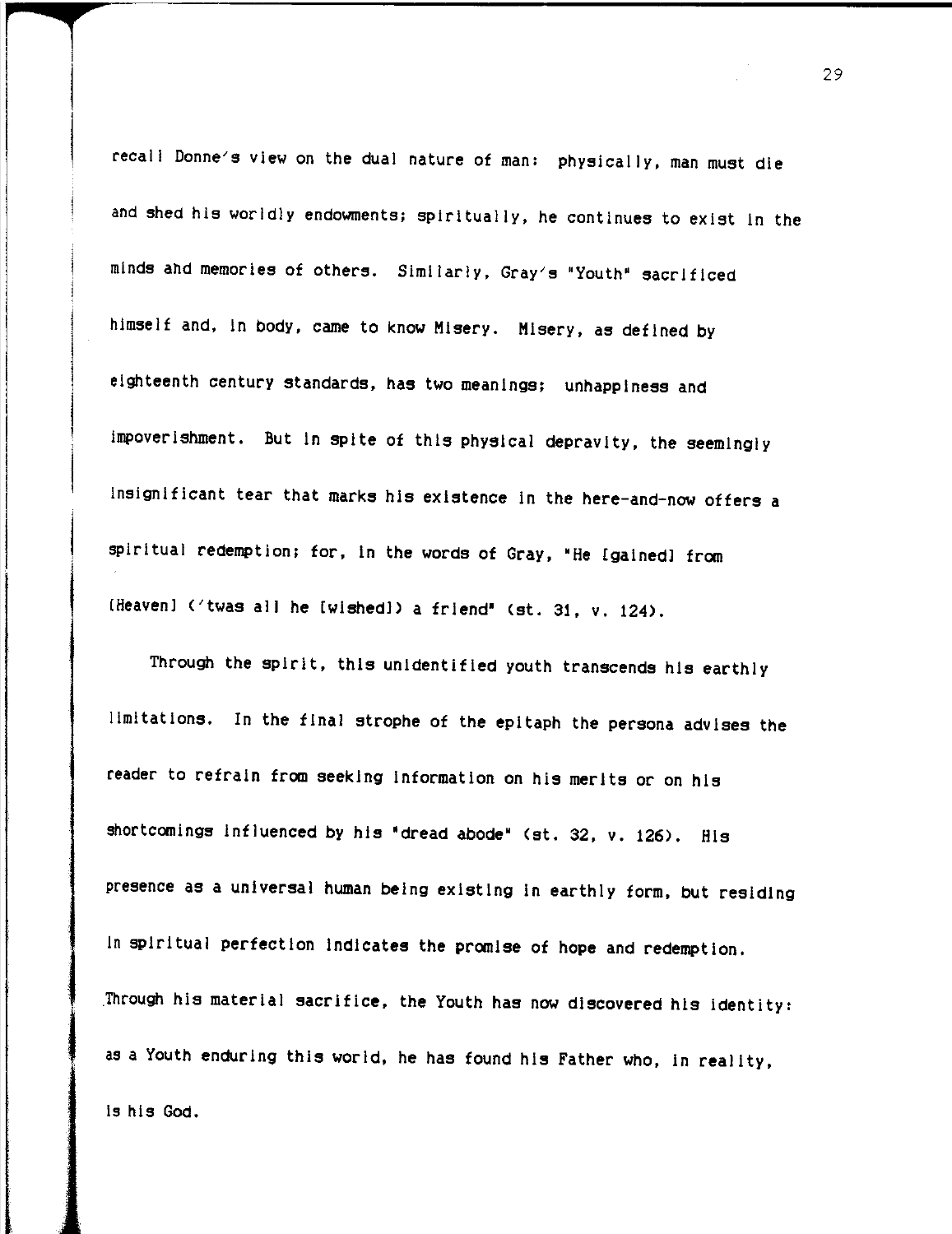Both Baroque and Neo-Classlc writers are concerned with such general themes as transcendence and the condition of man. However. In characterizing the differences between Baroque and Neo-Classic. W. J. Bate has. In many respects. touched upon the essential. One of the basic premises of the Neo-Classlc period was the Intrusion of pathos Into analysis of art: that is, instead of judging the ideal by what is fixed and sure, or by what can be proved scientifically, Neo-Classic thinkers emphasize feeling, sentiment, and instinct. Pathos, then, is the part of analysis that changes. or fluctuates from one perspective to the next. The concepts of beauty. good. and truth are no longer universally fixed as the Baroque thinker would affirm. but are found In the mind and In varying degrees from person to person. The Neo-Classlclst maintains that an absolute truth can never really be known. The mind. however. will perceive the Ideal by estimating the extent to which that ideal Is communicated in a given particular. The closer a person Is able to make 'this estimation. the better his perception of the Ideal will be. This Is the process Gray carries out on his 'journey.' A second major difference between Baroque and Neo-Classlc scholars Is perspective. Donne Inquires

3J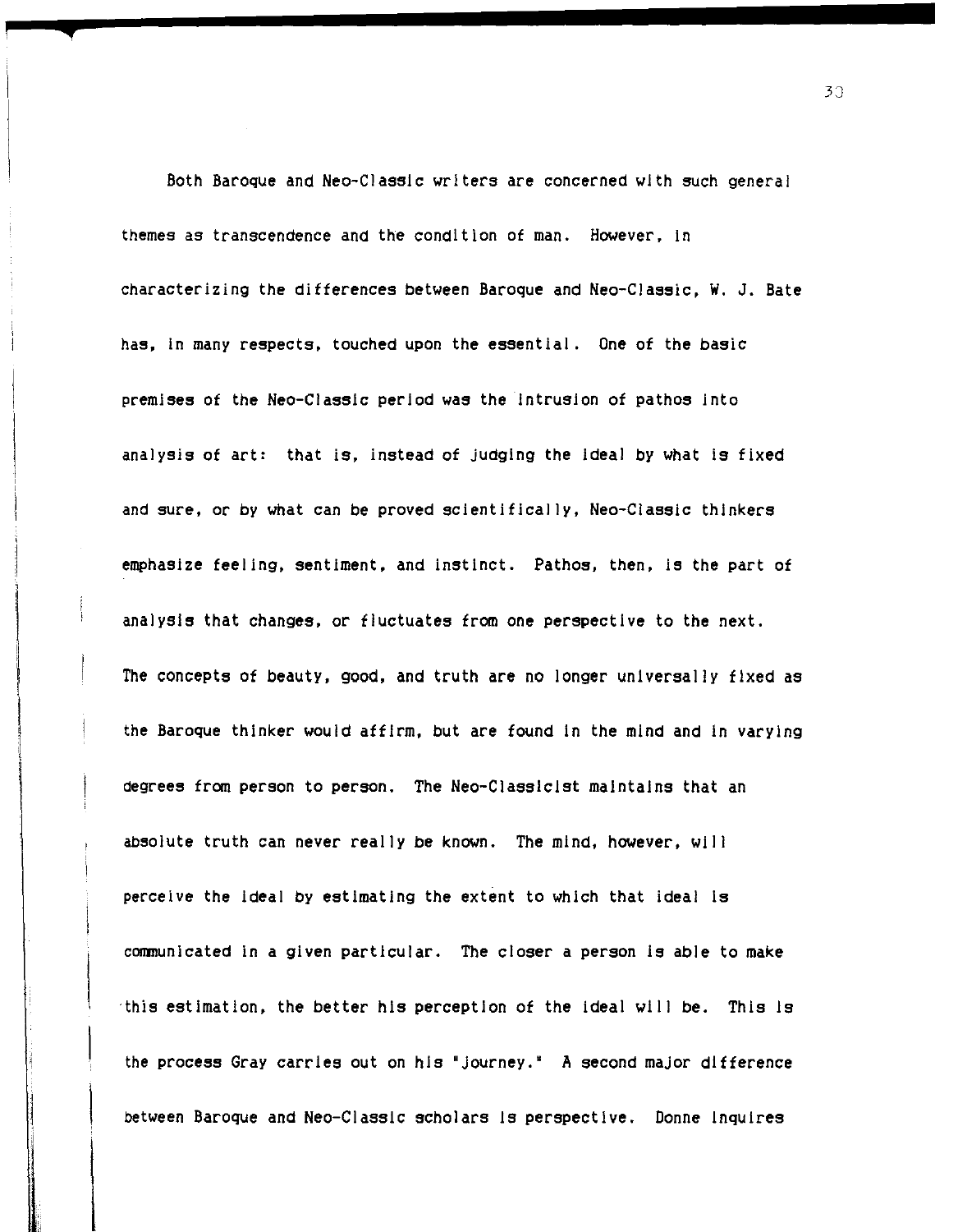about truth through reason and logic. Gray arrives at a similar conclusion based upon an observation that has its authority in analogy. By studying man, who accepts a particular physical but uncelebrated form, Gray examines the frailty of human existence. Within human shortcomings, somewhat ironically, he discovers a nobility that is heroic and universal. Man's situation then, encompasses body and soul. And It Is through the spirit that man Is able to escape his physical limitations and realize a spiritual dignity. Both Donne and Gray describe human existence in terms of a paradox. But, as we have seen, the modes of Inquiry differ. In spite of these divergencies of perception, Donne's rationalization that touches upon the absolute and Gray's description that universalizes the particular substantiate, In their own ways, a vision which for Baroque and Neo-Classlc thinkers reflects the truth of human existence.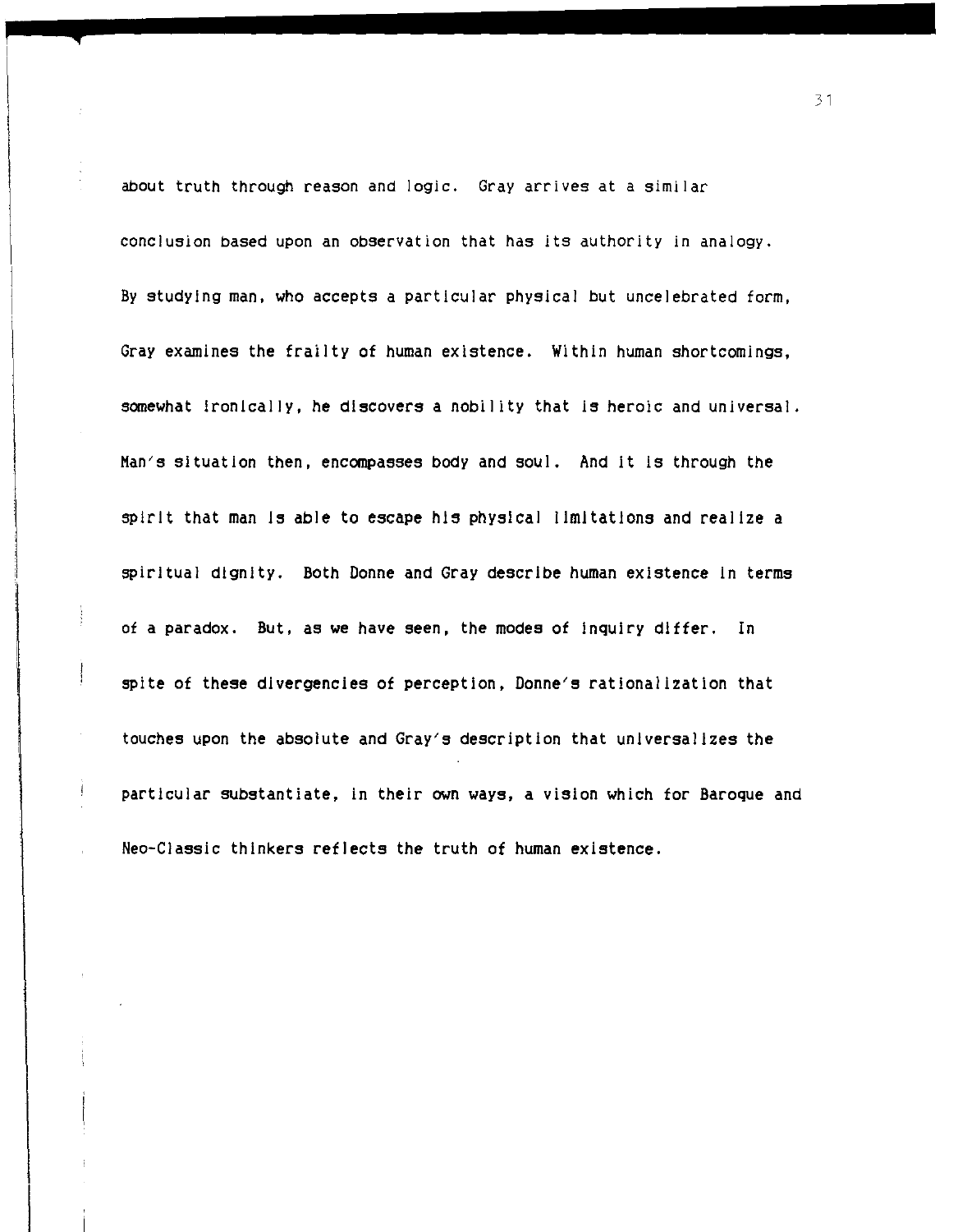### Chapter Four

As we have seen, Donne and Gray employ the theme of death to examine the nature of man. But in their analyses, they reflect an intellectual perspective that exemplifies a mode of examination particular to their respective period of history. For Donne, the individual was a paradigm of universal law; and, through contemplation of death, Donne's poet penetrates the nature of man and, through the spirit, triumphs over death. Gray, too, centers attention upon the finality of earthly existence. But whereas Donne endeavors to discover the dynamics of universal law, Gray seeks to appreciate the common threads that bind all beings and thus account for the essence of mankind, or "Everyman." Finally, Samuel Coleridge, in his poem "Kubla Khan" (Coleridge, Coleridge's Verses: A Selection, pp. 177-179), treats of the same theme: the death of man or, In this case, the legendary leader Kubla Khan who, though dead, attains immortality through his feats and fame. At first glance, man seems remote, In time, geography, and achievements, from Kubla Khan. But like Donne, Colerlge explores the human means to overcome physical decay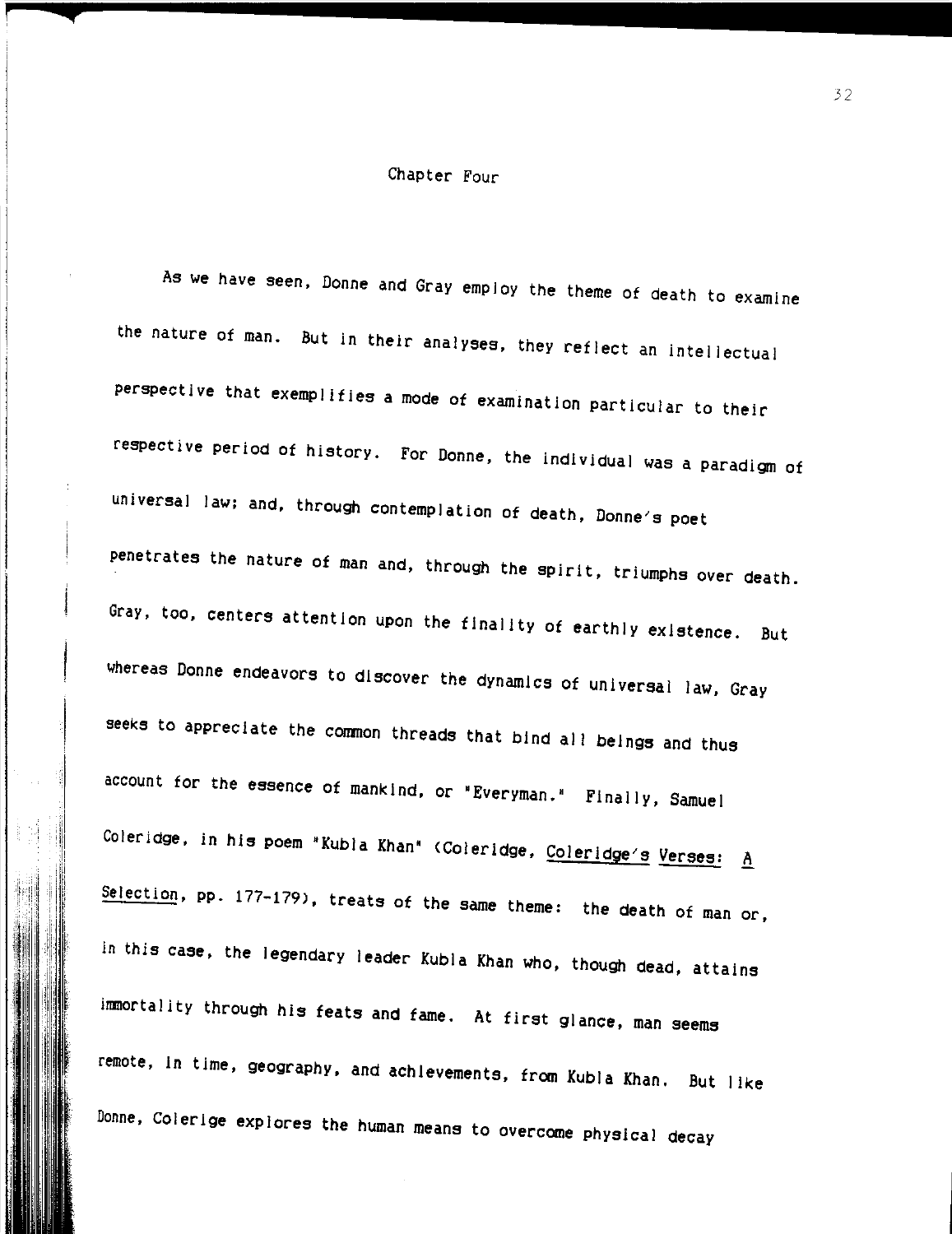and demise and to penetrate the mysteries of human nature. And like Gray. the persona is a representation of mankind who seeks Insight into the mechanics of the spirit.

As a Romantic poet, Coleridge differs, in outlook and thought, from his predecessors. In examining the dynamics of the soul. or the essence of man. he confronts the problem of discordia concors. But whereas Donne stresses the relevance of logic to reconcile the paradox, and whereas Gray emphasizes the analogous relationships among all men. Coleridge focuses attention on the Individual and the difficulties that each man must overcome in his persistent need to discover the essence of harmony. The faculty of the imagination becomes central to his attempts to interpret images derived from nature and experience and to place these interpretations Into a pattern that culminates in truth and contentment. Through an analysis of this poem. this chapter will attempt to elucidate not only Coleridge's treatment of the theme of the triumph of spiritual stability over physical disintegration but, equally importantly, his speculation on the dynamics of this Intellectual and spiritual process. In one way. Coleridge seems to continue. and even to elaborate upon, a

 $\begin{bmatrix} 1 & 1 \\ 1 & 2 \end{bmatrix}$ 

r

 $\parallel.\parallel$ !i Į.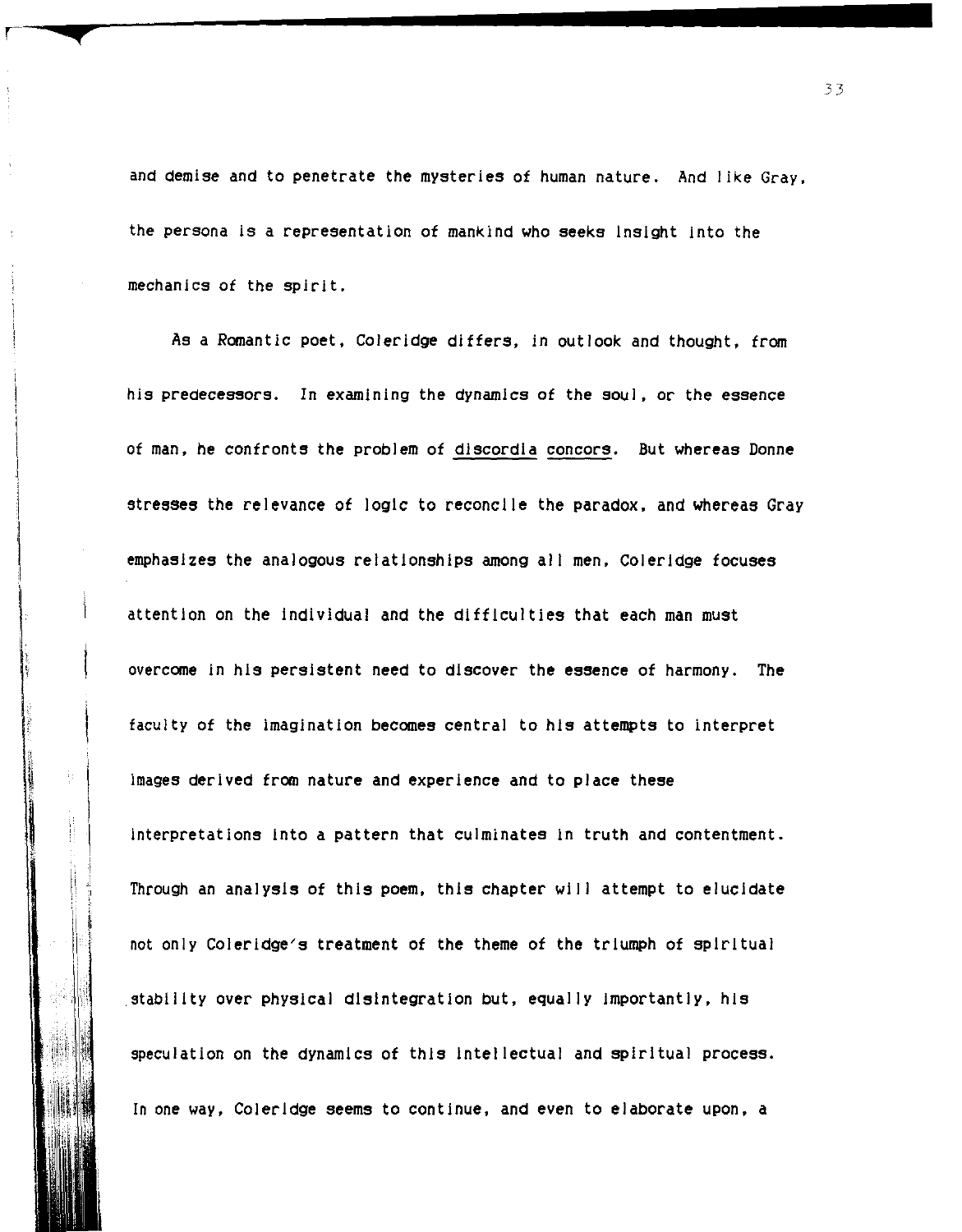theme that intrigues and mystifies his predecessors. But In another way. he sets forth a mode of thought which distinguishes him as a Romantic. and which ehables the modern reader to appreciate a third mode of analysis that describes the multi-faceted nature of man.

Like many Romantics who broke away from conventional structures and techniques. Coleridge did not write 'Kubla Khan' In the accepted form of strophes with equal numbers of lines. In fact, there really is no definite pattern to his writing. In spite of this unorthodox and somewhat freer style of writing. this poem can be divided Into six sections according to scene changes. differences in action. and subjects discussed. The first section includes the first eleven lines. Here Coleridge Is setting the stage on which the poem will take place, and he is describing a vision in Kubla Khan's mind. a paradise. a "pleasure-dome" (1.2) which. filled with trees, gardens, and all other types of greenery, is the place of Kubla's descent Into the great chasm. In the second section (IL. 12-22). Coleridge relates the physical aspects of this vision to human qualities. There Is also a change from the bright blossoming of the initial setting to a description of a more active, wild, "savage" scene.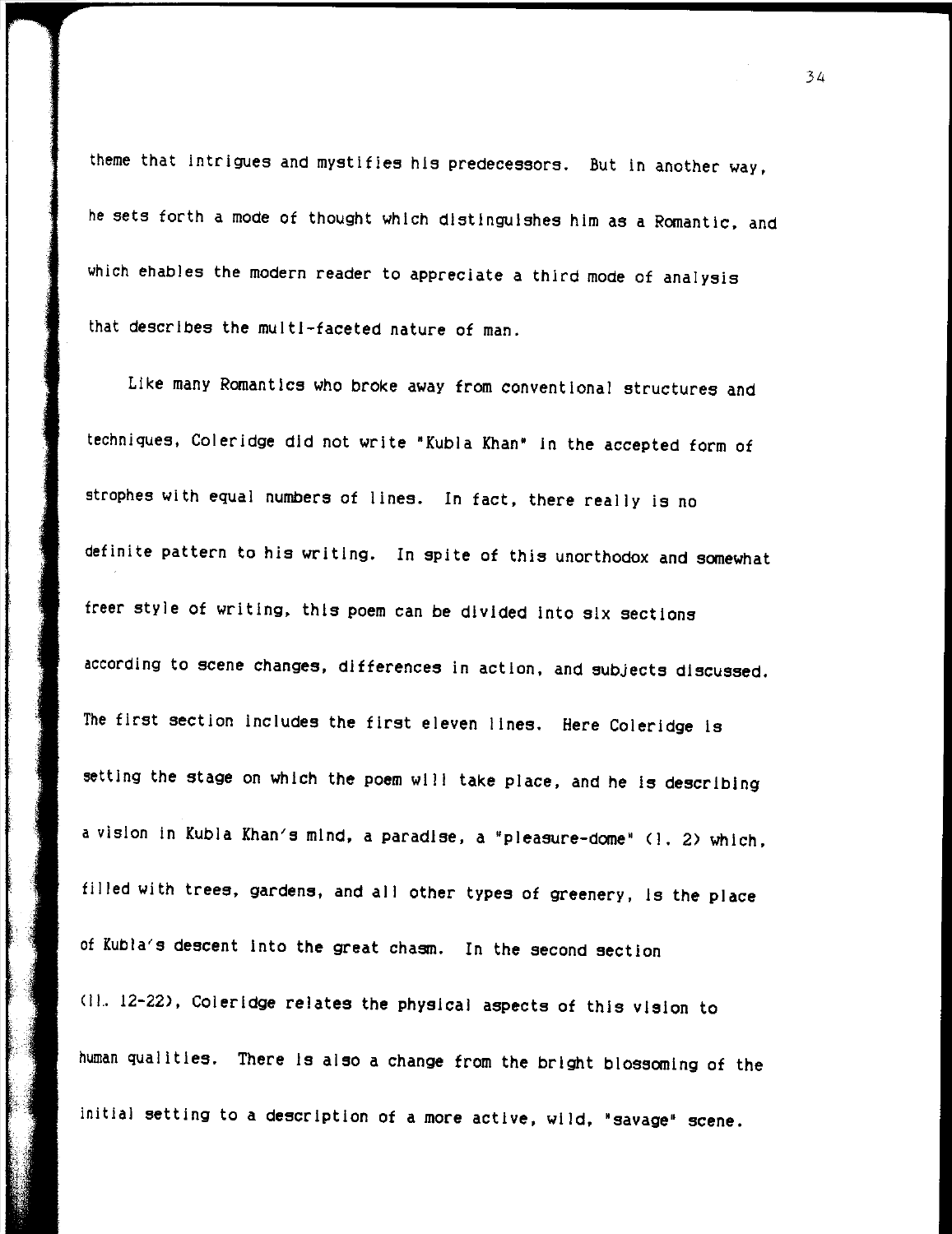A forceful act of regeneration adds to the humanness of the action, as Kubla continues his descent Into the next section. The third section (11.23-28), somewhat shorter than the first two, Is an elaboration on the river introduced earlier in the poem. There is a greater emphasis on the concept of descent. Here, Kubla's journey through the paradise comes to an end. In the following eight lines (11.29-36), he returns from his imaginary world to reality. In almost losing his vision of the pleasure-dome, the persona bridges past and future; and, by reconciling these opposites, he finds meaning In a world and shapes chaos to order. In the fifth section of the poem (II. 37-47) the poet shifts focus from Kubla Khan, a representative of the past, to the persona, who Is living and thinking in his present tense. The poet has had a vision similar to that of Kubla: a damsel who sang and played beautifully on a dulcimer. And like Kubla, he has lost his vision to reality, but he concludes that, If he could hear her song once more, he, too, could build his own pleasure-dome. By establishing a link between the past and his present, Coleridge relates himself to KUbia Khan. In the final seven lines of the poem (11.48-64), the persona Illustrates the Imagination's ability to

j<br>j<br>j

 $\mathbf{I}$ 

I

~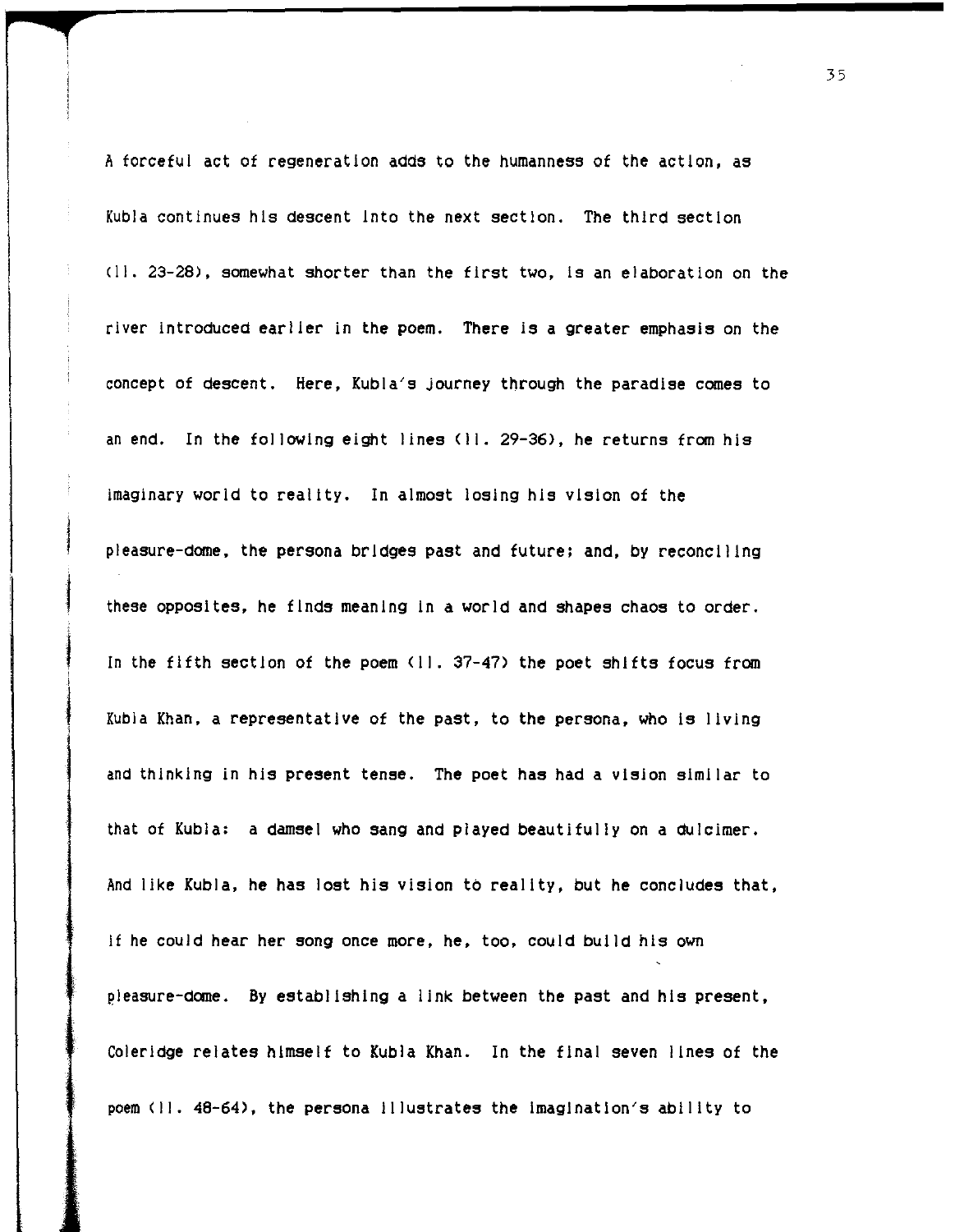transcend time; and, going beyond a bridging of the gap between himself in his present day and the past, the persona relates present and past perspective to future generations.

This gets at the core of Romanticism. No longer is a man simply a piece of a larger puzzle with a predetermined place and shape as he was so catagorized by the Neo-Classic. Now he is able to stand alone as an individual, still part of a bigger picture, but also a whole puzzle unto himself.

At the opening of the poem, Kubla Khan has created a "stately pleasure-dome" (I. 2), a place of grandeur meant to be pleasing to the senses in every way, encompassing all his dreams. And he has not only created this place, but "decreed' (1.2) It. This gives Kubla full authority and dominion over it; It is his and his alone to create as he pleases. In this place the holy and unblemished waters of the river Alph flowed through seemingly endless caverns to a 'sunless sea' (1.5). Such an impressive landscape, though, Is only a part of Kubla's imagination. He has created a paradise In his mind and has afforded himself a pathway to escape reality. Unlike Donne's persona who can only escape through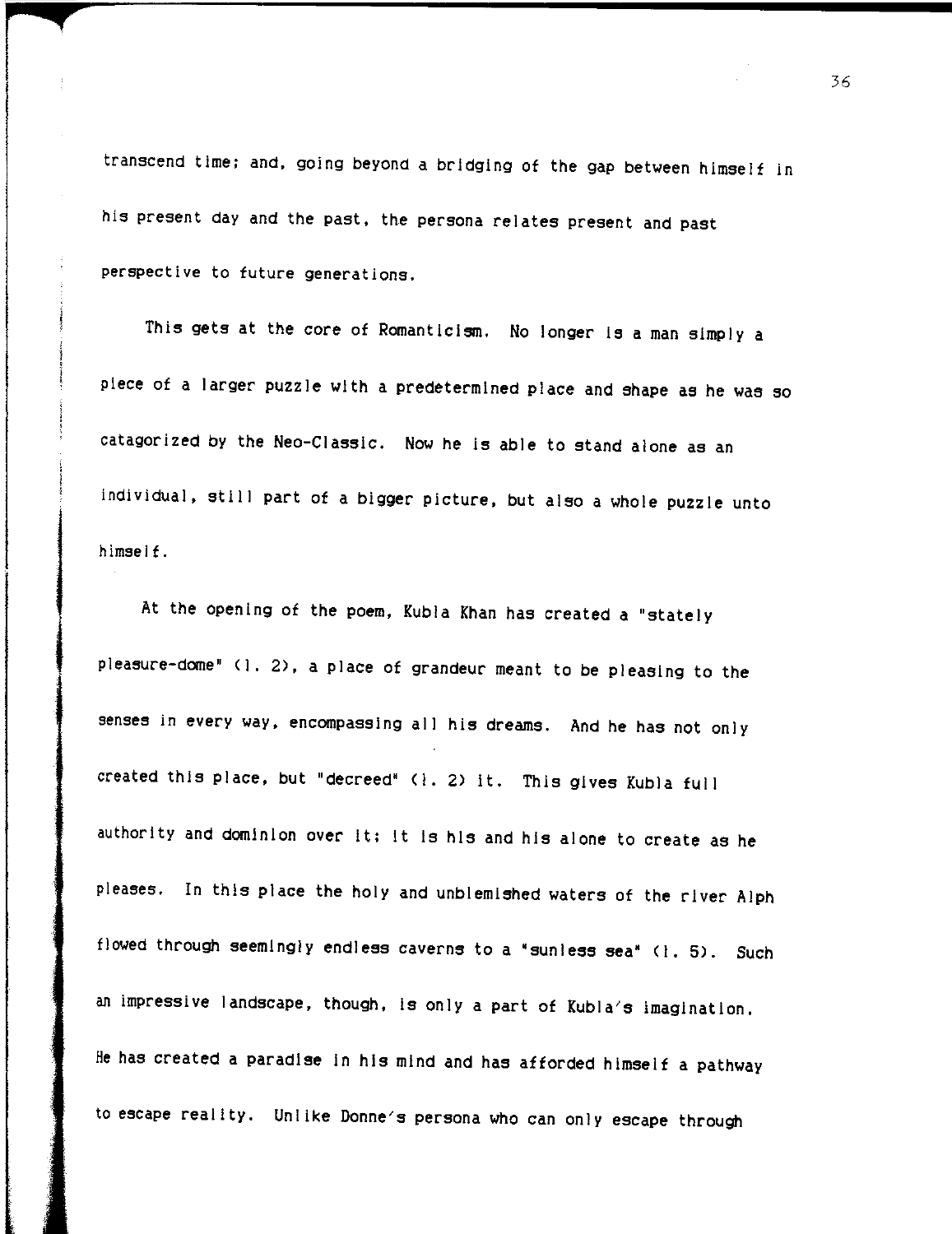death, and Gray's poet who finds truth and goodness through an examination of others, Coleridge's poet-persona looks within himself In order to actualize his own vision of truth and beauty. He elaborates upon this by describing the ten miles of gardens and forests and streams that fill this Elysium. Acres of bright, sunny meadows and "incense-bearing' (I. 9) trees excite the senses. There were, moreover, great forests, "ancient as the hills' (I. 10>. *By* using a word such as "ancient,' Coleridge creates the impression that there Is something Immortal about this land; somehow, it will exist forever. And Kubla, within these parameters of thought, has built walls and towers around his private Eden to protect Its sacredness, as well as himself and his fragile but real hope that keeps alive this vision.

Coleridge begins the second section with an exclamation, "But oh!" (I. 12), signaling to the reader that there is a change in mood or action. Kubla continues his descent Into the 'deep romantic chasm" (I. 12), and immediately, one envisions a dark place, lit only by a few stray rays of the sun breaking through the trees above. It Is a passionate, but imaginary place and, as Coleridge describes It, 'a savage place" (I. 14),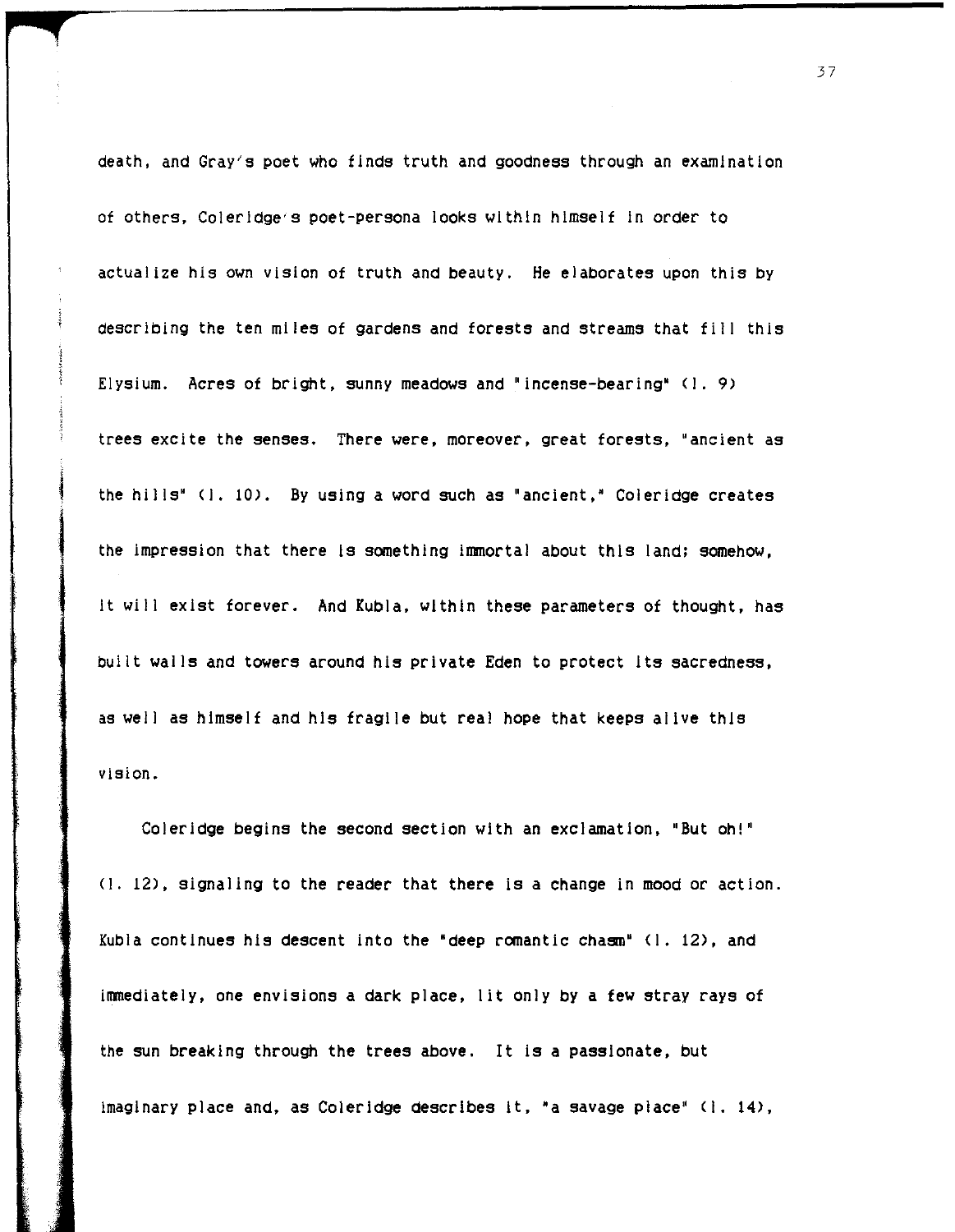wild and enchanted. A metaphor Illustrates and emphasizes this imaginary scene: this place is compared to a woman, under a "waning moon" (l. 15), calling desperately for her 'demon-lover" (I. 15>, overly desirous and passionate. Introducing this woman into the description of the chasm also forms a relationship between the physical and the human. The next several lines describe movement, an earthquake perhaps, in which the earth seems to pant, as if it were breathing quickly. Then a fountain erupts In "half-intermitted bursts' (1.20), and spews forth rocks like 'rebounding hail" (1. 21) or grain from a "thresher's flail" (1. 22). This great cataclysm of generation evokes, in word and rhythm, human orgasm. As a man is aroused sexually, his breathing becomes faster, leading to orgasm when he, like the earth in the poem, "erupts" and spews forth in quick releases of energy. And just as this act Is one of generation, the action of the earth also 'gives birth' to the sacred river.

The third section of the poem Is concerned with the river that has sprung up amid this turmoil. The river acts as a transport or pathway leading Kubla through the forests and caves to the very heart of the chasm. Much movement marks this section with scenes going from the open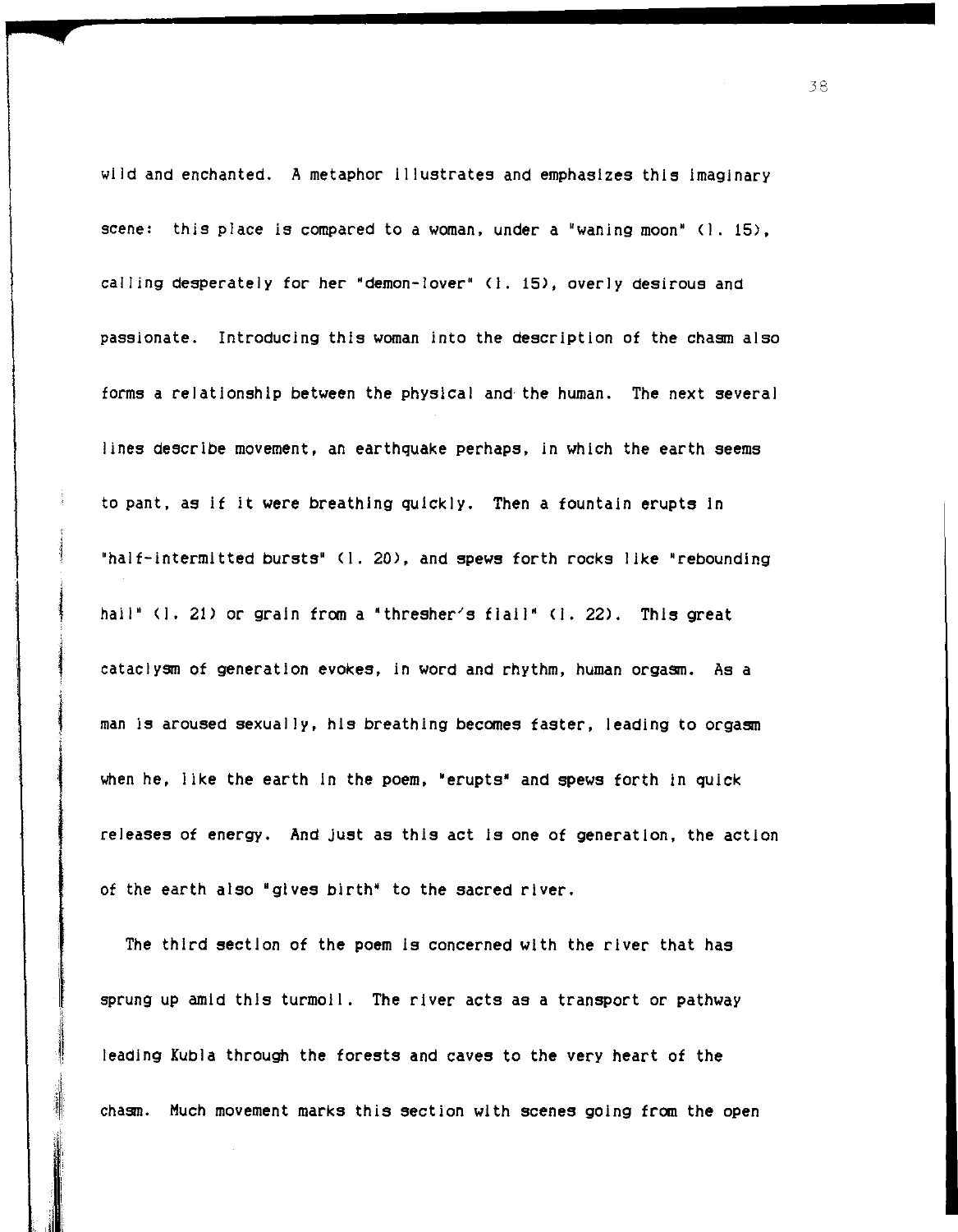meadows. through the caverns. and sinking "In tumult to a lifeless ocean" (I. 28) In just three lines of the poem. The motion In this section signals' to the reader a transition. The amount of action has been building from the outset and is centered on the course and flow of the river. In the first section. the river is Introduced as 'Alph. the sacred river" (I. 3). Its name. taken from the Greek letter alpha that denotes beginning. implies not only the source of the river. but also may be interpreted as the Initiation of Kubla's journey through the pleasure-dome; as the beginning of his descent through the "measureless' (1.4) caverns. rushing over waterfalls to the 'lifeless ocean.' And here, in this ocean, the river terminates, ending his descent, and, as we shall soon discover. the end of his vision.

This land that Kubla has created Is a land of bliss, teeming with life. but not free from conflict. How, then, can conflict exist in a supposedly perfect world? That Is perhaps the dilemma that the Romantic 'seeks to resolve; and, In seeking to reconci Ie opposites, In mind and sense, the Romantic searches as his ideal a discordia concors that shapes chaos to order. In the fourth section of the poem, for example, Kubla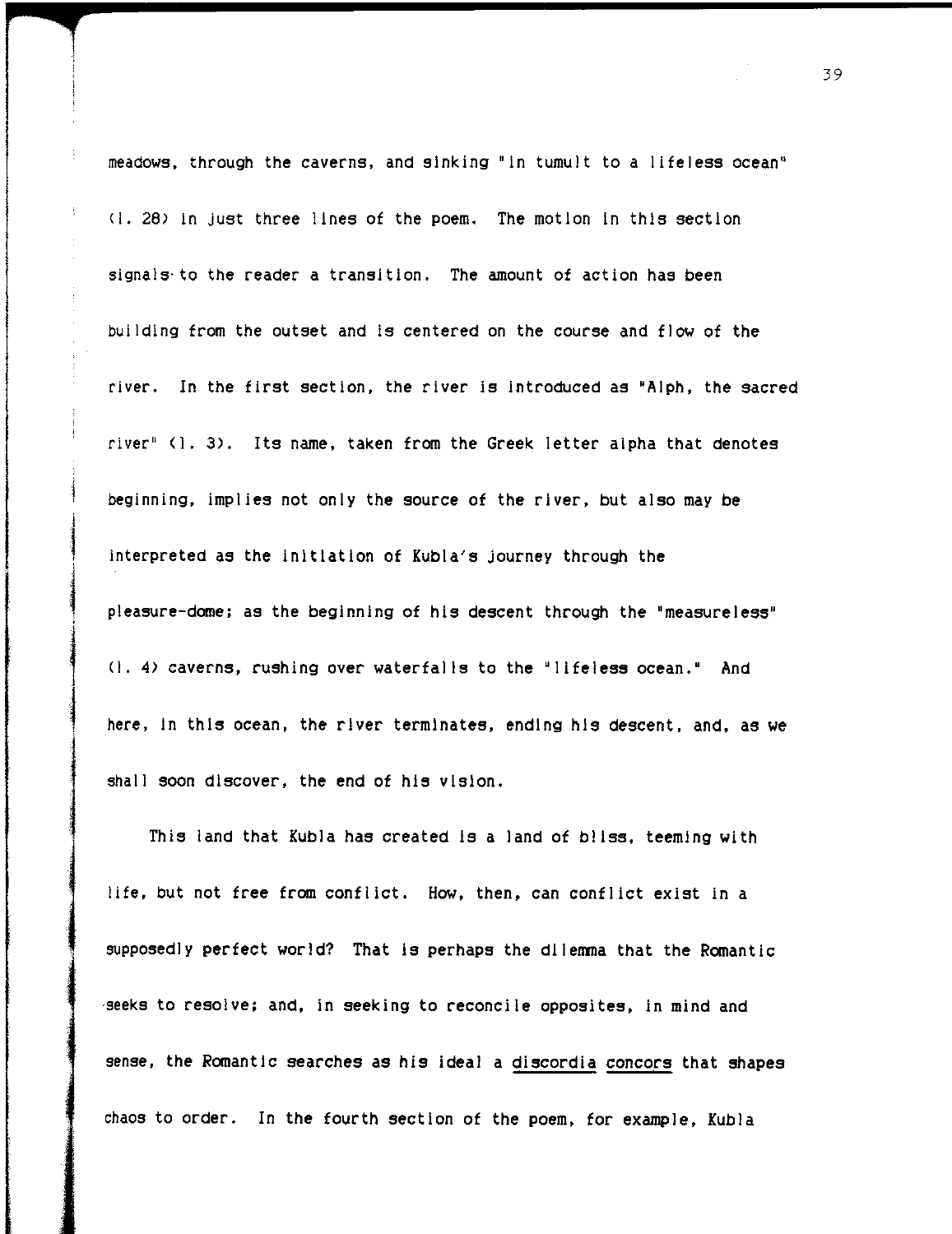hears "ancestral voices" (I. 30) amid all of the agitation from the water rushing over the fal Is. These voices echo past events and generations that form reality. But these same voices are "prophesying" (1. 30). By interrelating the past and future, the poet establishes a link between Kubla Khan and himself, for he Is part of Kubla's future, a future that the ancestors predict will include "war" (1.30). The poet avoids use of the term "war" In Its literal sense; however, he Is employing It to represent conflict, change and discord. Such a dlscordla occurs as Kubla Khan begins to lose the vision of his pleasure-dome, becoming a mere "shadow... floating midway on the waves"  $(1, 32)$ . The voices of the past are the cries of reality beckoning for his return; he cannot ignore them.

The finai lines of this section, then, recall the Image of the pieasure-dome, a place, according to the poet, where one could hear music, all types of music "mingled" (1.33), or harmoniously ordered. This music was not deformed Into chaos but orchestrated Into a symphonic work. And it was heard from the highest reaches of the gardens to the deepest crevasse of the caves. The poet thus Integrates opposites into a coherent description of the pleasure-dome. Again, in the final line of this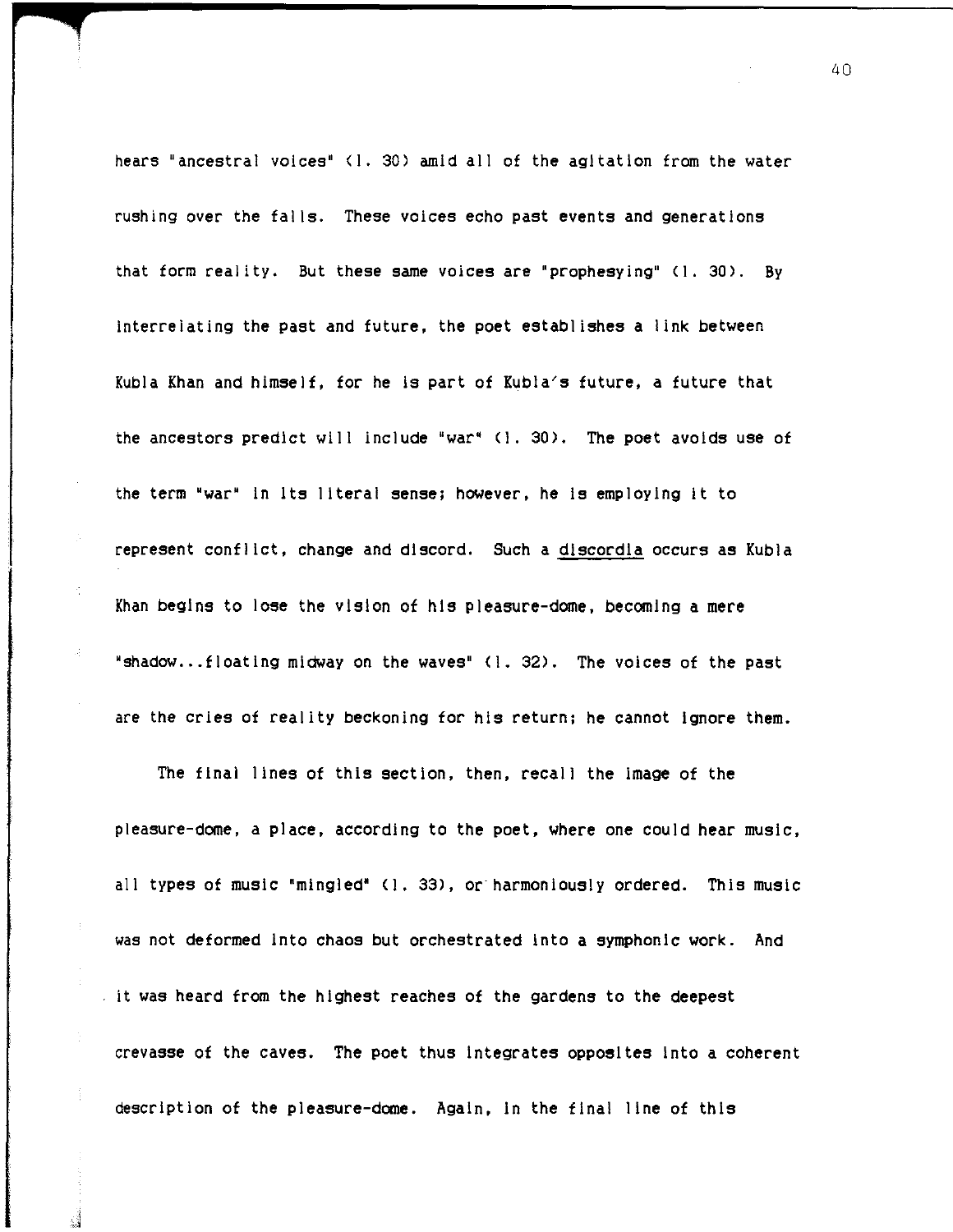section, when he states that it was "a sunny pleasure-dome with caves of ice" (I. 36), apparently contradictory images interact and form in a united vision an impression of integrity and stability. One would not normaily associate the sun with ice, and, in reality, these caves of ice could not exist. Therein lies the magic of the pleasure-dome, for these caves could only exist in the realm of imagination. But, alas, Kubla Khan has lost his pleasure-dome and his vision, and empathic experience now becomes part of the past. The reader has been transported from the time of Kubla Khan to the poet's present day through the bridge that the poet constructs in logic and through feeling.

In section five, the poet conveys a description of his own imaginary paradise, where a damsel, an Abyssinian maid, played her dulcimer and sang of Mount Abora. We know the poet is relating the message here because of the use of the first-person singular. With respect to time, the events are now taking place in the present, that is, the poet's present tense. 'The poet, like Kubla Khan, has envisioned a mythical land within his mind. Once again, this image is solely his, to shape and reshape as he wishes; and like Kubla Khan, he cannot help but return to the reality around him.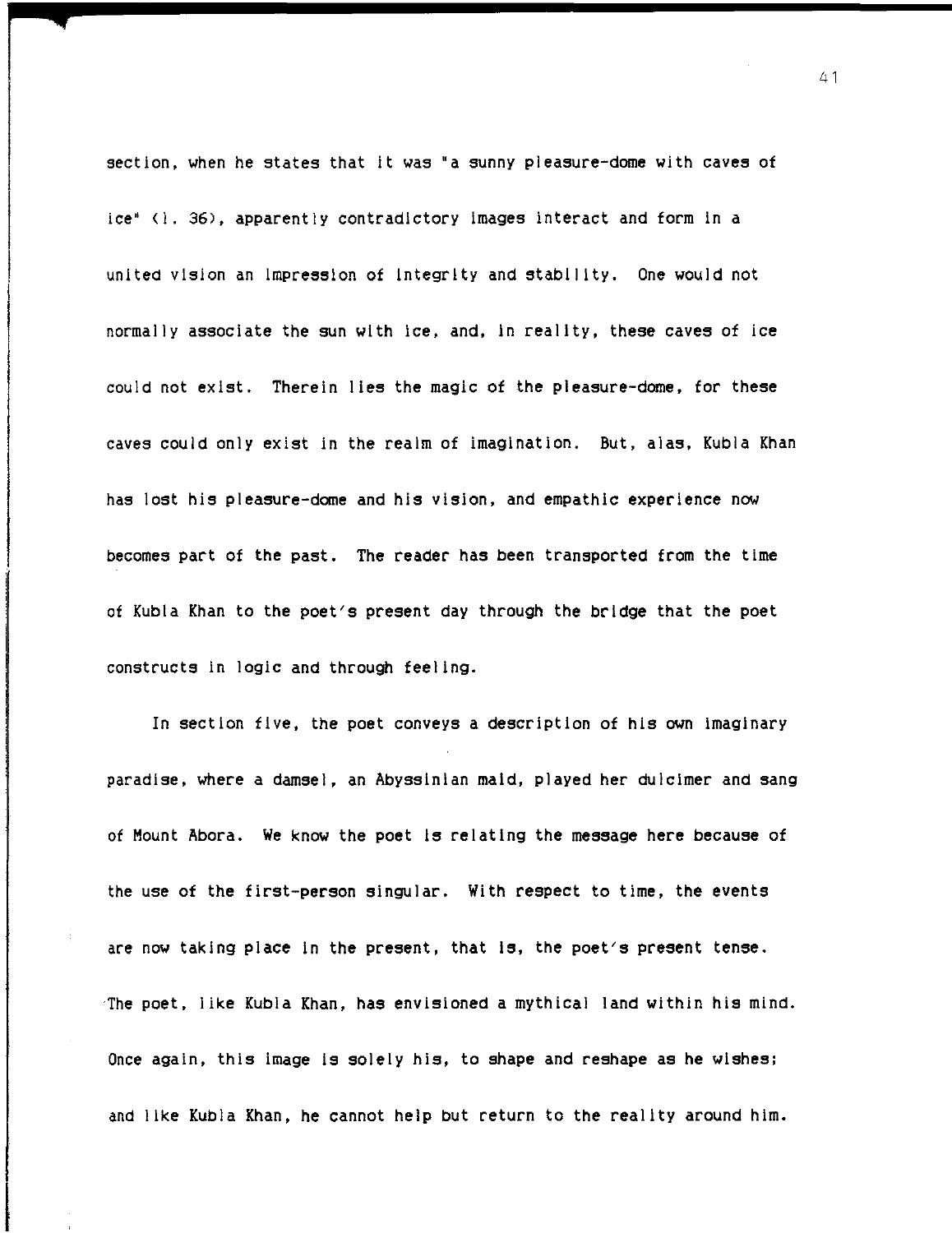The poet, however, does not grieve the loss of his vision, for he knows that he can regain the images and escape, once more, from the imperfect world that all must endure, to a perfect world that transcends time and space. If he could only resurrect within himseif "her symphony and song" (i. 43), he couid recreate his vision of the damsel. And with her music "bui Id that dome in air, that sunny dome! those caves of ice!' (II. 46-47). Through allusion to Kubla Khan's imagination that enabled him to build a pleasure-dome, the poet employs the past event to construct present experience. And by relating Kubla Khan to himself, he presents, illustrates, and demonstrates a universal nature, the dynamics of which enables the individual to transcend the physical limitations of time and space and come to know an ideal and a truth.

In the final section of the poem, the bridge that links past and present and personai and universal now extends to future generations. Through the faculty of imagination, all experience fuses Into a coherent ,universal experience. For the reader. Kubla Khan becomes our mythical 'demon-lover,' the spark by which we, as particular Individuals, might light the fires of our own imaginations. And through imagination, we are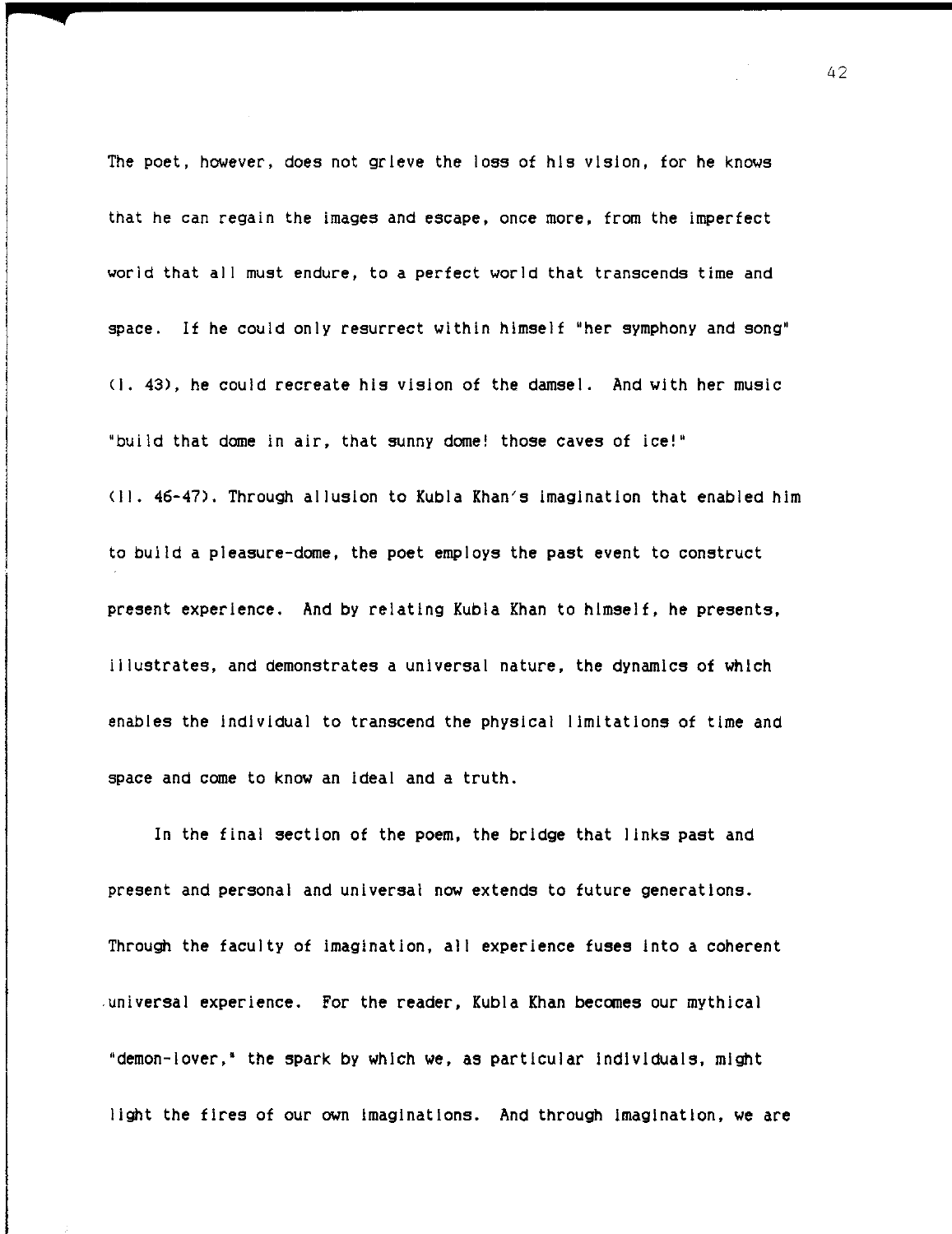able to transcend the earthly confines of our environment and to create truth and beauty within our own minds. Thus, In this poem, the persona reaches for and, in fact, grasps the goal of the Romantic; for he actualizes within himself, the Individual, a knowledge of the ideal that Is universally real and enduring and, at the same time, Is personally perceived and appreciated.

Coleridge has pieced together the puzzle of time. He has carefully connected each piece of the puzzle, past present and future, with the themes and examples set forth In this poem. Donne focuses on the reality of death in an imminent sense, as something yet to happen. Gray uses death as a window through which one sees past events, hoping that *by* this examination, he may be able to understand his present life a little better. In dlscrlblng the legend of Kubla Khan, Coleridge's poem employs past perspective and therefore Implies death. He uses this image from his past to build a bridge to his future, and thus transcends not only his own physical being, but also time. As Kubla dies, he becomes a memory, a part of our minds. But through this account, Coleridge evokes scenes that create for the persona and the reader a world of truth and beauty.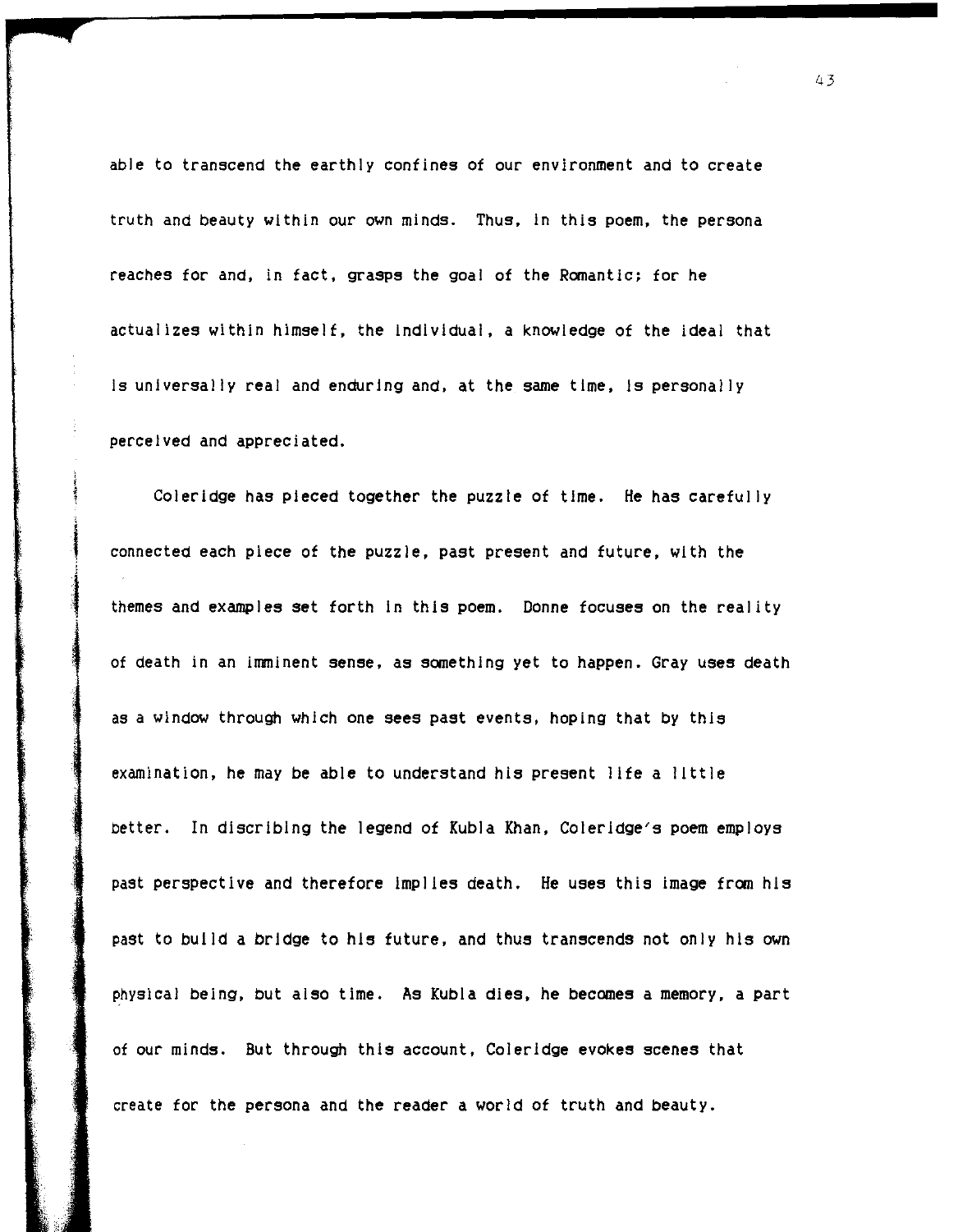Without this knowledge, man Is trapped, In time and space, within the cage of reality. But with this knowledge that signifies and leads the reader to an understanding of possibilities, man can create his own world, in his own mind, in his own imagination, and thereby escape the burdens of his existence. And this is perhaps one of the essential ambitions of the Romantic, to examine and penetrate the thoughts, beliefs, and ambitions of the individual, and thus to find within himself a truth and order that are real, attainable, and universal.

r

**4** 

Ii

i: !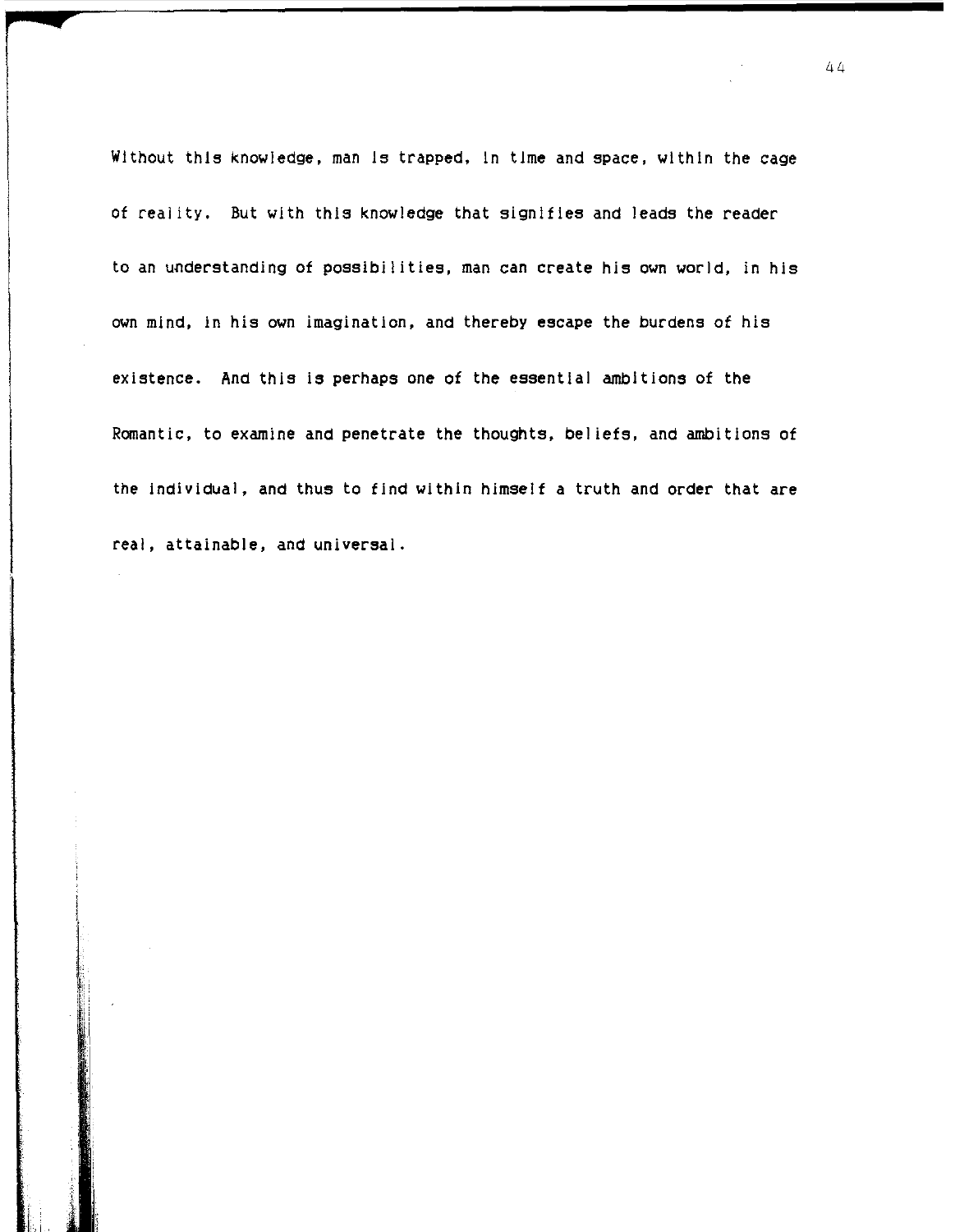#### Chapter Five

Through this analysis of three poetic works. the critic has Illustrated. through an examination of the aesthetic uses of death. three diverse perspectives that define the nature of man. As we have seen. these perspectives are associated with distinct periods in history commonly termed Baroque. Neo-Classicism. and Romanticism. Through their poetry. John Donne, Thomas Gray, and Samuel Coleridge have demonstrated the modes of analysIs which. characteristic of their respective time periods, enable them to explain the human predicament and to establish order In a world of chaos.

Donne reconciles physical death and spiritual life through an examination of love. In a dialectical argument on the inevitability of death and the eternity of love. he demonstrates that. in order for man to overcome the suffering and pain of the human condition and to discover a higher spirituality, he must realize the temporal state of his earthly existence. By inquiring into the universal nature of love, Donne uncovers truth, thereby penetrating a cosmic reality. On the other hand, Gray's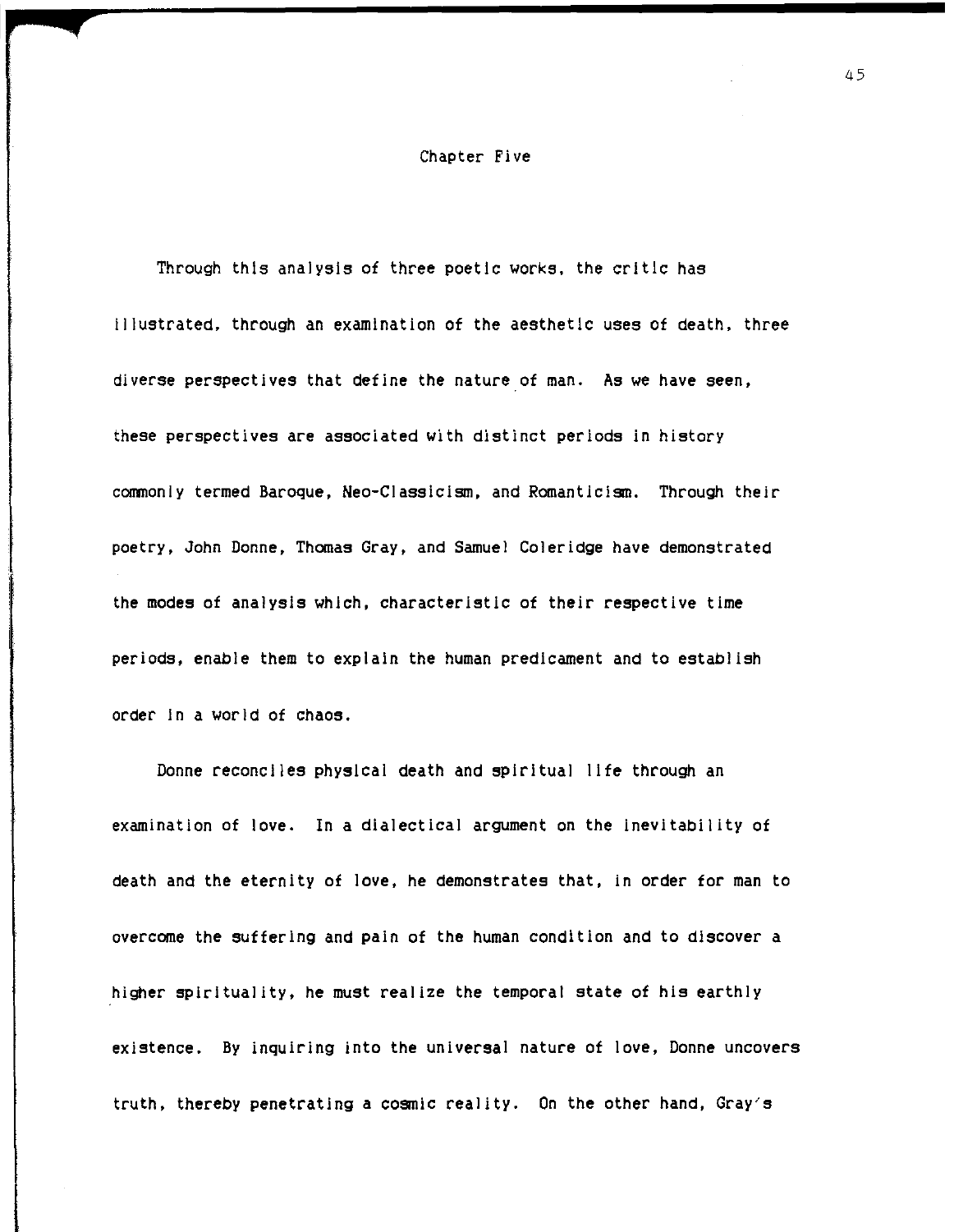mode of analysis differs in that he seeks to define the nature of man through an inspection of the particular. hoping to discover a situation universal to all men. In finding the seeds of this universal sentiment. Gray and other Neo-Classicists identify and convey to others truth of human existence. Coieridge also seeks this truth; but. unlike Donne and Gray who take "all men" into consideration. he focuses attention on the individual and his quest for contentment in his own life. For the Romantic. imagination becomes the means by which man is able to interpret his physical surroundings and to arrive at truth. Man's Imagination enables him to create the ideal In his mind and to rise above his earthliness to attain knowledge of a spiritual reality.

As the reader can see. although each of these poets arrives at similar conclusions. their modes of inquiry differ. In these poems. each has given considerable attention to the theme of death. Through their individual treatment of this Inevitability. these poets have speculated upon the true nature of man and the meaning of his existence. Through an analysis of the respective writings of Donne. Gray. and Coleridge. one attains an appreciation of the perspectives that define. each in their own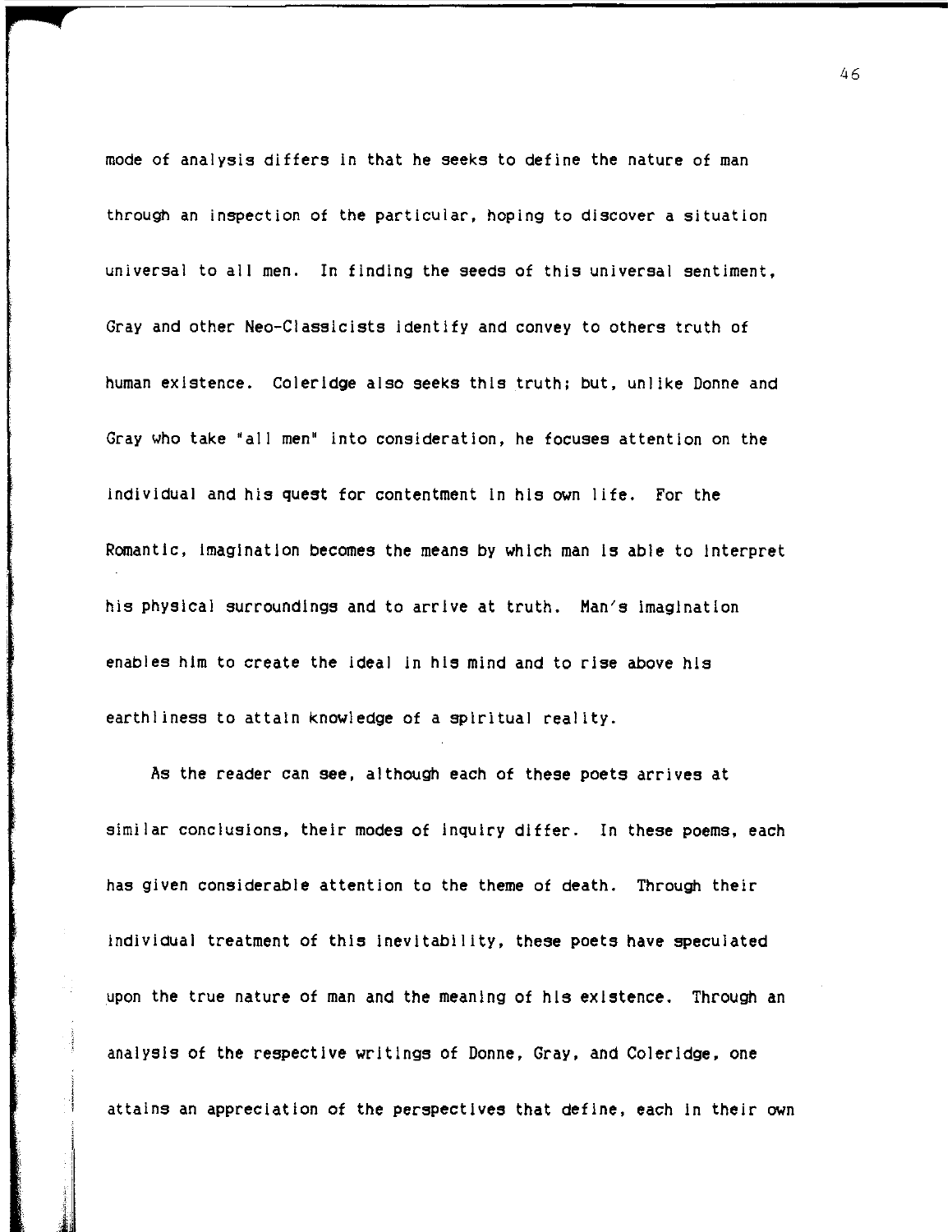way. a metaphysical truth affecting man and that describe his perceptions

of self. life. and the human predicament.

re de la propieta de la propieta de la propieta de la propieta de la propieta de la propieta de la propieta d<br>La propieta de la propieta de la propieta de la propieta de la propieta de la propieta de la propieta de la pr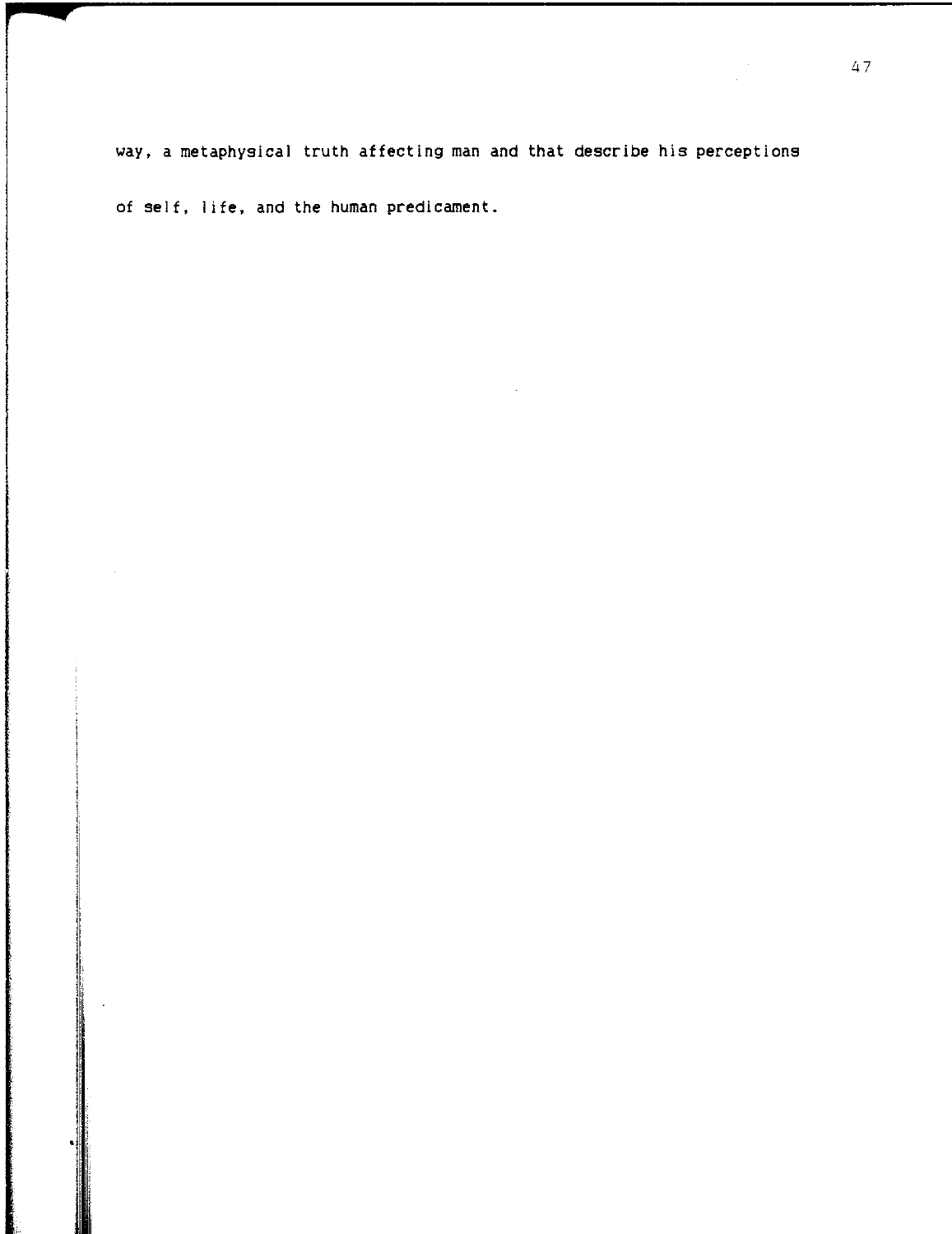# Appendix A

r

**Q** 

i ili.

# A VALEDICTION: FORBIDDING MOURNING

| As virtuous men pass mildly away,<br>And whisper to their souls to go,<br>Whilst some of their sad friends do say,<br>"The breath goes now," and some say, "No," |    |
|------------------------------------------------------------------------------------------------------------------------------------------------------------------|----|
| So let us melt and make no noise,<br>No tear-floods nor sigh-tempests move;<br>Twere profanation of our joys<br>To tell the laity our love.                      | s  |
| Moving of th' earth brings harms and fears;<br>Men reckon what it did and meant;<br>But trepidation of the spheres,<br>Though greater far, is innocent.          | 10 |
| Dull sublunary lovers' love,<br>Whose soul is sense, cannot admit<br>Absence, because it doth remove<br>Those things which elemented it.                         | 15 |
| But we by a love so much refin'd<br>That ourselves know not what it is,<br>Interassured of the mind,<br>Care less eyes, lips, and hands to miss.                 | 20 |
| Our two souls, therefore, which are one,<br>Though I must go, endure not yet<br>A breach, but an expansion,<br>Like gold to airy thinness beat.                  |    |
| If they be two, they are two so<br>As stiff twin compasses are two;<br>Thy soul, the fix'd foot, makes no show<br>To move, but doth if th' other do.             | 25 |
| And though it in the center sit,<br>Yet when the other far doth roam,<br>It leans and hearkens after it,<br>And grows erect as that comes home.                  | 30 |
| Such wilt thou be to me, who must,<br>Like th' other foot, obliquely run;<br>Thy firmness makes my circle just,<br>And makes me end where I begun.               | 35 |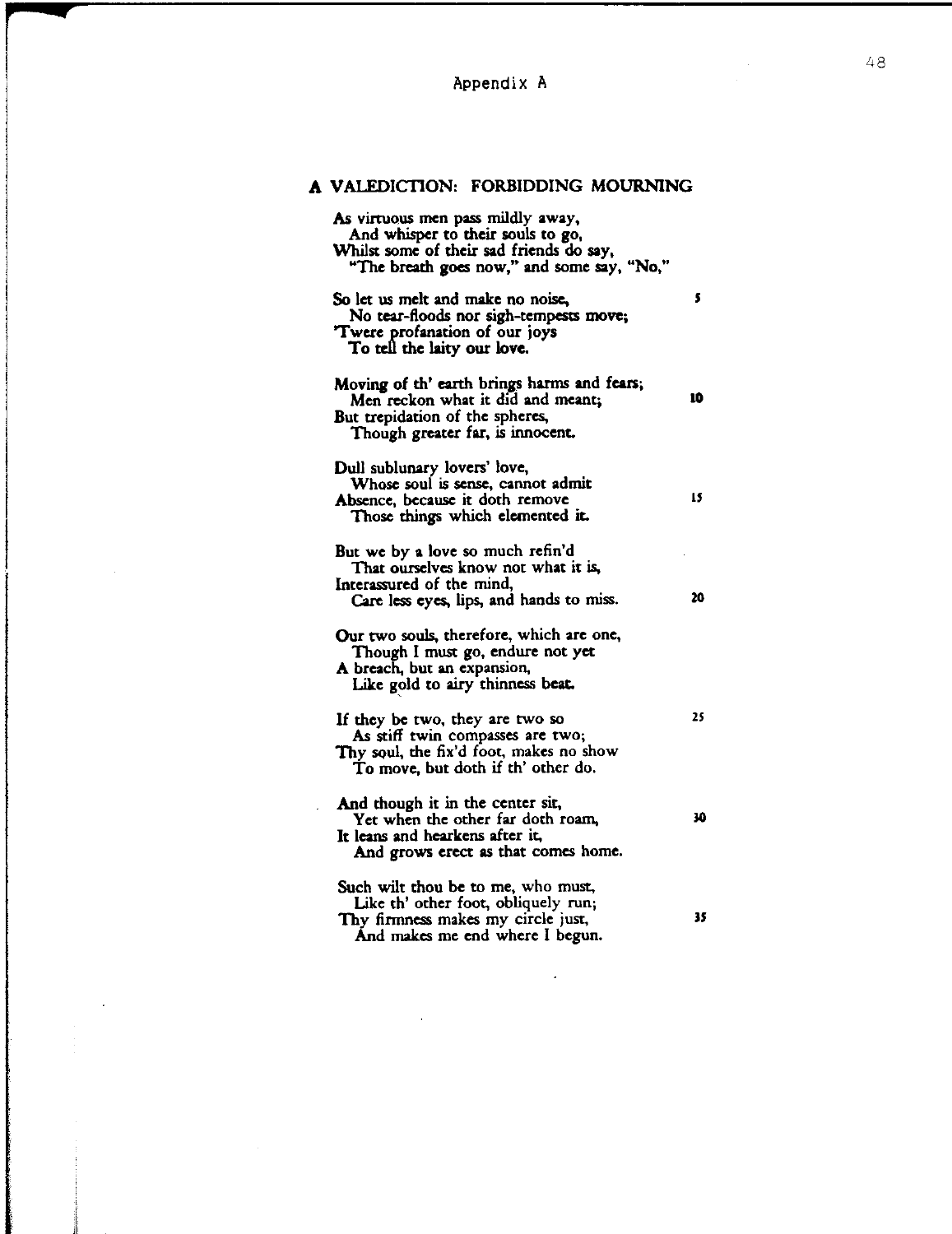#### Appendix B

# ELEGY

## **WRITTEN IN A**

## COUNTRY CHURCH-YARD

THE Curfew tolls \* the knell of parting day, The lowing herd wind slowly o'er the lea, The plowman homeward plods his weary way, And leaves the world to darkness and to me.

Now fades the glimmering landscape on the sight, And all the air a solemn stillness holds, Save where the beetle wheels his droning flight, And drowsy tinklings lull the distant folds;

Save that from yonder ivy-mantled tow'r The mopeing owl does to the moon complain 10 **Of such, as wand'ring near her secret bow'r, Molest her ancient solitary reign.** 

Beneath those rugged elms, that yew-tree's shade, Where heaves the turf in many a mould'ring heap, Each in his narrow cell for ever laid, The rude Forefathers of the hamlet sleep.

The breezy call of incense-breathing Morn, The swallow twitt'ring from the straw-built shed, The cock's shrill clarion, or the echoing horn, No more shall rouse them from their lowly bed. . .

For them no more the blazing hearth shall burn, Or busy housewife ply her evening care: No children run to lisp their sire's return, Or climb his knees the envied kiss to share,

Oft did the harvest to their sickle yield, Their furrow oft the stubborn glebe has broke; How jocund did they drive their team afield! How bow'd the woods beneath their sturdy stroke I

Let not Ambition mock their useful toil, Their homely joys, and destiny obscure; 30 Nor Grandeur hear with a disdainful smile, The short and simple annals of the poor.

The boast of heraldry. the pomp of pow'r. And all that beauty; all that wealth e'er gave, Awaits alike th' inevitable hour. The paths of glory lead but to the grave.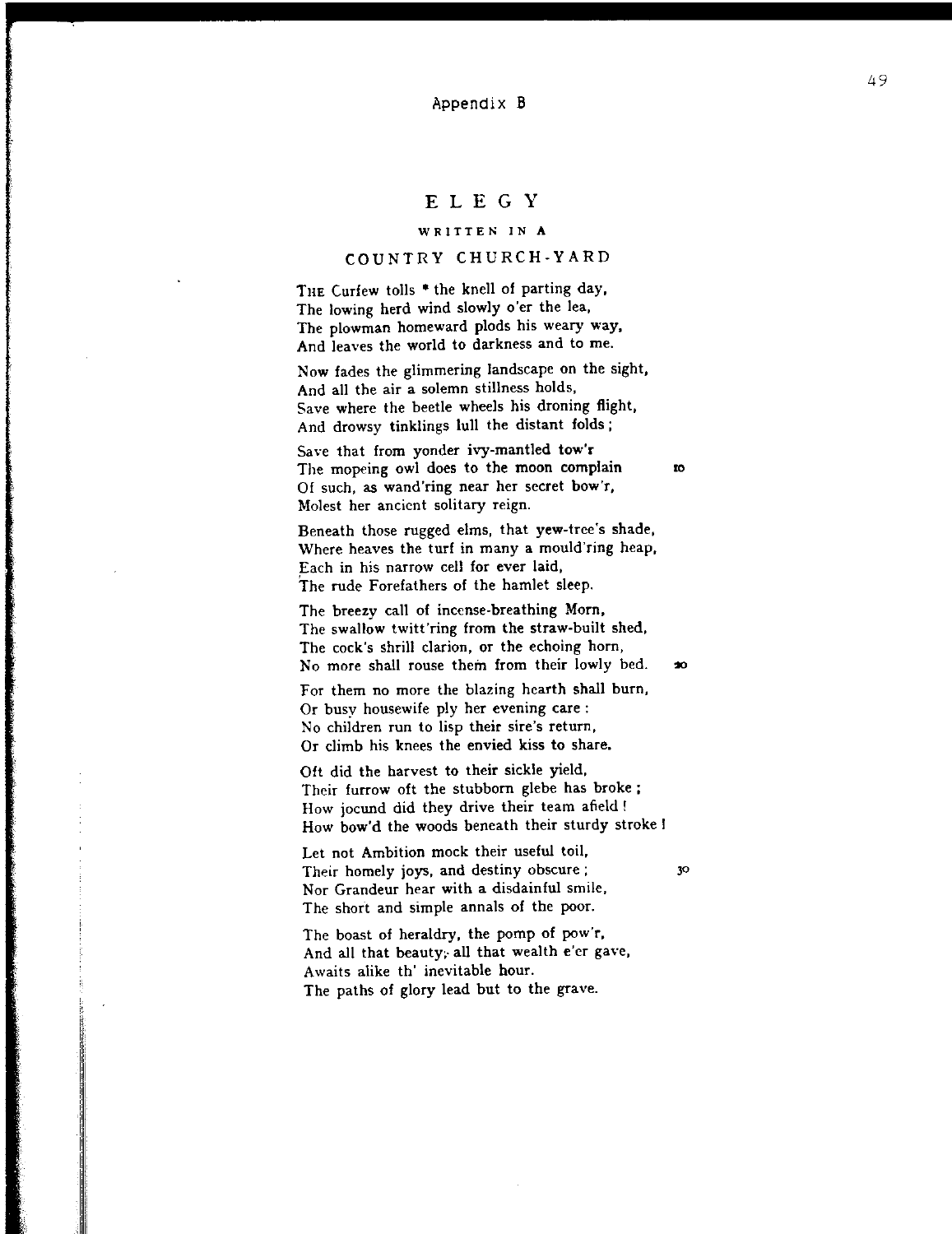Nor you, ye Proud, impute to These the fault, If Mem'ry o'er their Tomb no Trophies raise, Where thro' the long-drawn isle and fretted vault The pealing anthem swells the note of praise.  $\frac{10}{10}$ 

**Can storied urn or animated bust**  Back to its mansion call the fleeting breath? **Can Honour's 'voice provoke the sitent dust,**  Or Flatt'ry sooth the dull cold ear of Death?

Perhaps in this neglected spot is laid Some heart once pregnant with celestial fire; Hands, that the rod of empire might have sway'd, Or wak'd to extasy the living lyre,

But Knowledge to their eyes her ample page Rich with the spoils of time did ne'er unroll;  $\boldsymbol{\varphi}$ Chill Penury repress'd their noble rage, And froze the genial current of the soul.

Full many a gem of purest ray serene, The dark unfathom'd caves of ocean bear: **Full many a flower is born to blush unseen, And waste its sweetness on the desert air.** 

Some village· Hampden, that with dauntless breast The little Tyrant of his fields withstood; Some mute inglorious Milton here may rest, Some Cromwell guiltless of his country's blood. 60

Th' applause of list'ning senates to command, **The threats of pain and ruin to despise,**  To scatter plenty o'er a smiling land, And read their hist'ry in a nation's eyes,

Their lot forbad: nor circumscrib'd alone **Their growing virtues, but their crimes confin'd;**  Forbad to wade through slaughter to a throne, And shut the gates of mercy on mankind,

The struggling pangs of conscious truth to hide, To quench the blushes of ingenuous shame,  $70$ Or heap the shrine of Luxury and Pride With incense kindled at the Muse's flame,

Far from the madding crowd's ignoble strife, **Their sober wishes never Jearn'd to stray;**  Along the cool sequester'd vale of life They kept the noiseless tenor of their way.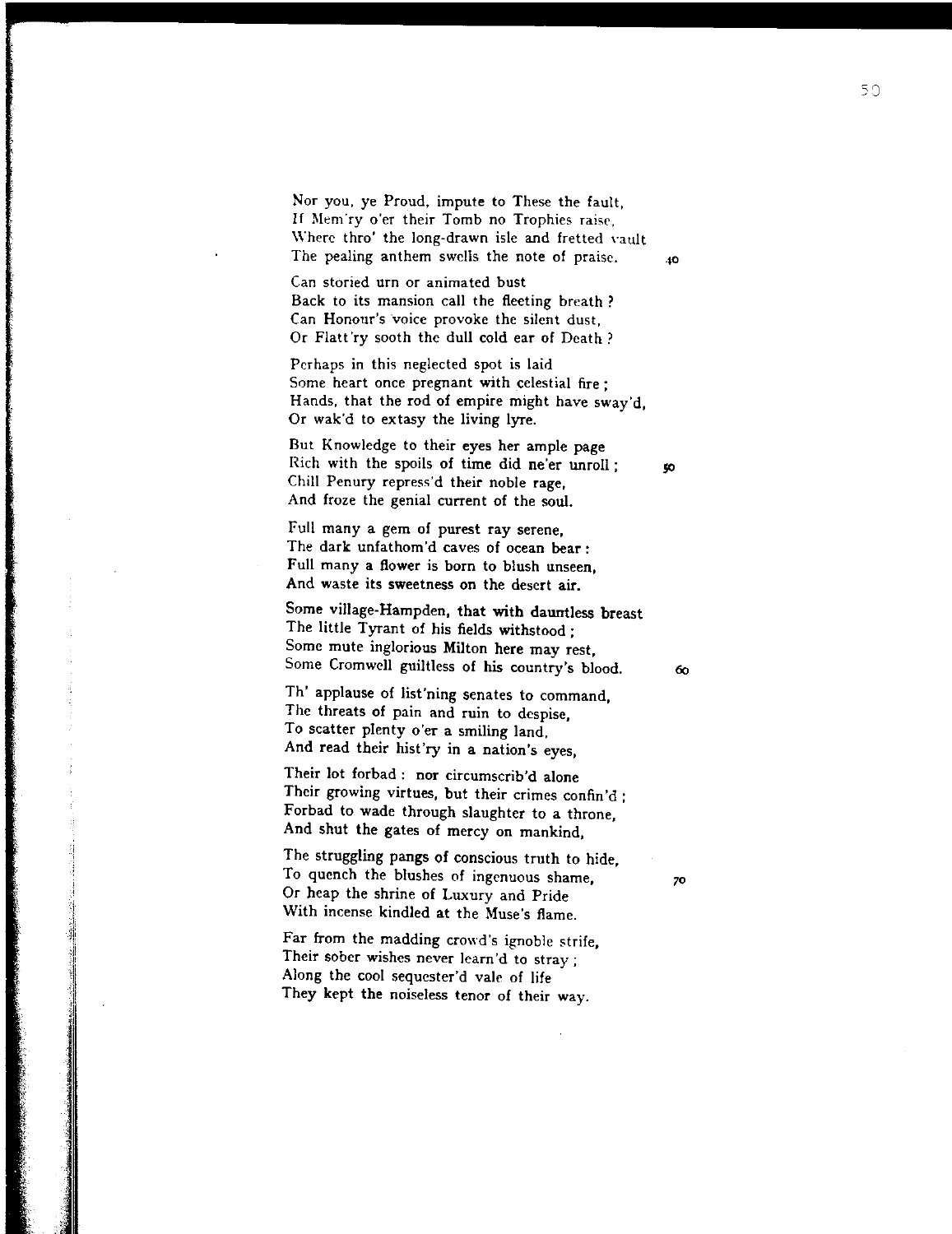Yet ev'n these bones from insult to protect Some frail memorial still erected nigh, With uncouth rhimes and shapeless sculpture deck'd, Implores the passing tribute of a sigh. 80

Their name, their years, spelt by th' unletter'd muse, The place of fame and elegy supply: And many a holy text around she strews, That teach the rustic moralist to die,

For who to dumb Forgetfulness a prey, This pleasing anxious being e'er resign'd, Left the warm precincts of the chearful day, Nor cast one longing ling'ring look behind?

On some fond breast the parting soul relies, Some **pious drops the closing eye requires:** 90 **Ev'n from the tomb the voice of Nature cries,**   $*$  Ev'n in our Ashes live their wonted Fires.

For thee, who mindful of th' unhonour'd Dead Dost in these lines their artless tale relate; If chance, by lonely contemplation led, Some kindred Spirit shall inquire thy fate,

Haply some hoary-headed Swain may say, **<sup>I</sup>Oft have we seen him at the peep of dawn**  , Brushing with hasty steps the dews away ' To meet the sun upon the upland lawn.

'There at the foot of yonder nodding beech ' That wreathes its old fantastic roots so high, , His listlrss length at noontide would he stretch,

' And pore upon the brook that babbles by.

**. Hard by yon wood, now smiling as in scorn,**  , Mutt'ring his wayward fancies he would rove, **. Now drooping, woeful wan, like one forlorn. fOr craz'd with care, or cross'd in hopeless love.** 

, One morn I miss'd him on the custom'd hill, Along the heath and near his fav'rite tree; 110 , Another came; nor yet beside the rill, , Nor up the lawn, nor at the wood was he:

, The next with dirges due in sad array

, Slow thro' the church-way path we saw him born,

, Approach and read (for thou can'st read) the lay,

, Grav'd on the stone beneath yon aged thorn,'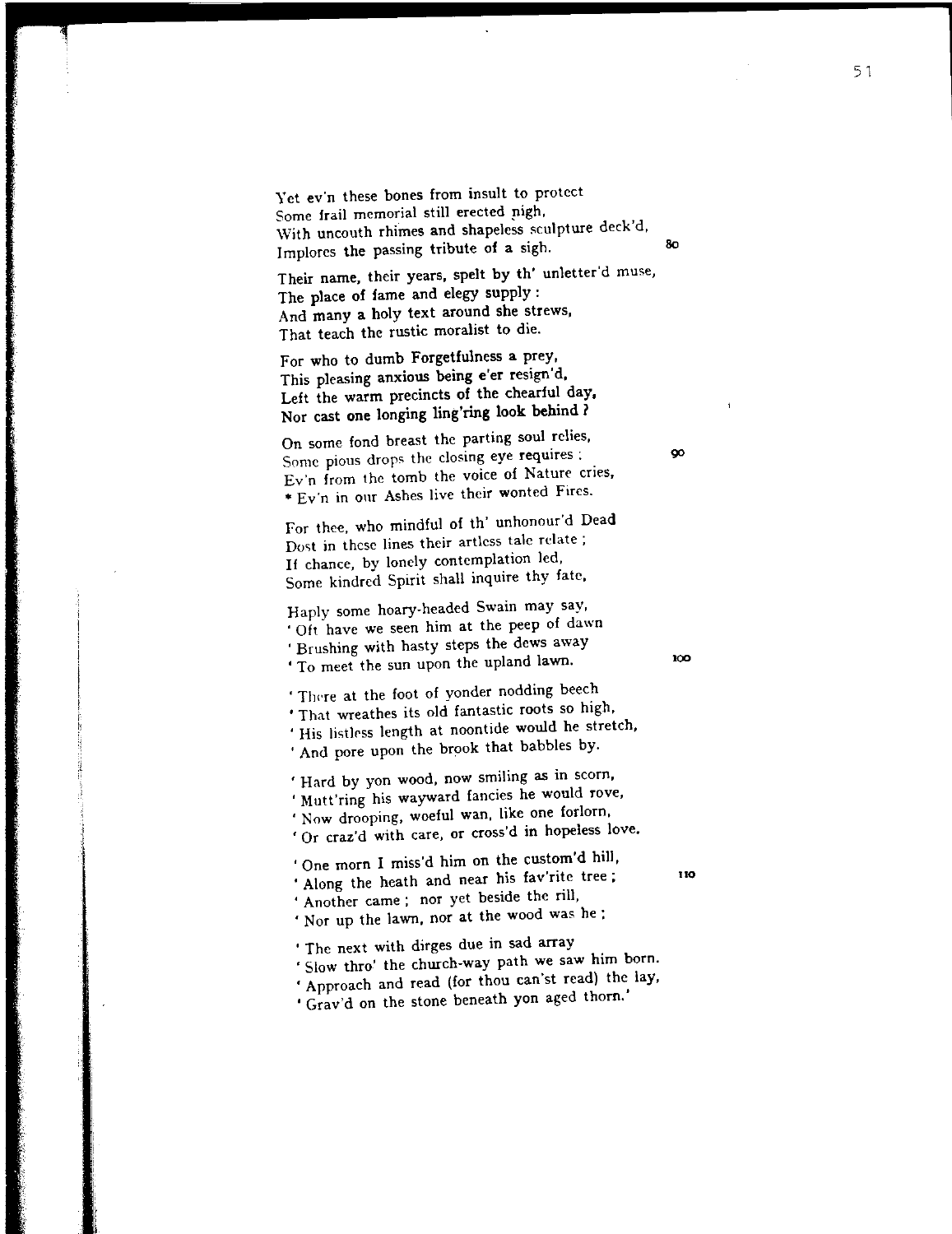## The EPITAPH.

120

Here rests his head upon the lap of Earth *A Youth to Fortune and to Fame unknown.* Fair Science frown'd not on his humble birth, *And Melancholy mark'd him for her own.* 

Large was his bounty, and his soul sincere, Heav'n did a recompence as largely send: *He gave to lllis'ry all he had, a tear,*  He gain'd from *Heav'n ('twas all he wish'd) a friend*.

*1\' 0 farther seek his merits to disclose, Or draw his frailties from their dread abode,* (\* *There they alike in trembling hope repose,) The bosom of his Father and his God.*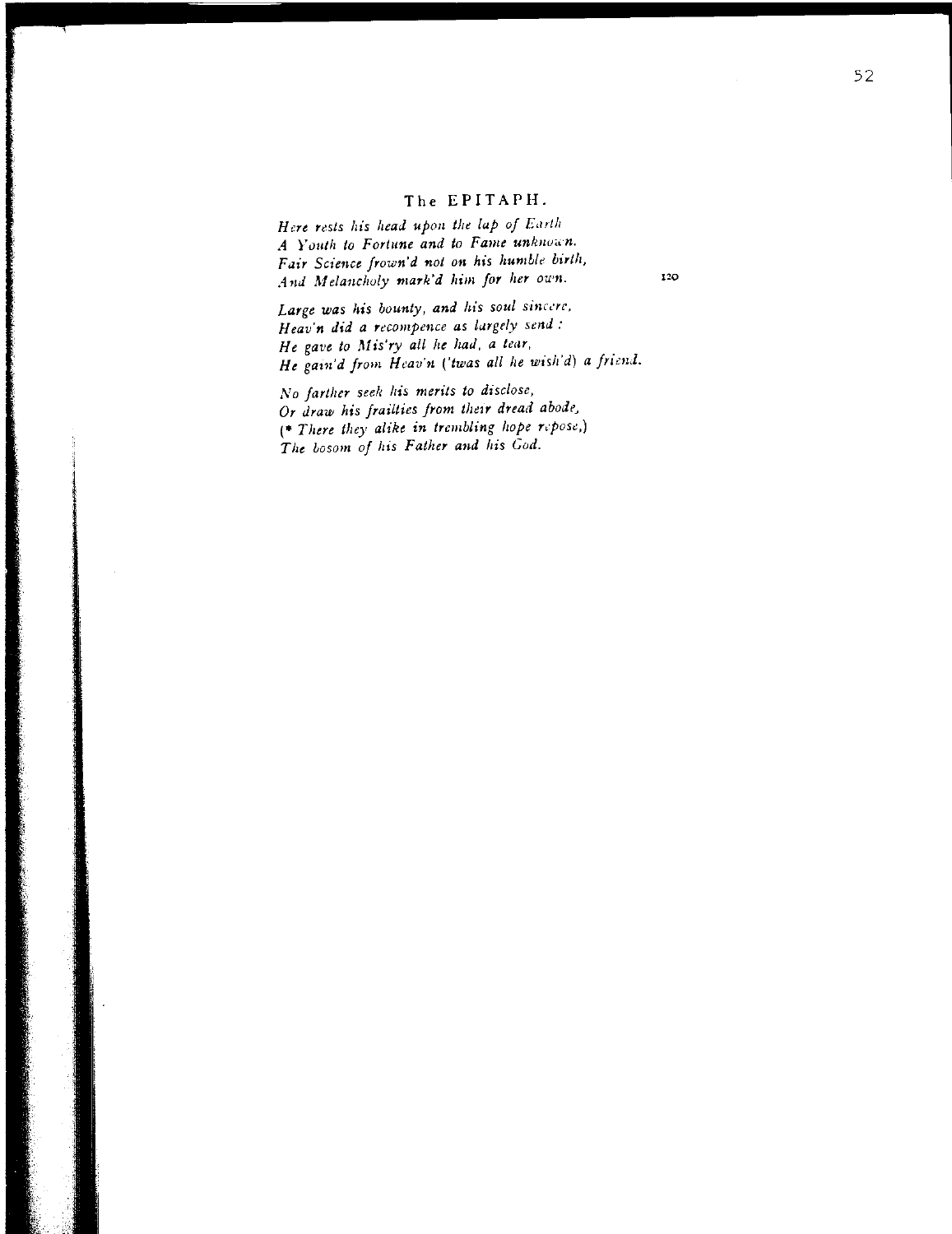Appendix C

# *Kubla Khan*

In Xanadu did Kubla Khan A stately pleasure-dome decree: Where Alph, the sacred river, ran Through caverns measureless to man Down to a sunless sea. So twice five miles of fertile ground With walls and towers were girdled round: And there were gardens bright with sinuous rills, Where blossomed many an incense-bearing tree; And here were forests ancient as the hills, 10 Enfolding sunny spots of greenery. But oh! that deep romantic chasm which slanted Down the green hill athwart a cedam cover! A savage place! as holy and enchanted As e'er beneath a waning moon was haunted 15 By woman wailing for her demon-lover! And from this chasm, with ceaseless turmoil seething, As if this earth in fast thick pants were breathing, A mighty fountain momently was forced: Amid whose swift half-intermitted burst '100 20 Huge fragments vaulted like rebounding hail, Or chaffy grain beneath the thresher's Rail: And 'mid these dancing rocks at once and ever It flung up momently the sacred river. Five miles meandering with a mazy motion  $15$ Through wood and dale the sacred river ran, Then reached the caverns measureless to man, And sank in tumult to a lifeless ocean: And 'mid this tumult Kubla heard from far Ancestral voices prophesying war! 30

en de la modernation de la modernation de la modernation de la modernation de la modernation de la modernation<br>La modernation de la modernation de la modernation de la modernation de la modernation de la modernation de la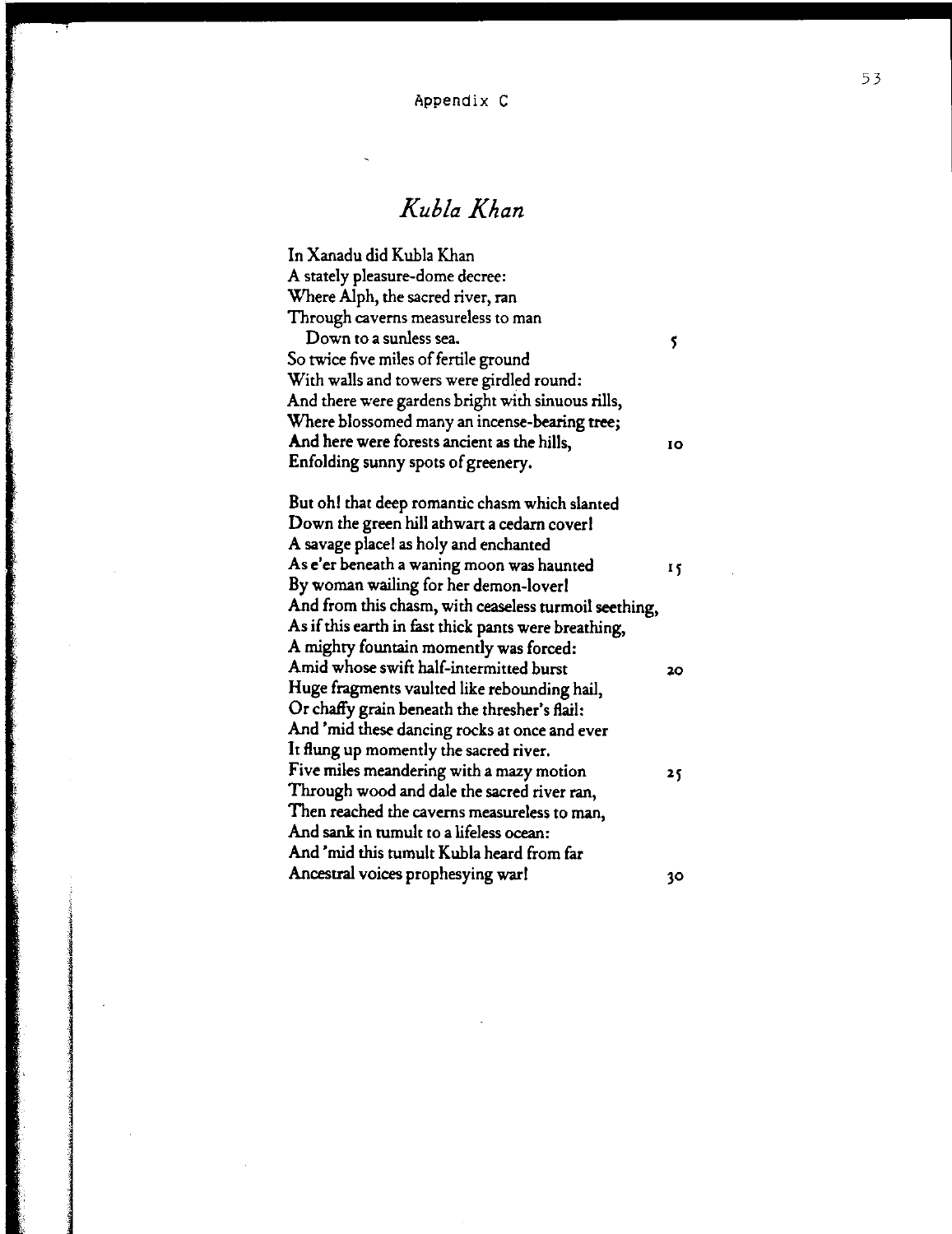| The shadow of the dome of pleasure       |    |
|------------------------------------------|----|
| Floated midway on the waves;             |    |
| Where was heard the mingled measure      |    |
| From the fountain and the caves.         |    |
| It was a miracle of rare device,         | 35 |
| A sunny pleasure-dome with caves of ice! |    |
| A damsel with a dulcimer                 |    |
| In a vision once I saw:                  |    |
| It was an Abyssinian maid,               |    |
| And on her dulcimer she played,          | 40 |
| Singing of Mount Abora.                  |    |
| Could I revive within me                 |    |
| . Her symphony and song,                 |    |
| To such a deep delight 'twould win me,   |    |
| That with music loud and long,           | 45 |
| I would build that dome in air,          |    |
| That sunny dome! those caves of ice!     |    |
| And all who heard should see them there, |    |
| And all should cry, Beware! Beware!      |    |
| His flashing eyes, his floating hair!    | 50 |
| Weave a circle round him thrice,         |    |
| And close your eyes with holy dread,     |    |
| For he on honey-dew hath fed,            |    |
| And drunk the milk of Paradise.          |    |